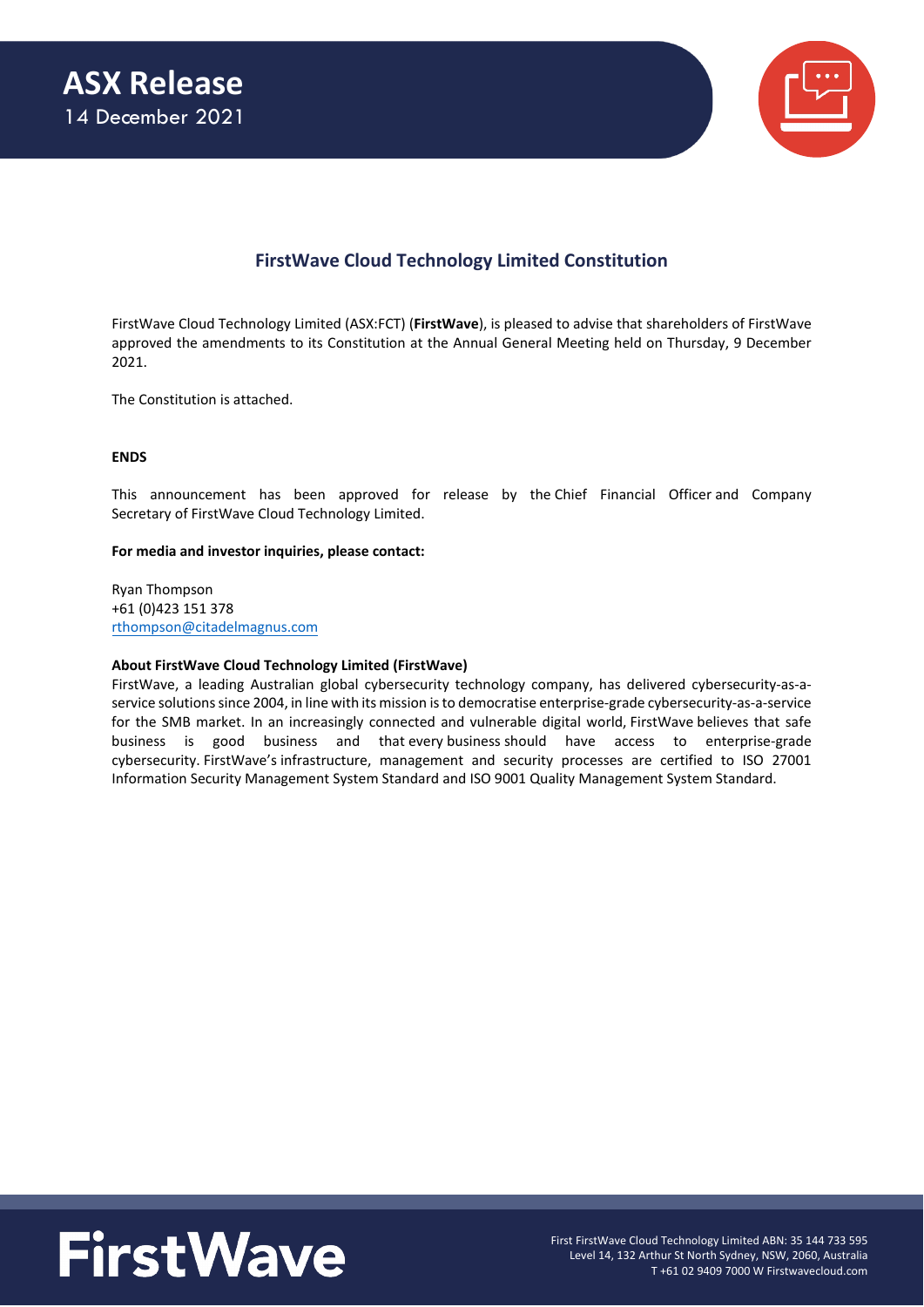**CORPORATIONS ACT 2001**

# **CONSTITUTION**

**of**

# **FIRSTWAVE CLOUD TECHNOLOGY LIMITED ACN 144 733 595**

Adopted by Special Resolution by the shareholders on

9 December 2021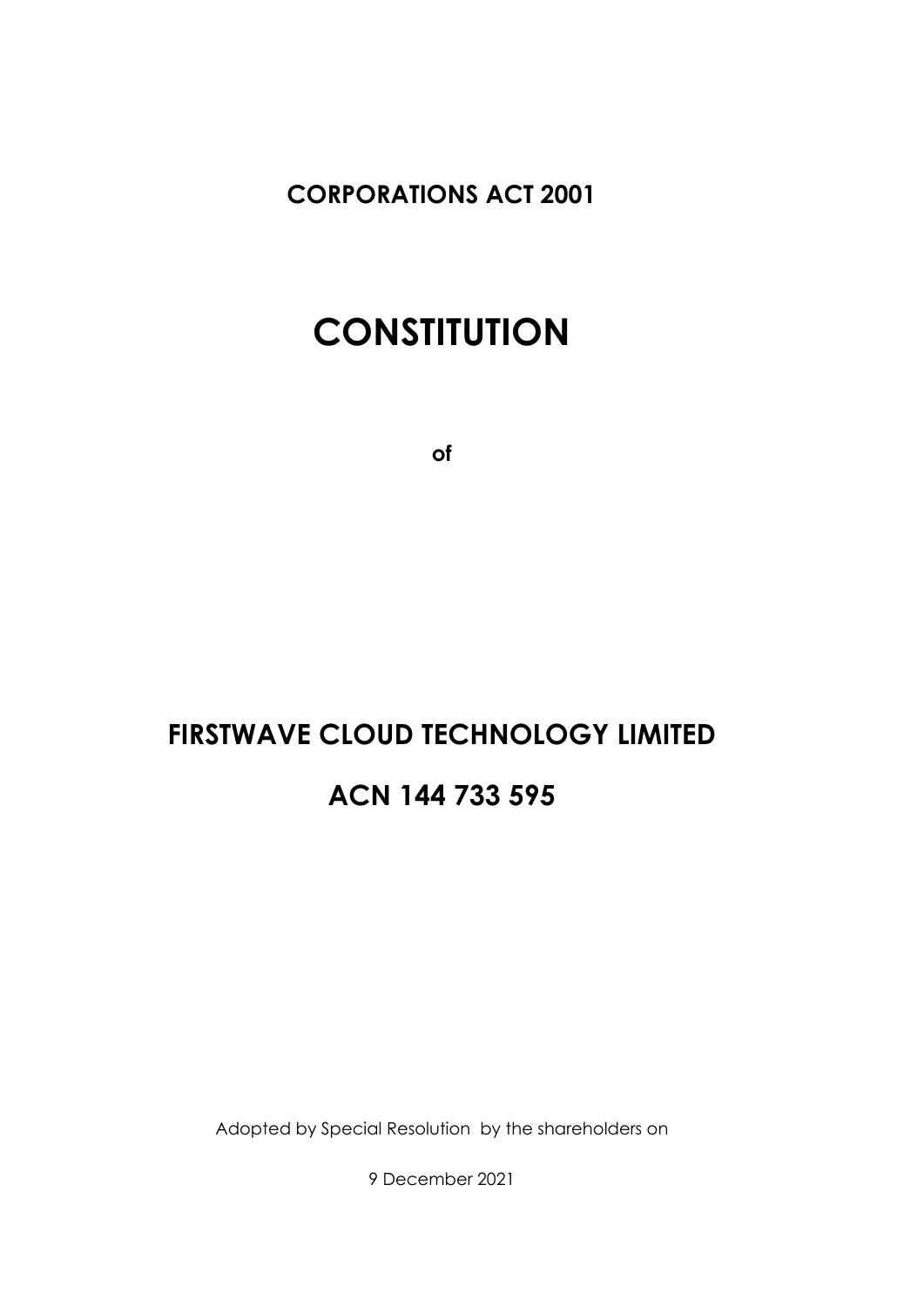# **CONTENTS**

| $\mathbf{1}$ .   |                                                                                                                     |  |
|------------------|---------------------------------------------------------------------------------------------------------------------|--|
|                  | 1.1<br>1.2<br>1.3<br>1.4<br>1.5                                                                                     |  |
| $\overline{2}$ . |                                                                                                                     |  |
|                  | 2.1<br>2.2<br>2.3<br>2.4<br>2.5<br>2.6<br>2.7<br>2.8<br>2.9<br>2.10<br>2.11<br>2.12<br>2.13<br>2.14                 |  |
| 3.               |                                                                                                                     |  |
|                  | 3.1<br>3.2<br>3.3<br>3.4<br>3.5<br>3.6<br>3.7<br>3.8<br>3.9<br>3.10<br>3.11<br>3.12<br>3.13<br>3.14<br>3.15<br>3.16 |  |
| 4.               |                                                                                                                     |  |
|                  | 4.1<br>4.2<br>4.3<br>4.4                                                                                            |  |
| 5.               |                                                                                                                     |  |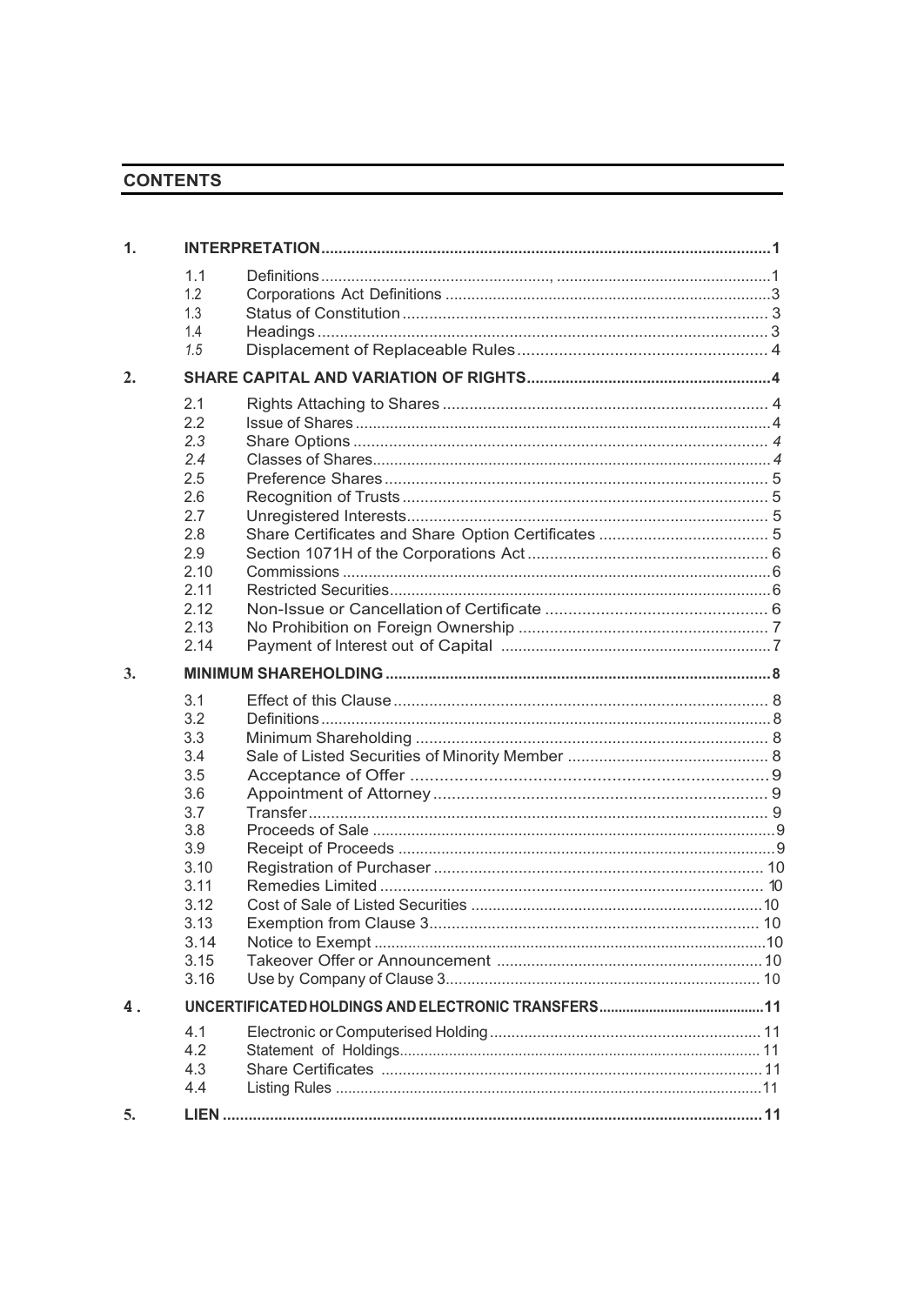|                  | 5.1  |                                                          |  |
|------------------|------|----------------------------------------------------------|--|
|                  | 5.2  |                                                          |  |
|                  | 5.3  |                                                          |  |
|                  | 5.4  |                                                          |  |
|                  | 5.5  |                                                          |  |
|                  | 5.6  |                                                          |  |
|                  | 5.7  |                                                          |  |
|                  | 5.8  |                                                          |  |
|                  | 5.9  |                                                          |  |
|                  | 5.10 |                                                          |  |
| 6.               |      |                                                          |  |
|                  | 6.1  |                                                          |  |
|                  | 6.2  |                                                          |  |
|                  | 6.3  |                                                          |  |
|                  | 6.4  |                                                          |  |
|                  | 6.5  |                                                          |  |
|                  | 6.6  |                                                          |  |
|                  | 6.7  |                                                          |  |
|                  | 6.8  |                                                          |  |
|                  | 6.9  |                                                          |  |
|                  | 6.10 |                                                          |  |
|                  | 6.11 | Compliance with Listing Rules and Corporations Act16     |  |
| $\overline{7}$ . |      |                                                          |  |
|                  | 7.1  |                                                          |  |
|                  | 7.2  |                                                          |  |
|                  | 7.3  |                                                          |  |
|                  | 7.4  |                                                          |  |
|                  | 7.5  |                                                          |  |
|                  | 7.6  |                                                          |  |
|                  | 7.7  |                                                          |  |
| 8.               |      |                                                          |  |
|                  | 8.1  |                                                          |  |
|                  | 8.2  |                                                          |  |
|                  | 8.3  |                                                          |  |
|                  | 8.4  |                                                          |  |
|                  | 8.5  |                                                          |  |
|                  | 8.6  |                                                          |  |
|                  | 8.7  |                                                          |  |
|                  | 8.8  |                                                          |  |
|                  | 8.9  |                                                          |  |
|                  | 8.10 |                                                          |  |
|                  | 8.11 |                                                          |  |
|                  | 8.12 |                                                          |  |
|                  | 8.13 | Transferor Holds Shares until Registration of Transfer20 |  |
| 9.               |      |                                                          |  |
|                  | 9.1  |                                                          |  |
|                  | 9.2  |                                                          |  |
|                  | 9.3  |                                                          |  |
|                  |      |                                                          |  |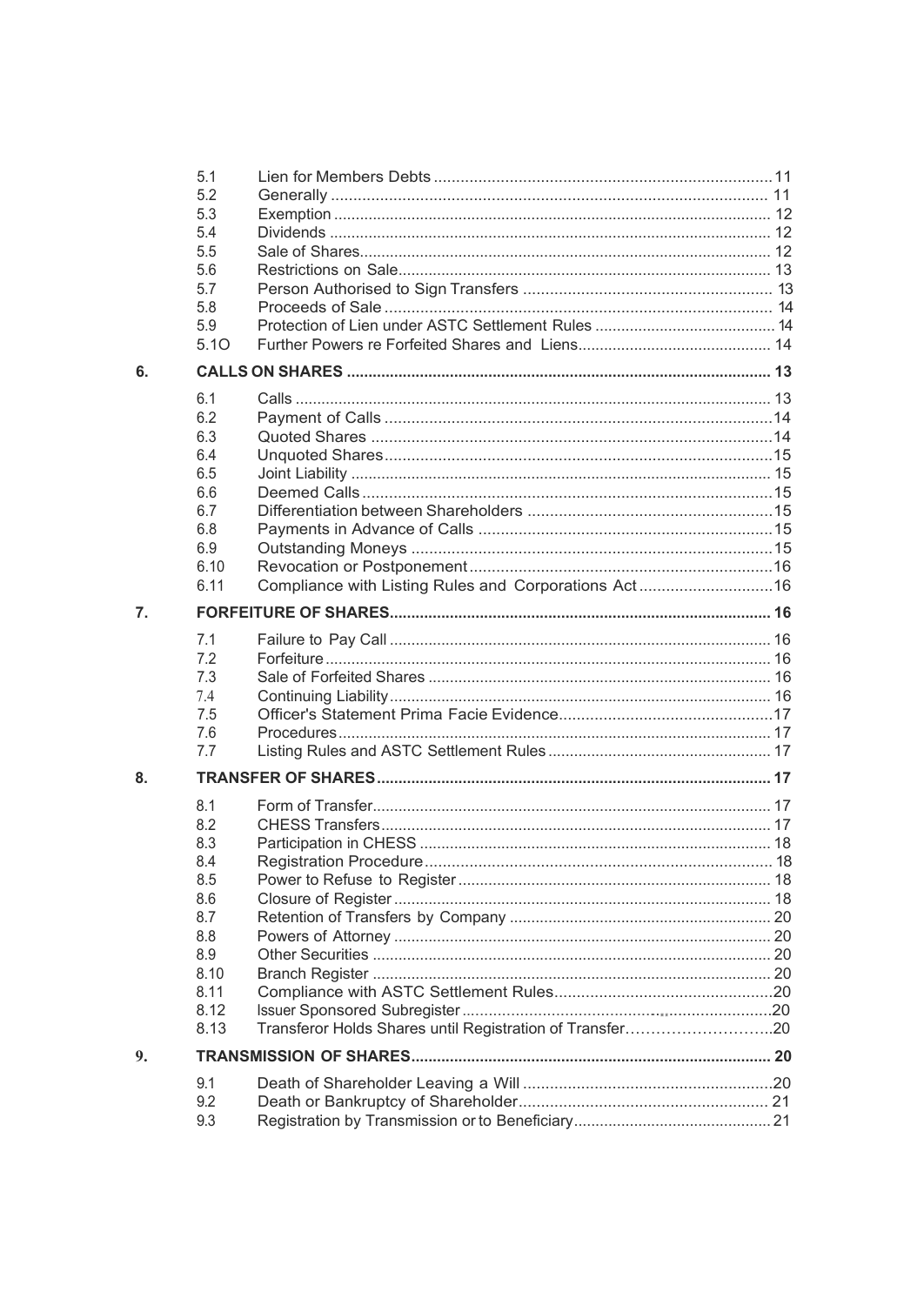|     | 9.4<br>9.5<br>9.6<br>9.7<br>9.8                                                                                                                                                                            |                                                                                                                                                                                  |  |
|-----|------------------------------------------------------------------------------------------------------------------------------------------------------------------------------------------------------------|----------------------------------------------------------------------------------------------------------------------------------------------------------------------------------|--|
| 10. |                                                                                                                                                                                                            |                                                                                                                                                                                  |  |
|     | 10.1<br>10.2<br>10.3                                                                                                                                                                                       |                                                                                                                                                                                  |  |
| 11. |                                                                                                                                                                                                            |                                                                                                                                                                                  |  |
|     | 11.1<br>11.2<br>11.3<br>11.4<br>11.5<br>11.6<br>11.7<br>11.8<br>11.9                                                                                                                                       | Postponement of a General Meeting of Shareholders 23<br>Cancellation of a General Meeting of Shareholders  23<br>Convening of General Meetings of Shareholders by a Director  23 |  |
| 12. |                                                                                                                                                                                                            |                                                                                                                                                                                  |  |
|     | 12.1<br>122<br>12.3<br>12.4<br>12.5<br>12.6<br>12.7<br>12.8<br>12.9<br>12.10<br>12.11<br>12.12<br>12.13<br>12.14<br>12.15<br>12.16<br>12.17<br>12.18<br>12.19<br>12.20<br>12.21<br>12.22<br>12.23<br>12.24 | Manner of Taking Poll                                                                                                                                                            |  |
| 13. |                                                                                                                                                                                                            |                                                                                                                                                                                  |  |
|     | 13.1<br>13.2<br>13.3<br>13.4                                                                                                                                                                               |                                                                                                                                                                                  |  |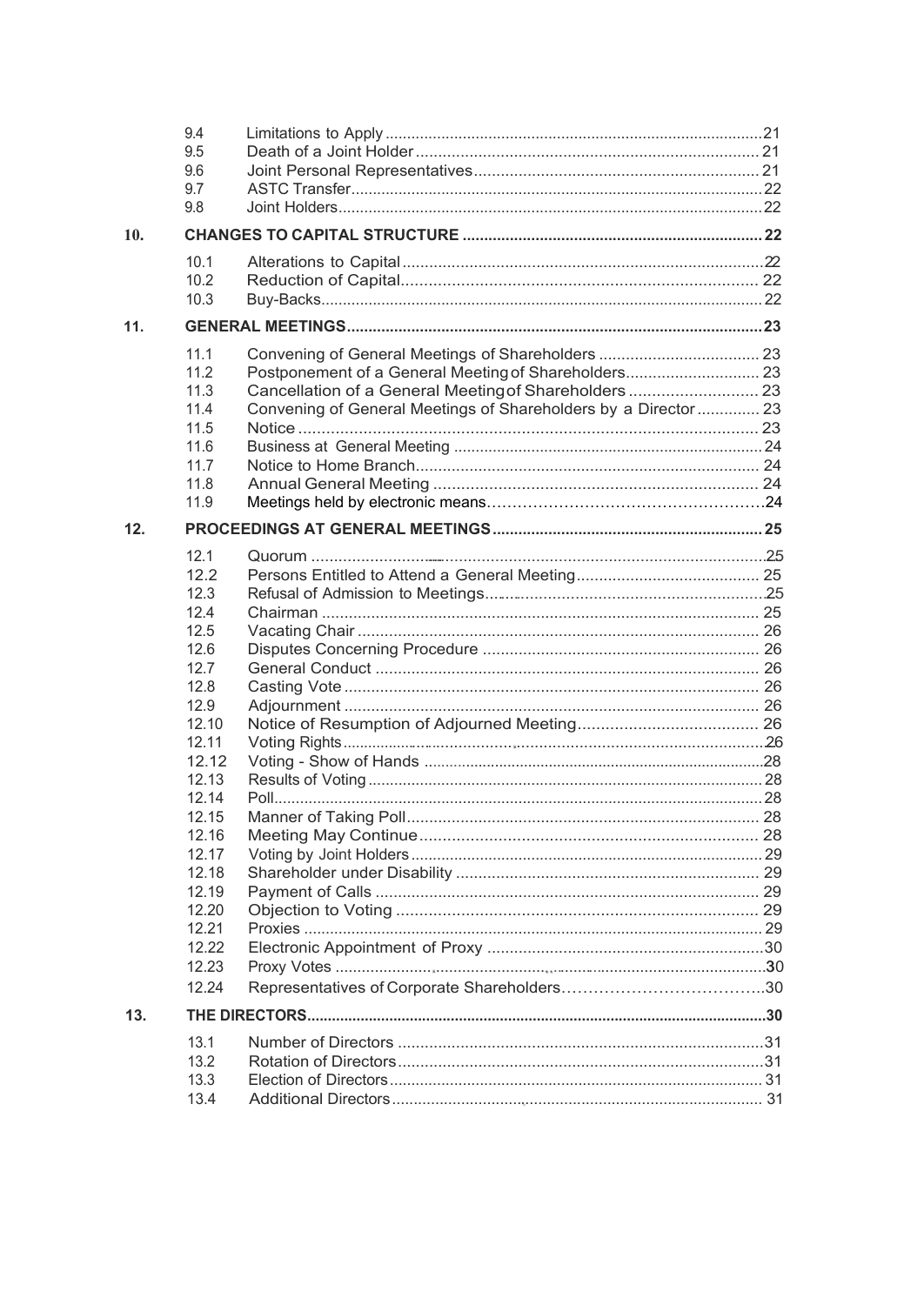|     | 13.5         |  |  |
|-----|--------------|--|--|
|     | 13.6         |  |  |
|     | 13.7         |  |  |
|     | 13.8         |  |  |
|     | 13.9         |  |  |
|     | 13.10        |  |  |
| 14. |              |  |  |
|     | 14.1         |  |  |
|     | 14.2         |  |  |
|     | 14.3         |  |  |
|     | 14.4         |  |  |
|     | 14.5         |  |  |
|     | 14.6         |  |  |
| 15. |              |  |  |
|     | 15.1         |  |  |
|     | 15.2         |  |  |
|     | 15.3         |  |  |
|     | 15.4         |  |  |
|     | 15.5         |  |  |
|     | 15.6<br>15.7 |  |  |
|     | 15.8         |  |  |
|     | 15.9         |  |  |
|     | 15.10        |  |  |
|     | 15.11        |  |  |
|     | 15.12        |  |  |
|     | 15.13        |  |  |
|     | 15.14        |  |  |
|     | 15.15        |  |  |
|     | 15.16        |  |  |
|     | 15.17        |  |  |
|     | 15.18        |  |  |
|     | 15.19        |  |  |
|     | 15.20        |  |  |
| 16. |              |  |  |
|     | 16.1         |  |  |
|     | 16.2         |  |  |
|     | 16.3         |  |  |
|     | 16.4         |  |  |
| 17. |              |  |  |
|     | 17.1         |  |  |
|     | 17.2         |  |  |
|     | 17.3         |  |  |
|     | 17.4         |  |  |
|     | 17.5         |  |  |
| 18. |              |  |  |
|     | 18.1         |  |  |
|     | 18.2         |  |  |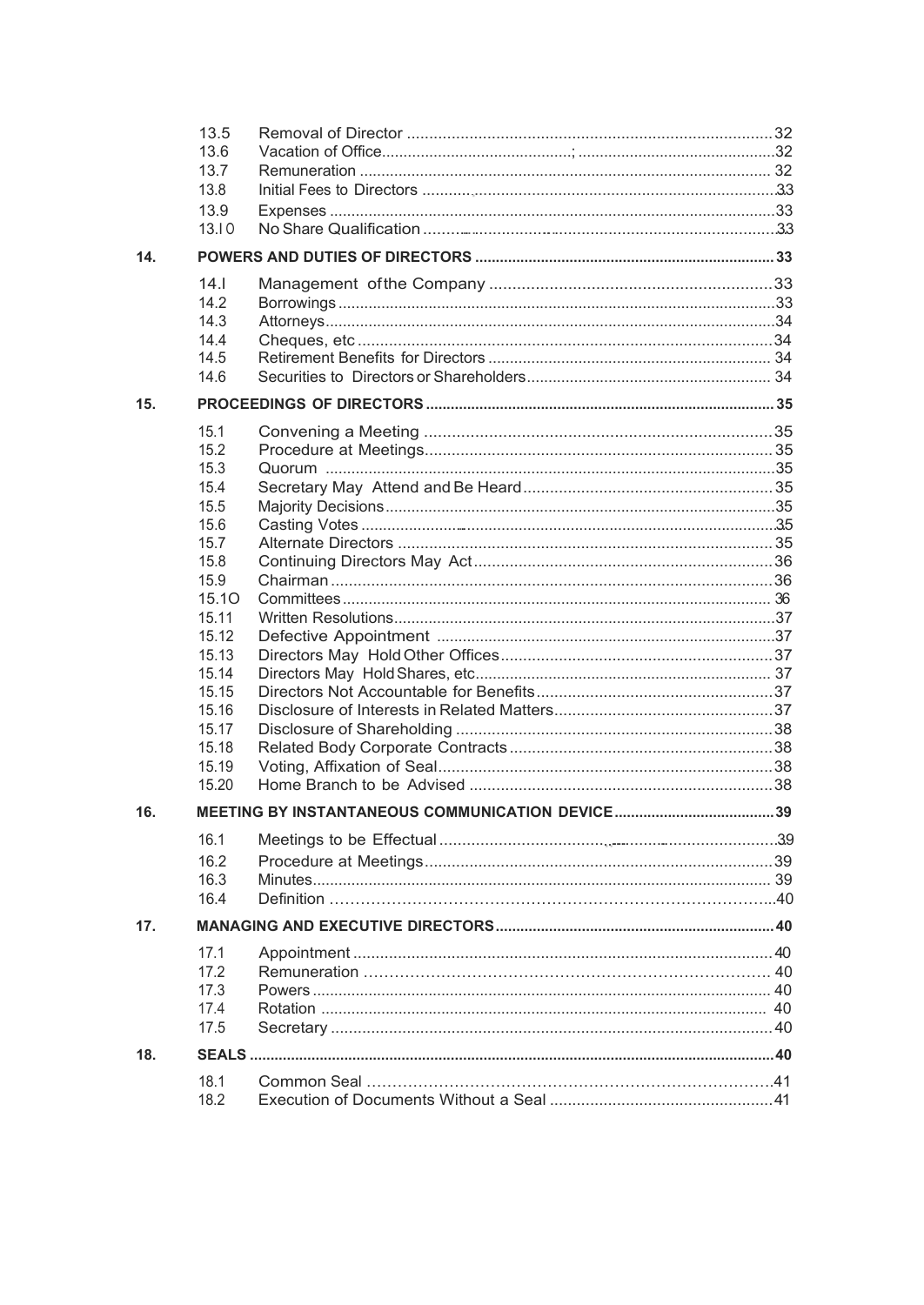|     | 18.3                                                                 |  |  |
|-----|----------------------------------------------------------------------|--|--|
| 19. |                                                                      |  |  |
|     | 19.1<br>19.2<br>19.3                                                 |  |  |
| 20. |                                                                      |  |  |
|     | 20.1<br>20.2<br>20.3                                                 |  |  |
| 21. |                                                                      |  |  |
|     | 21.1<br>21.2<br>21.3<br>21.4<br>21.5<br>21.6<br>21.7<br>21.8<br>21.9 |  |  |
| 22. |                                                                      |  |  |
|     | 22.1<br>22.2<br>22.3                                                 |  |  |
| 23. |                                                                      |  |  |
|     | 23.1<br>23.2                                                         |  |  |
| 24. |                                                                      |  |  |
|     | 24.1<br>24.2                                                         |  |  |
| 25. |                                                                      |  |  |
|     | 25.1<br>25.2<br>25.3<br>25.4<br>25.5<br>25.6<br>25.7                 |  |  |
| 26. |                                                                      |  |  |
|     | 26.1<br>26.2<br>26.3<br>26.4                                         |  |  |
| 27. |                                                                      |  |  |
|     | 27.1                                                                 |  |  |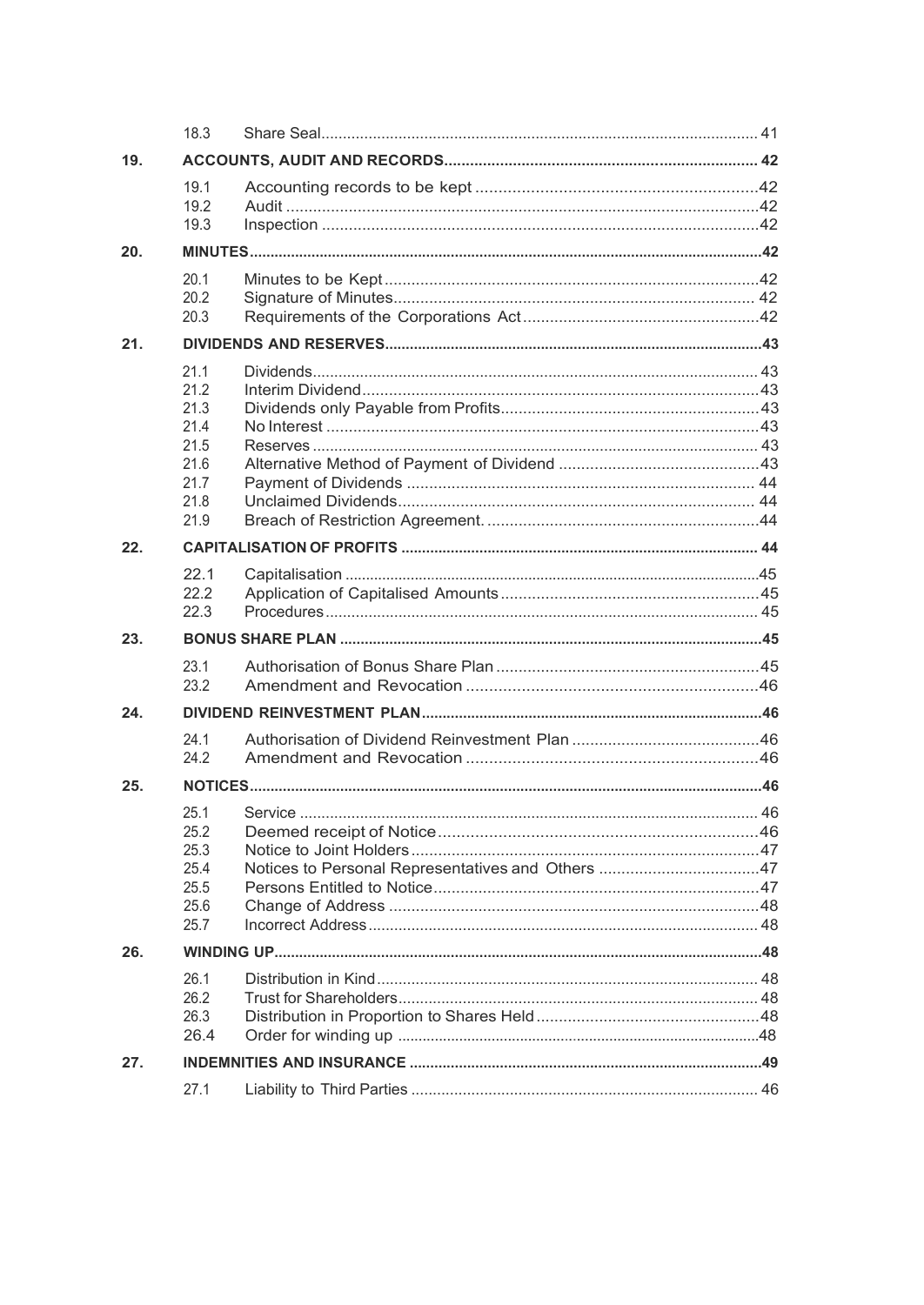| 28. | 27.2<br>27.3<br>27.4<br>27.5 |                                                            |  |
|-----|------------------------------|------------------------------------------------------------|--|
|     |                              |                                                            |  |
| 29. |                              |                                                            |  |
| 30. |                              |                                                            |  |
|     | 30.1<br>30.2<br>30.3<br>30.4 |                                                            |  |
| 31. |                              |                                                            |  |
| 32. |                              |                                                            |  |
| 33. |                              |                                                            |  |
| 34. |                              |                                                            |  |
|     | 34.1<br>34.2                 |                                                            |  |
| 35. |                              |                                                            |  |
| 36. |                              |                                                            |  |
|     | 36.1                         | Resolution to Approve Proportional Off-Market Bid 54       |  |
|     | 36.2                         |                                                            |  |
|     | 36.3                         |                                                            |  |
|     | 36.4                         |                                                            |  |
|     | 36.5<br>36.6                 |                                                            |  |
| 37. |                              |                                                            |  |
|     | 37 <sub>1</sub>              | Provisions Relating to Official Quotation of Securities 56 |  |
|     | 37.2                         |                                                            |  |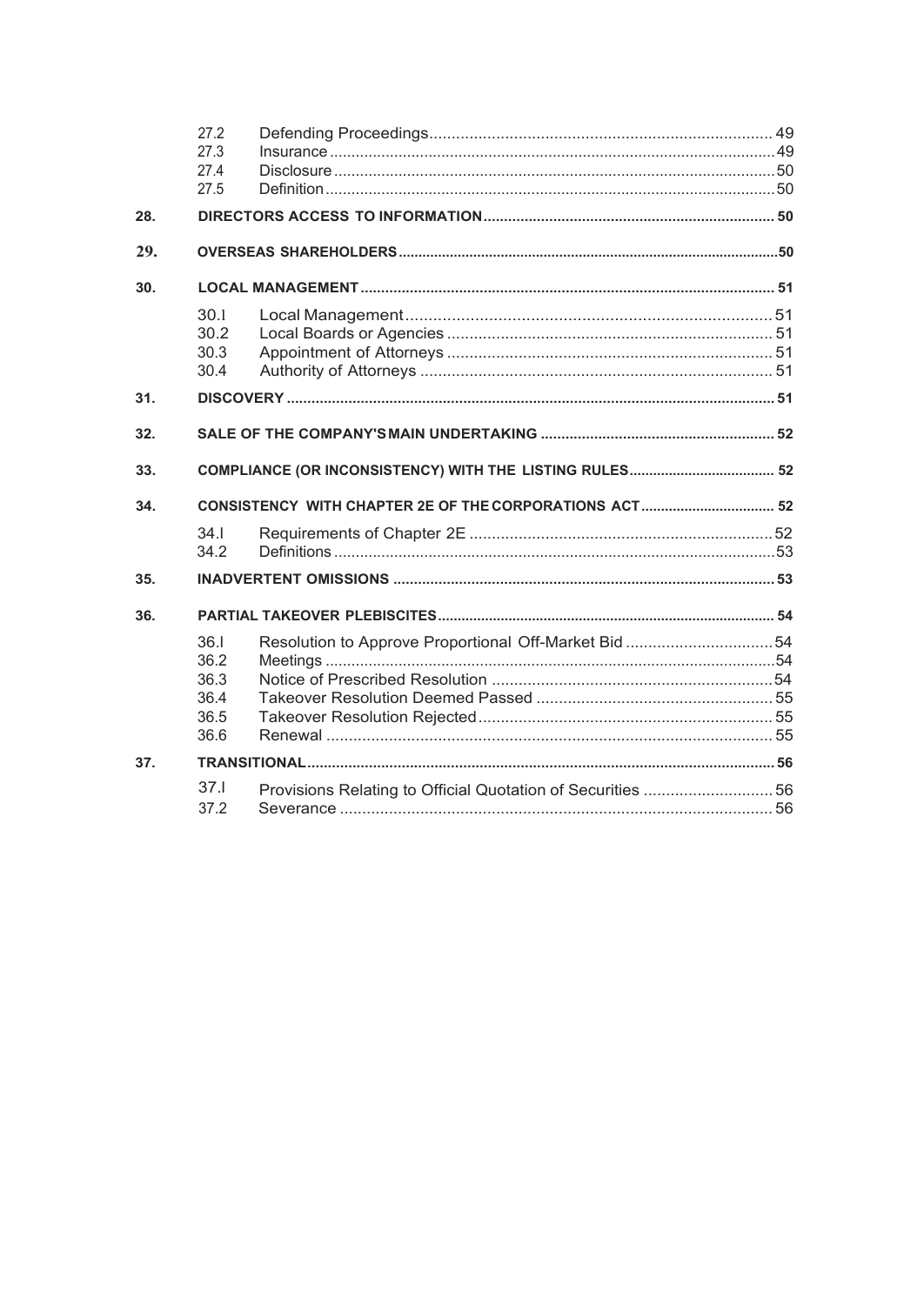# CORPORATIONS ACT

# **CONSTITUTION**

of

# FIRSTWAVE CLOUD TECHNOLOGY LIMITED

# ACN 144 733 595

# **1. INTERPRETATION**

# **1.1. Definitions**

In this Constitution:

**Alternate Director** means a person appointed as an alternate director under clause 15.7.

**ASIC** means Australian Securities and Investments Commission.

**ASTC Settlement Rules** means the settlement rules of Australian Settlement and Transfer Corporation Pty Ltd.

**ASTC Transfer** means a transfer of quoted securities or quoted rights effected in:

- (a) accordance with the ASTC Settlement Rules; or
- (b) substantial accordance with the ASTC Settlement Rules and determined by the Australian Settlement and Transfer Corporation to be an effective transfer.

**ASX** means ASX Limited (ACN 008 624 691).

**Auditor** means the Company's auditor.

**Bonus Share Plan** means a plan implemented under clause 23.

**Business Day** means a day other than a Saturday, a Sunday, New Year's Day, Australia Day, Good Friday, Easter Monday, Anzac Day, Christmas Day, Boxing Day and any other day declared and published by ASX to be a day which is not a business day.

**Chess Approved Securities** means securities of the Company for which CHESS approval has been given in accordance with the ASTC Settlement Rules, or such amended definition as may be prescribed by the Listing Rules from time to time.

**CHESS System** means the Clearing House Electronic Subregister System operated by Australian Settlement and Transfer Corporation Pty Ltd or such other securities clearing house as is approved pursuant to the Corporations Act and to which the Listing Rules apply.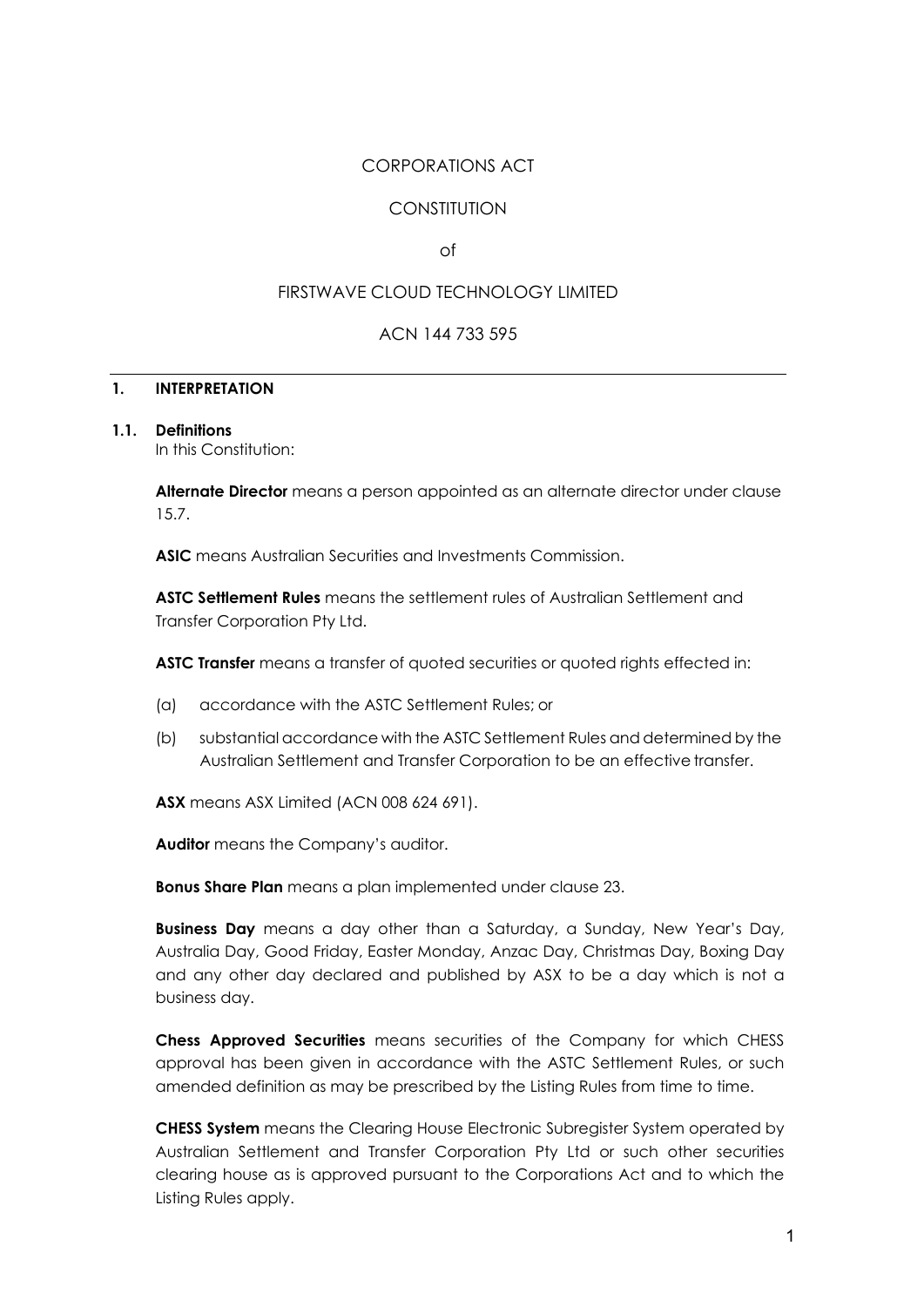**Company** means FirstWave Cloud Technology Limited (ACN 144 733 595) or as it is from time to time named in accordance with the Corporations Act of this jurisdiction.

**Constitution** means this constitution as altered or amended from time to time.

**Corporations Act** means the Corporations Act 2001 (Cth).

**Corporations Regulations** means the Corporations Regulations 2001 (Cth).

**Director** means a person appointed to the position of a director of the Company and where appropriate, includes an Alternate Director.

**Directors** means all or some of the Directors acting as a board.

**Dividend Reinvestment Plan** means a plan implemented under clause 24.

**Home Branch** means the state branch of ASX designated as such in relation to the Company by ASX.

**Listed Securities** means any Shares, Share Options, stock, debentures, debenture stock or other securities for the time being issued by the Company and officially quoted by ASX on its stock market.

**Listing Rules** means the listing rules of ASX an any other rules of ASX which are applicable while the Company is admitted to the official list of ASX, each as amended or replaced from time to time, except to the extent of any express written Waiver by ASX.

**Loan Securities** includes:

- (a) unsecured notes or unsecured deposit notes;
- (b) mortgage debentures or mortgage debenture stock;
- (c) debentures or debenture stock; and
- (d) for the purposes of the Listing Rules, convertible loan securities.

**Office** means the registered office of the Company.

**Officer** means any Director or Secretary of the Company or such other person within the meaning of that term as defined by the Corporations Act.

**Prescribed Rate** means the rate of 18% per annum or such other rate as may from time to time be fixed by the Directors.

**Registered Office** means the registered office of the Company in the State.

**Register of Shareholders** means the register of Shareholders kept by the Company in accordance with Section 169 of the Corporations Act (including any branch register and any computerised or electronic subregister established and administered under the ASTC Settlement Rules).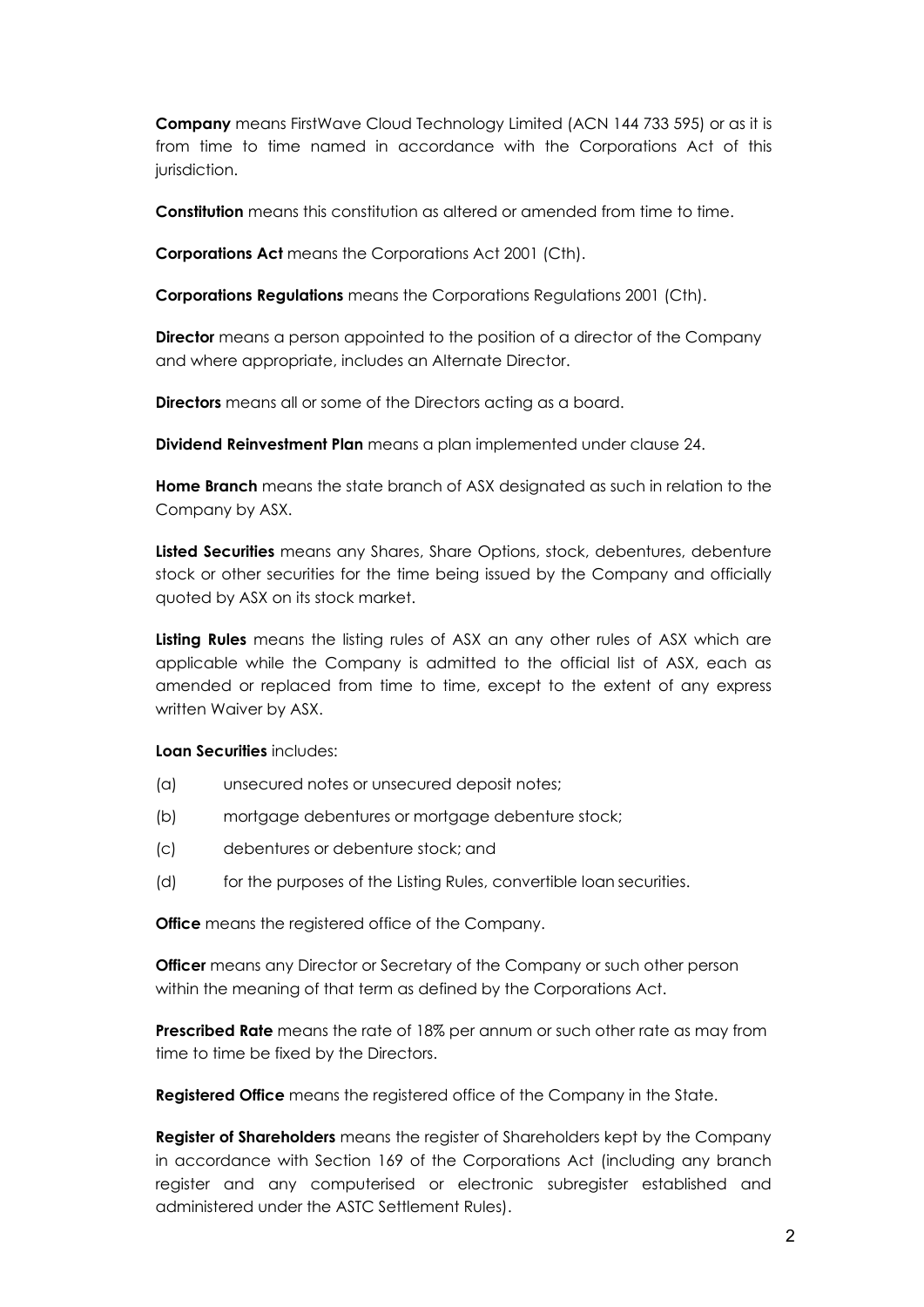**Related Body Corporate** means a corporation which by virtue of the provisions of Section 50 of the Corporations Act is deemed to be related to the relevant corporation and **related** has a corresponding meaning.

**Representative** means a person authorised to act as a representative of a corporation under clause 12.24.

**Restricted Securities** has the meaning ascribed to it by the Listing Rules.

**Seal** means the common seal of the Company and includes any official seal and, where the context so admits, the Share Seal of the Company.

**Secretary** means any person appointed to perform the duties of a secretary of the Company.

**Share** means a share in the capital of the Company.

**Shareholder** means a person or company registered in the Register of Shareholders as the holder of one or more Shares and includes any person or company who is a member of the Company in accordance with or for the purposes of the Corporations Act.

**Shareholding Account** means an entry in the Register of Shareholders in respect of a Shareholder for the purpose of providing a separate identification of some or all of the ordinary Shares registered from time to time in the name of that Shareholder and **Securities Account** has an equivalent meaning in relation to Listed Securities of all kinds, including ordinary Shares.

**Share Option** means an option to require the Company to issue a Share.

**Share Seal** means the duplicate common seal referred to in clause 18.3.

**State** means Western Australia.

#### **1.2 Corporations ActDefinitions**

Any word or expression defined in or for the purposes of the Corporations Act shall, unless otherwise defined in clause l.l or the context otherwise requires, have the same meaning when used in this Constitution, and the rules of interpretation specified in or otherwise applicable to the Corporations Act shall, unless the context otherwise requires, apply in the interpretation of this Constitution.

#### **1.3 Status of Constitution**

This Constitution is adopted by the Company in substitution for any former memorandum and articles of association or other consistent documents of the Company. To the extent permitted by law, the replaceable rules provided for in the Corporations Act do not apply to the Company.

#### **1.4 Headings**

Headings are inserted in this Constitution for convenience only, and shall not affect the interpretation of this Constitution.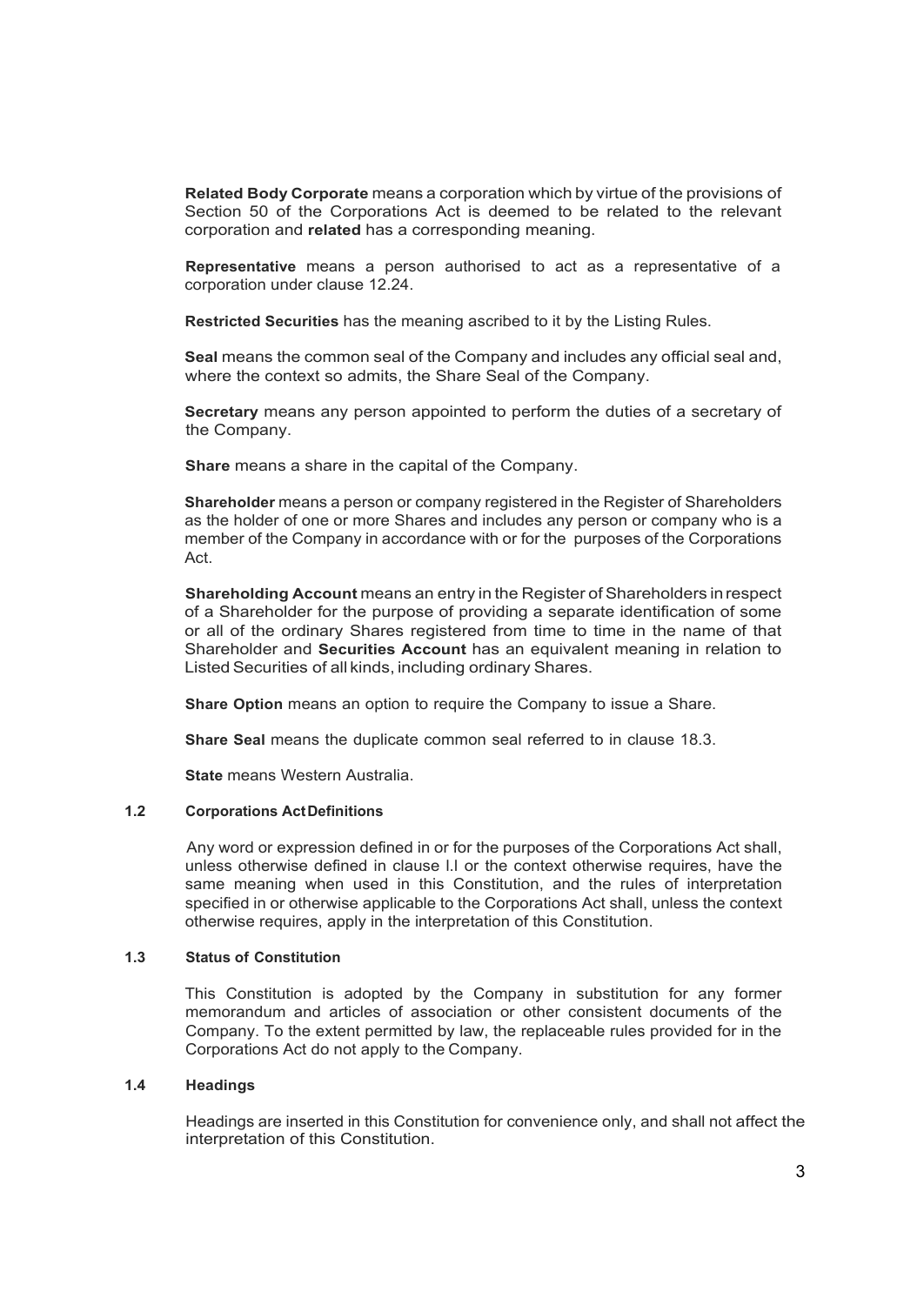#### **1.-5 Displacement of Replaceable Rules**

The provisions of the Corporations Act that apply to public companies as replaceable rules are displaced completely by this Constitution in relation to the Company.

# **2. SHARE CAPITAL AND VARIATION OF RIGHTS**

#### **2.1 Rights Attaching to Shares**

Subject to this Constitution and to the terms of issue of Shares, all Shares attract the right to receive notice of and to attend and vote at all general meetings of the Company, the right to receive dividends, in a winding up or a reduction of capital, the right to participate equally in the distribution of the assets of the Company (both capital and surplus), subject to any amounts unpaid on the Share and, in the case of a reduction, to the terms of the reduction.

# **2.2 Issue of Shares**

Without prejudice to any special rights previously conferred on the holders of any existing Shares or class of Shares, unissued Shares shall be under the control of the Directors and, subject to the Corporations Act, the Listing Rules and this Constitution, the Directors may at any time issue such number of Shares either as ordinary Shares or Shares of a named class or classes (being either an existing class or a new class) at the issue price that the Directors determine and with such preferred, deferred, or other special rights or such restrictions , whether with regard to dividend, voting, return of capital or otherwise, as the Directors shall, in their absolute discretion, determine.

#### **2.3 Share Options**

Subject to the Listing Rules, the Directors may at any time and from time to time issue Share Options on such terms and conditions as the Directors shall, in their absolute discretion, determine.

#### **2.4 Classes ofShares**

If at any time the share capital of the Company is divided into different classes of Shares, the rights attached to any class (unless otherwise provided by the terms of issue of the Shares of that class) may be varied, whether or not the Company is being wound up, with the consent in writing of the holders of three quarters of the issued Shares of that class, or if authorised by a special resolution passed at a separate meeting of the holders of the Shares of the class. Any variation of rights under this clause 2.4 shall be subject to Part 2F.2 of Chapter 2F of the Corporations Act. The provisions of this Constitution relating to general meetings shall apply so far as they are capable of application and with necessary alterations to every such separate meeting except that a quorum is constituted by two persons who together hold 9r represent by proxy not less than one-third of the issued Shares of the class.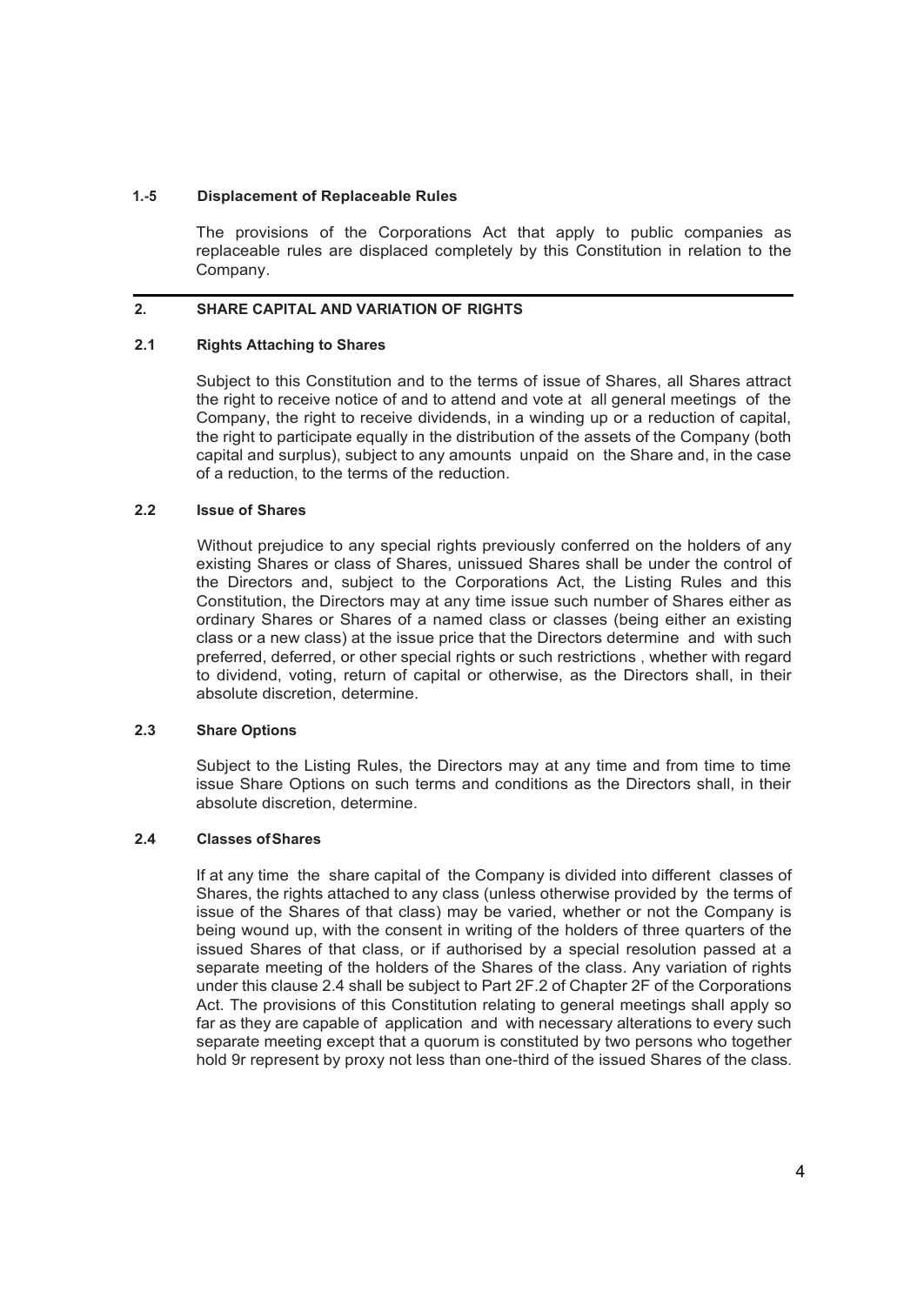# **2.5 Preference Shares**

Subject to the Listing Rules and the Corporations Act, the Company may issue preference Shares:

- (a) that are liable to be redeemed whether at the option of the Company or otherwise; and
- (b) including, without limitation preference shares of the kind described in clause 2.5(a) in accordance with the terms of Schedule 1.

#### **2.6 Recognition ofTrusts**

Except as permitted or required by the Corporations Act, the Company shall not recognise a person as holding a Share or Share Option upon any trust.

# **2.7 Unregistered Interests**

The Company is not bound by or compelled in any way to recognise any equitable, contingent, future or partial right or interest in any Share or Share Option {whether or not it has notice of the interest or right concerned) unless otherwise provided by this Constitution or by law, except an absolute right of ownership in the registered holder of the Share or Share Option.

## **2.8 Share Certificates and Share Option Certificates**

Subject to the ASTC Settlement Rules (if applicable), clause 4 and the Listing Rules, a person whose name is entered as a Shareholder in the Register of Shareholders is entitled without payment to receive a Share certificate or notice (as the case may be) in respect of the Share under the Seal in accordance with the Corporations Act but, in respect of a Share or Shares held jointly by several persons, the Company is not bound to issue more than one certificate or notice. Delivery of a certificate or notice for a Share to one of several joint Shareholders is sufficient delivery to all such holders. Inaddition:

- (a) Share certificates or notices in respect of Shares shall only be issued in accordance with the Listing Rules;
- (b) subject to this Constitution, the Company shall dispatch all appropriate Share certificates within 5 Business Days of the issue of any of its Shares and within 5 Business Days after the date upon which a transfer of any of its Shares is lodged with theCompany;
- (c) where a Share certificate is lost, worn out or destroyed, the Company shall issue a duplicate certificate in accordance with the requirements of Section 1070D of the Corporations Act and the Listing Rules; and
- (d) the above provisions of this clause 2.8 shall, with necessary alterations, apply to Share Options.

If securities of the Company are CHESS Approved Securities and held in uncertificated mode, then the preceding provisions of this clause 2.8 do not apply to those Securities and the Company shall allot such CHESS Approved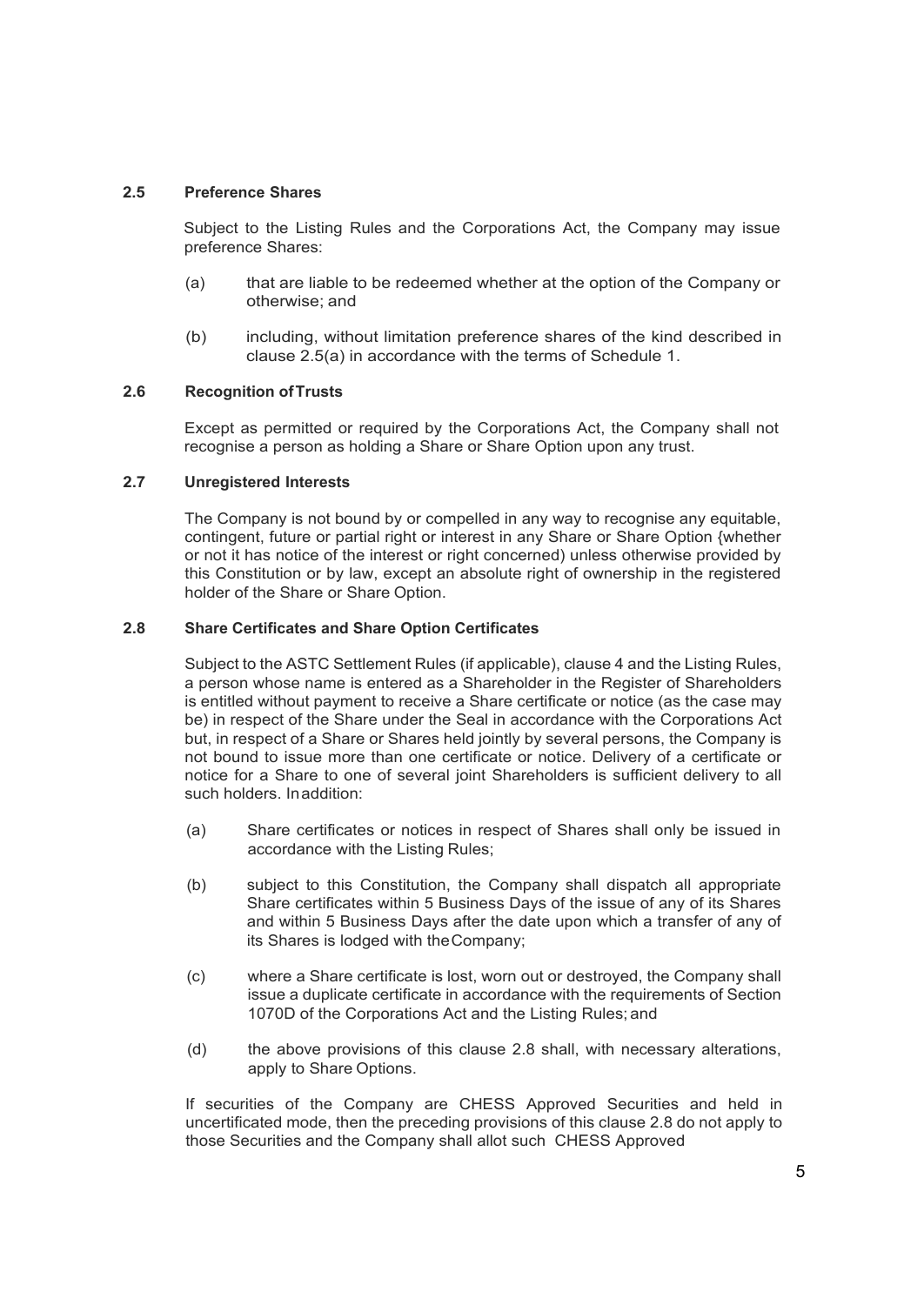Securities and enter those CHESS Approved Securities into the Shareholder's uncertificated holding in accordance with the Listing Rules and the ASTC Settlement Rules.

#### **2.9 Section 1071Hof the Corporations Act**

Clause 2.8 shall not apply if and to the extent that, on an application by or on behalf of the Company, the ASIC has made a declaration under Section 1071H(5) of the Corporations Act published in the Commonwealth of Australia Gazette that the Company is a person in relation to whom Section l 071H of the Corporations Act does not apply.

# **2.10 Commissions**

The Company may, subject to the Listing Rules, exercise the powers of paying commission conferred by Section 258C of the Corporations Act if the percentage or the amount of the commission paid or agreed to be paid is disclosed. Such commission may be satisfied by the payment of cash or the allotment of fully or partly paid Shares or partly in the one way and partly in the other. The Company may also on any issue of Shares pay such brokerage as may be lawful.

## **2.11 Restricted Securities**

The Company shall comply in all respects with the requirements of the Listing Rules with respect to Restricted Securities. Without limiting the generality of the above:

- (a) a holder of Restricted Securities must not dispose of, or agree or offer to dispose of, the Restricted Securities during the escrow period applicable to those Restricted Securities as permitted by the Listing Rules or the ASX;
- (b) if the Restricted Securities are in the same class as quoted securities, the holder will be taken to have agreed in writing that the Restricted Securities are to be kept on the Company's issuer sponsored subregister and are to have a holding lock applied for the duration of the escrow period applicable to those Restricted Securities;
- (c) the Company will refuse to acknowledge any disposal (including, without limitation, to register any transfer) of Restricted Securities during the escrow period applicable to those securities except as permitted by the Listing Rules or ASX;
- (d) a holder of Restricted Securities will not be entitled to participate in any return of capital on those Restricted Securities during the escrow period applicable to those Restricted Securities except as permitted by the Listing Rules or ASX; and
- (e) if a holder of Restricted Securities breaches a restriction deed or a provision of the Company's constitution restricting a disposal of those Restricted Securities, the holder will not be entitled to any dividend or distribution, or to exercise any voting rights, in respect of those Restricted Securities for so long as the breach continues.

#### **2.12 Non-Issue or Cancellation of Certificate**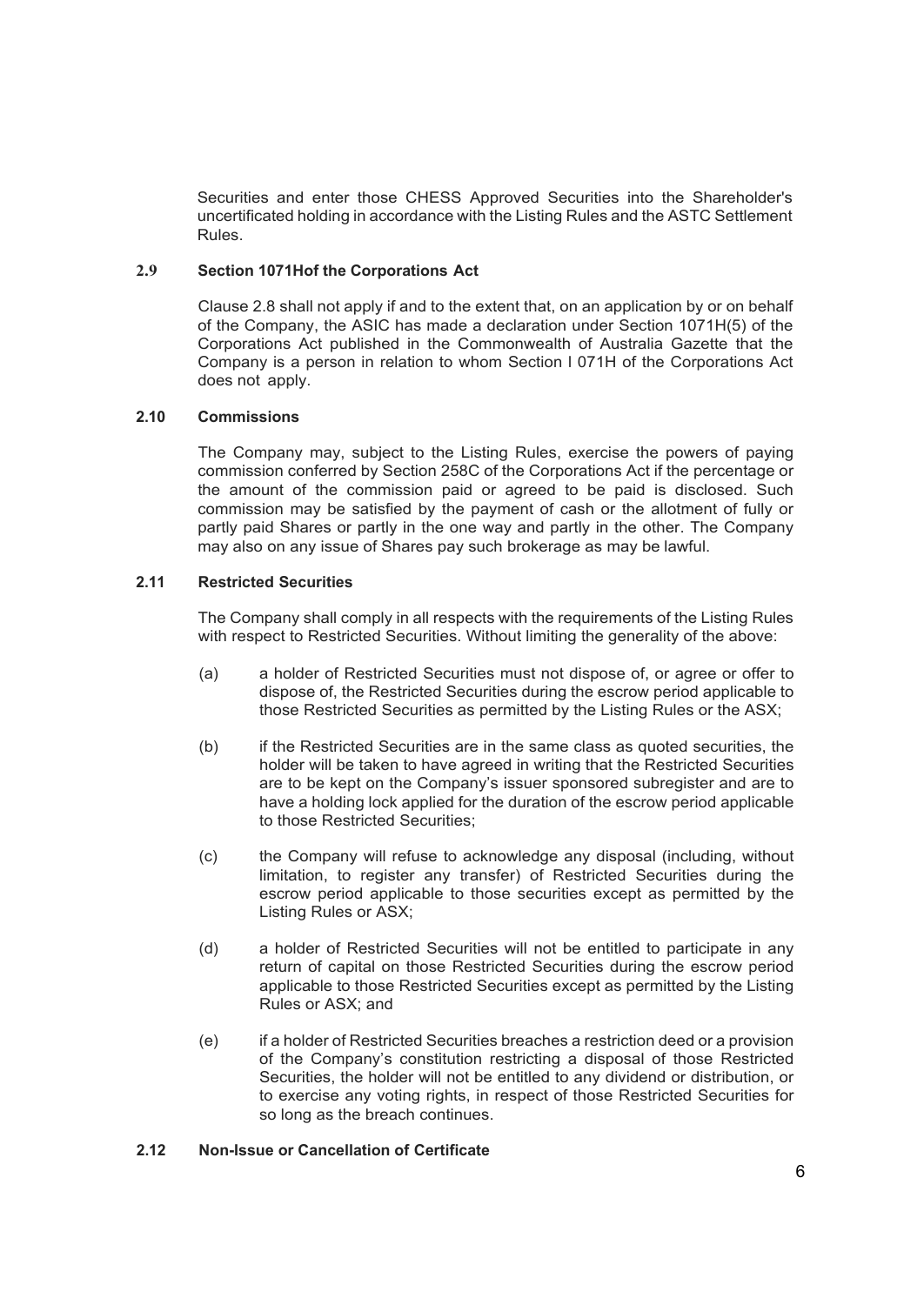Notwithstanding any other provision of this Constitution, the Company need not issue a certificate, and may cancel any certificate without issuing a certificate in substitution, in respect of any Shares or Share Options of the Company in any circumstances where the non-issue or cancellation of that certificate is permitted by the Corporations Act, the Listing Rules or the ASTC Settlement Rules.

#### **2.13 No Prohibition on Foreign Ownership**

Nothing in this Constitution shall have the effect of limiting or restricting the ownership of any securities of the Company by foreign persons except where such limits or restrictions are prescribed by Australian law.

#### **2.14 Payment of Interest out of Capital**

Where any Shares are issued for the purpose of raising money to defray the expenses of the construction of any works or buildings or the provision of any plant which can not be made profitable for a lengthened period the Company may pay interest on so much of such share capital as is paid up for the period and may charge this interest to capital as part of the cost of construction of the works, buildings or plant.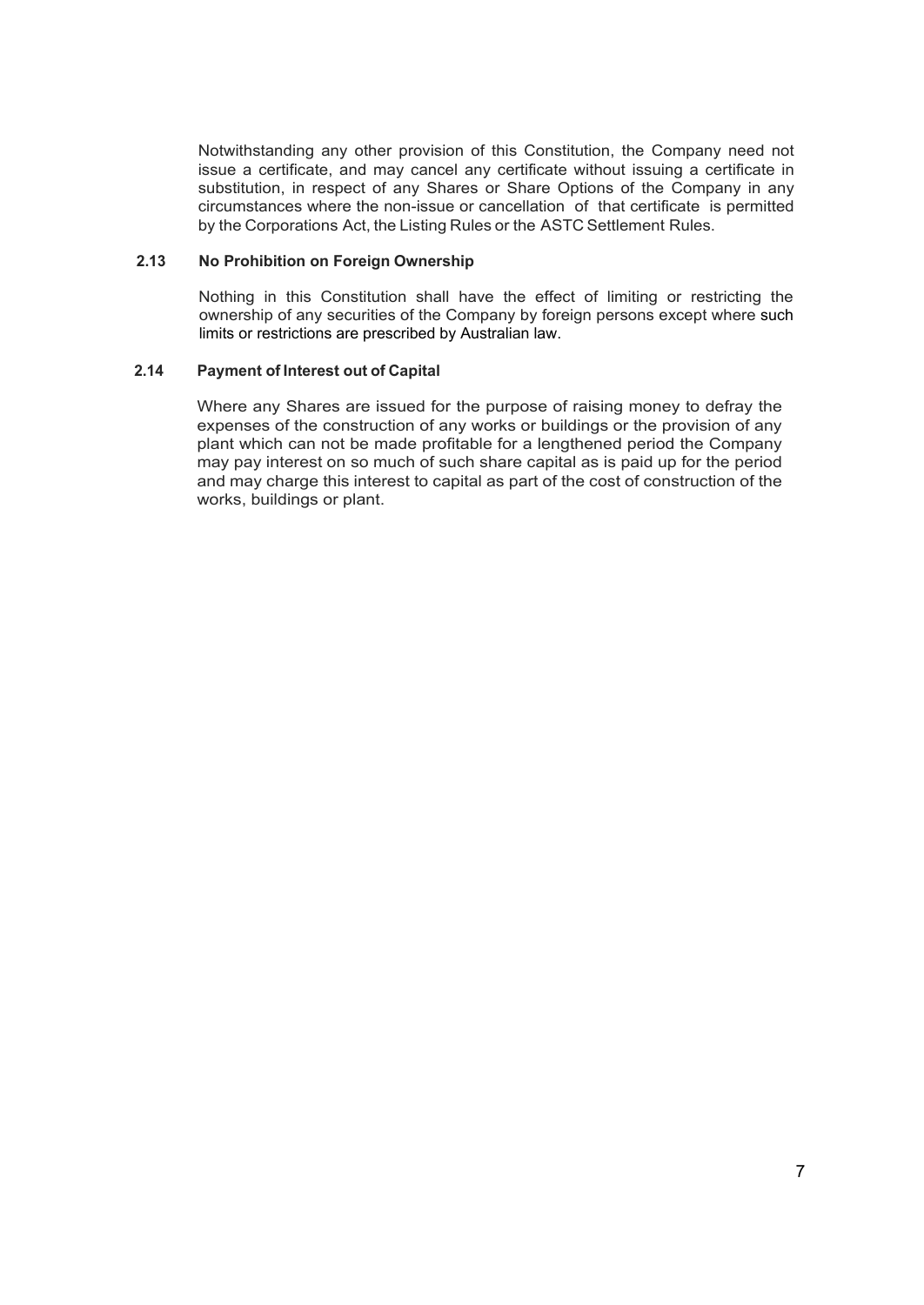# **3. MINIMUM SHAREHOLDING**

#### **3.1 Effect of this Clause**

The provisions of this clause have effect notwithstanding any other provision of this Constitution, except clause 33.

#### **3.2 Definitions**

In this clause:

**Authorised Price** at a price which the Directors consider (at their sole discretion) is best price reasonably available for the shares when they are sold;

**Date of Adoption** means the date upon which this clause is inserted in this Constitution by special resolution of the members of the Company.

**Date of Effect** means the date immediately following the date of expiry contained in the **second** notice by the Company to Minority Members in accordance with clause 3.15.

**Minimum Shareholding** means a number of shares equal to a "marketable parcel" of Listed Securities within the meaning of the Listing Rules.

**Minority Member** means a member holding less than the Minimum Shareholding on or at any time after the Date of Adoption.

**Purchaser** means the person or persons (including one or more members) whose offer or offers to purchase Listed Securities is or are accepted by the Company.

# **3.3 Minimum Shareholding**

Subject to clauses 3.13 to 3.15 (inclusive), on and from the Date of Effect, the shareholding of a member which is less than the Minimum Shareholding may be sold by the Company pursuant to the provisions of this clause 3.

#### **3.4 Sale of Listed Securities of Minority Member**

Subject to clauses 3.13 to 3.15 (inclusive), on and from the Date of Effect, each Minority Member shall be deemed to have irrevocably appointed the Company as his agent:

- (a) to sell all the Listed Securities held by him at a price not less than the Authorised Price and without any cost being incurred by the Minority Member;
- (b) to deal with the proceeds of the sale of those Listed Securities in accordance with this clause; and
- (c) where the Listed Securities are CHESS Approved Securities held in uncertificated form, to initiate a Holding Adjustment (as defined in the ASTC Settlement Rules) to move the securities from the CHESS Holding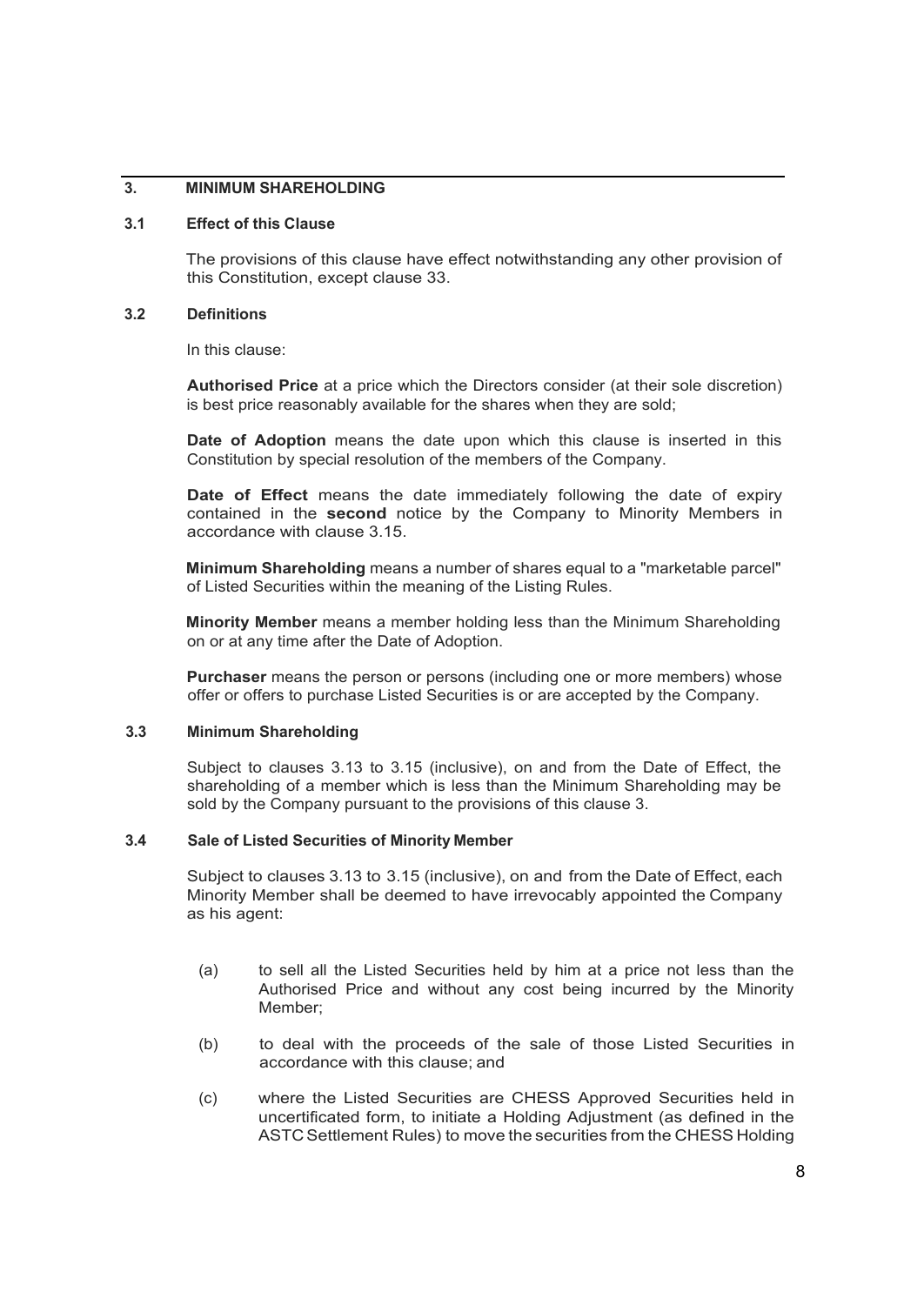(as defined in the ASTC Settlement Rules) of the Minority Member to an Issuer Sponsored or Certificated Holding (as defined in the ASTC Settlement Rules) for the sale of the Listed Securities.

#### **3.5 Acceptance of Offer**

Where the Company receives an offer for the purchase of all the Listed Securities of a Minority Member to whom this clause applies at the date of the offer at a price not less than the Authorised Price, the Company may accept the offer on behalf of that Minority Member.

#### **3.6 Appointment of Attorney**

The Company shall, by instrument in writing, appoint a person or persons to act as attorney or attorneys of each Minority Member to whom this clause applies, to execute an instrument or-instruments of transfer of their Listed Securities to the Purchaser.

#### **3.7 Transfer**

Where:

- (a) all the Listed Securities of each Minority Member to whom this clause applies at any time are sold to one Purchaser; or
- (b) all the Listed Securities of two or more Minority Members to whom this clause applies at any time are sold to one Purchaser,

the transfer may be effected by one instrument of transfer.

# **3.8 Proceeds of Sale**

The Company shall receive the aggregate proceeds of the sale of all of the Listed Securities of each Minority Member to whom this clause applies at any time and shall:

- (a) immediately cause the name of the Purchaser to be entered in the Register of Shareholders as the holder of the Listed Securities sold; and
- (b) within fourteen days of receipt of the relevant share certificate or otherwise as soon as is practicable, cause the pro rata proportions of the proceeds attributable to each Minority Member to be sent to each Minority Member by cheque mailed to his address in the Register of Shareholders (or in the case of joint holders, to the address of the holder whose name is shown first in the Register of Shareholders), this cheque to be made payable to the Minority Member (or, in the case of joint holders, to them jointly}. In the case where a Minority Member's whereabouts are unknown or where a Minority Member fails to return the share certificate or certificates (where required) relating to the Listed Securities sold, the proceeds of sale shall be applied in accordance with the applicable laws dealing with unclaimed moneys.

# **3.9 Receipt of Proceeds**

The receipt by the Company of the proceeds of sale of Listed Securities of a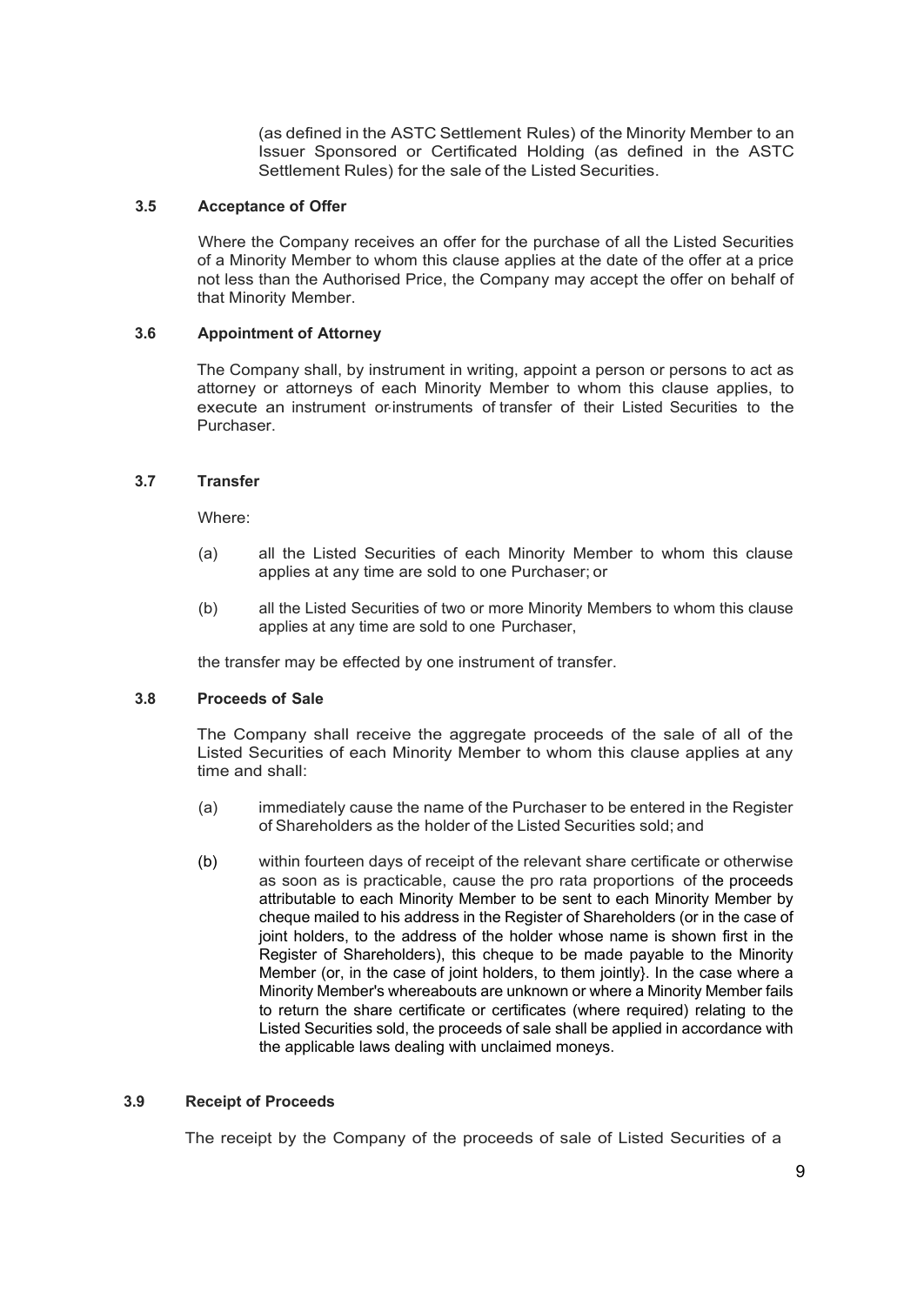Minority Member shall be a good discharge to the Purchaser of all liability in respect of the purchase of the Listed Securities.

#### **3.10 Registration of Purchaser**

Upon entry of the name of the Purchaser in the Register of Shareholders as the holder of the Listed Securities of a Minority Member to whom this clause applies:

- (a) the Purchaser shall not be bound to see to the regularity of the actions and proceedings of the Company pursuant to this Constitution or to the application of the proceeds of sale; and
- $(b)$  the validity of the sale shall not be impeached by any person.

#### **3.11 Remedies Limited**

The remedy of any Minority Member to whom this clause applies in respect of the sale of his or her Listed Securities is expressly limited to a right of action in damages against the Company to the exclusion of any other right, remedy or relief against any other person.

# **3.12 Cost of Sale of Listed Securities**

The Company shall bear all the costs of the sale of the Listed Securities.

#### **3.13 Exemption from Clause 3**

The Company must give written notice to a Minority Member and, where the Shares are CHESS Approved Securities, to the Controlling Participant (as defined in the ASTC Settlement Rules) for the holding of the Minority Member, advising of the Company's intention to sell his or her shareholding pursuant to this clause 3. Unless the Minority Member, within 6 weeks from the date the notice was sent from the Company in accordance with this clause 3, gives written notice to the Company that it desires its shareholding to be exempted from clause 3, then the provisions of clause 3 shall apply to this Minority Member. Where Shares are CHESS Approved Securities, a written notice by the Company in terms of this clause shall comply with the ASTC Settlement Rules.

#### **3.14 Notice to Exempt**

Where a Minority Member has given written notice to the Company that it desires its shareholding to be exempted from clause 3 it may, at any time, revoke or withdraw that notice. In that event the provisions of clause 3 shall apply to the Minority Member.

#### **3.15 Takeover Offer or Announcement**

The Company shall not commence to sell Listed Securities comprising less than a Minimum Shareholding following the announcement of a takeover offer or takeover announcement for the Company.

#### **3.16 Use by Company of Clause 3**

This clause 3 may be invoked only once in any twelve month period after its adoption or re-adoption.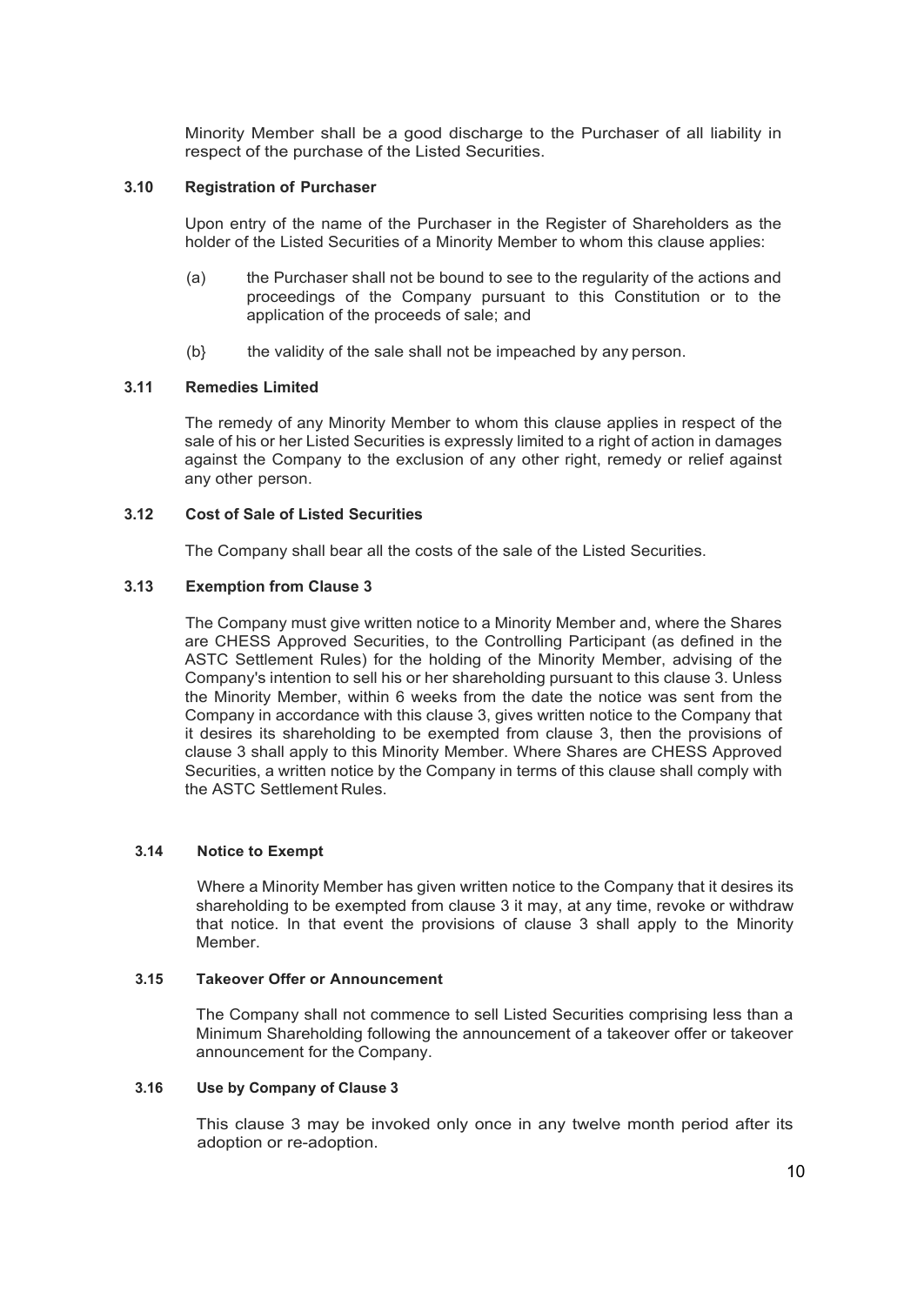# **4. UNCERTIFICATED HOLDINGS AND ELECTRONIC TRANSFERS**

# **4.1 Electronic or Computerised Holding**

The Directors may do anything they consider necessary or desirable and which is permitted under the Corporations Act and the Listing Rules to facilitate the participation by the Company in the CHESS System and any other computerised or electronic system established or recognised by the Corporations Act or the Listing Rules for the purposes of facilitating dealings in Shares or securities.

# **4.2 Statement of Holdings**

Where the Directors have determined not to issue share certificates or to cancel existing Share certificates, a Shareholder shall have the right to receive such statements of the holdings of the Shareholder as are required to be distributed to a Shareholder under the Corporations Act or the Listing Rules.

# **4.3 Share Certificates**

If the Directors determine to issue a certificate for Shares held by a Shareholder, the provisions in relation to Share certificates contained in clause 2 shall apply.

#### **4.4 Listing Rules**

The Company shall comply with the Listing Rules and the ASTC Settlement Rules in relation to the CHESS System.

# **5. LIEN**

# **5.1 Lien for Members Debts**

The Company has a first and paramount lien on each Share (except where the Share is a Listed Security and is fully paid up) registered in a Shareholder's name in respect of all money owed to the Company by the Shareholder (including any money payable under clause 5.2 to the extent that the Company has made a payment in respect of a liability or a requirement referred to in that clause) but not any unpaid call once the Share has been forfeited under section 254Q.

# **5.2 Generally**

Whenever any law for the time being of any country, state or place imposes or purports to impose any immediate or future possible liability upon the Company to make any payments or empowers any government or taxing authority or governmental official to require the Company to make any payment in respect of anySharesheld eitherjointly or solely by any Shareholder, orinrespect of any transfer ofShares, or of any dividends, bonuses or other moneys due orpayable or accruing due or which may become due or payable to such Shareholder by the Company on or in respect of any Shares or for or on account or in respect of any Shareholder, and whether in consequence of:

- (a) the death of such Shareholder;
- (b) the non-payment of any income tax or other tax by such Shareholder;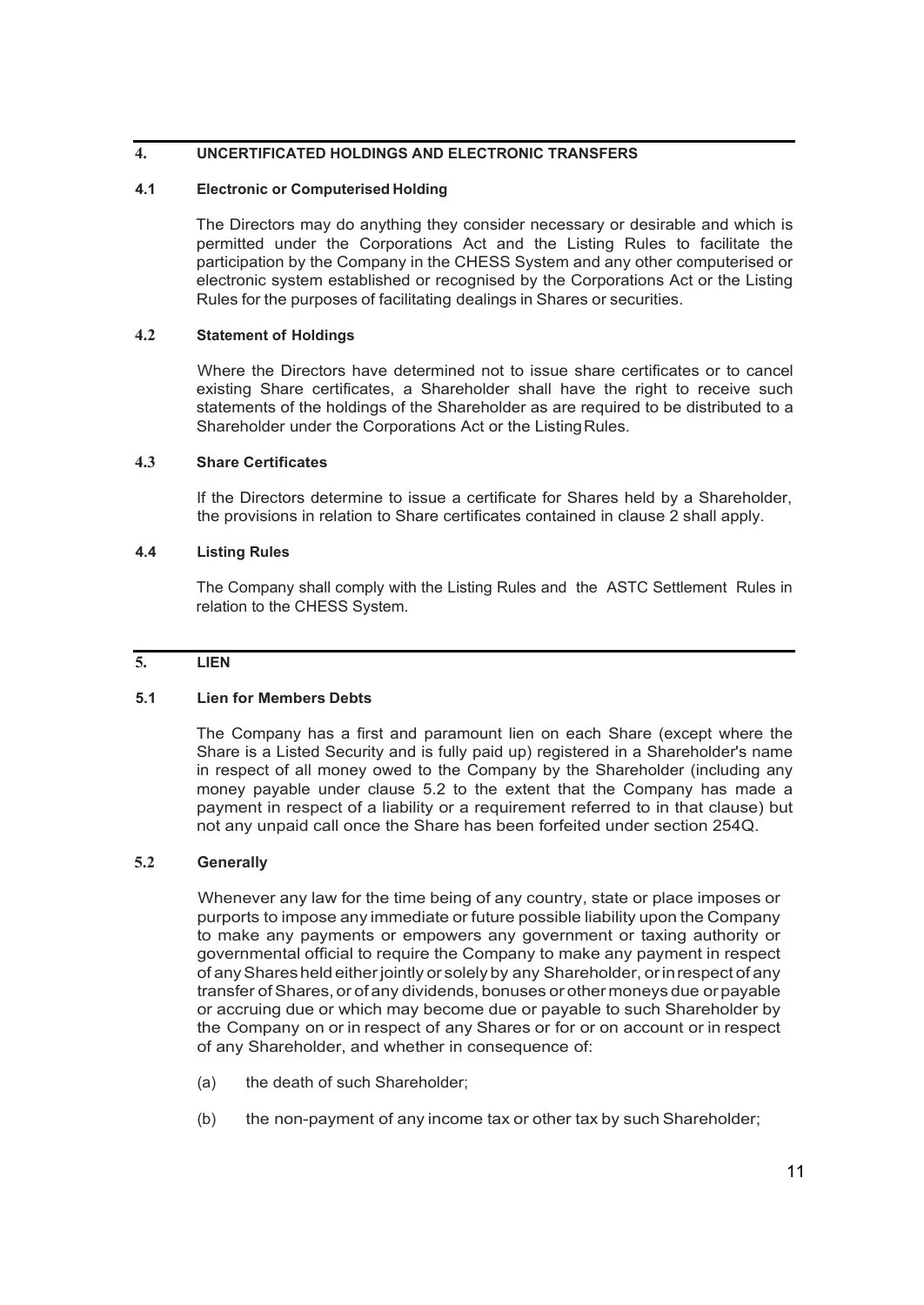- (c) the non-payments of any estate, probate, succession, death, stamp or other duty by the executor or administrator of such Shareholder or by or out of his estate; or
- (d) any other act or thing,

the Company in everycase:

- (a) shall be fully indemnified by such Shareholder or his executor or administrator from all liability;
- (b) shall have a lien upon all dividends, bonuses and other moneys payable in respect of the Shares held either jointly or solely by this Shareholder for all moneys paid by the Company in respect of the Shares or in respect of any dividend, bonus or other money or for an account or in respect of this Shareholder under or in consequence of any law, together with interest at the Prescribed Rate from date of payment to date of repayment, and may deduct or set off against any dividend, bonus or other moneys so paid or payable by the Company together with interest at the PrescribedRate;
- (c) may recover as a debt due from this Shareholder or his or her executor or administrator, wherever constituted or situate, any moneys paid by the Company under or in consequence of any such law and interest on these moneys at the Prescribed Rate and for the period mentioned above in excess of any dividend, bonus or other money as mentioned above then due or payable by the Company to such Shareholder; and
- (d) may, subject to the Listing Rules, if any such money be paid or payable by the Company under any such law, refuse to register a transfer of any Shares by this Shareholder or his executor or administrator until the money and interest mentioned above is set off or deducted or, in case the money and interest exceeds the amount of any dividend, bonus or other money then due or payable by the Company to the Shareholder, until this excess is paid to the Company.

Nothing in this clause contained shall prejudice or affect any right or remedy which any law may confer or purport to confer on the Company, and, as between the Company and every such Shareholder, his or her executor, administrator and estate, wherever constituted or situate, any right or remedy which this law shall confer on the Company shall be enforceable by the Company.

#### **5.3 Exemption**

The Directors may at any time exempt a Share wholly or in part from the provisions of this clause 5.

#### **5.4 Dividends**

Whenever the Company has a lien on a Share, the lien extends to all dividends payable in respect of the Share.

#### **5.5 Sale of Shares**

Subject to clause 5.6, the Company may sell, in such manner as the Directors think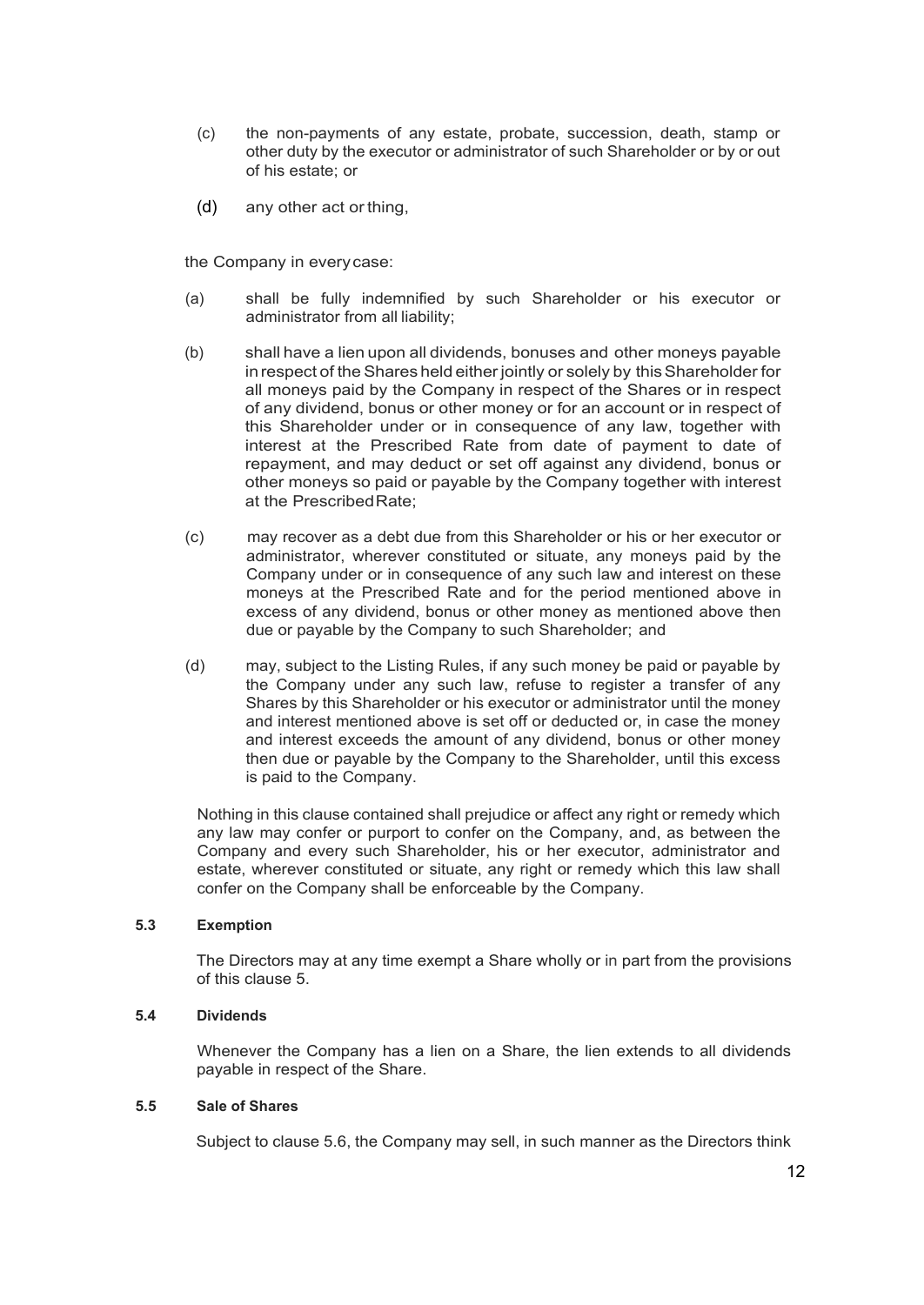fit, any Shares on which the Company has a lien.

# **5.6 Restrictions on Sale**

A Share on which the Company has a lien shall not be sold unless:

- (a) the sum in respect of which the lien exists ispresently payable; and
- (b) the Company has, not less than 14 days before the date of the sale, given to the registered holder for the time being of the Share or the person entitled to the Share by reason of the death or bankruptcy of the registered holder a notice in writing setting out, and demanding payment of, that part of the amount in respect of which the lien exists as is presently payable.

#### **5.7 Person Authorised to Sign Transfers**

For the purpose of giving effect to a sale of a Share under clause 5.5, the Directors may authorise a person to transfer the Shares sold to the purchaser of the Shares. The Company shall register the purchaser as the holder of the Shares comprised in any such transfer and he or she is not bound to see to the application of the purchase money. The title of the purchaser to the Shares is not affected by any irregularity or invalidity in connection with the sale.

#### **5.8 Proceeds ofSale**

The proceeds of a sale under clause 5.5 shall be applied by the Company in payment of that part of the amount in respect of which the lien exists as is presently payable, and the residue (if any) shall (subject to any like lien for sums not presently payable that existed upon the Shares before the sale) be paid to the person entitled to the Shares at the date of thesale.

# **5.9 Protection of Lien under ASTC Settlement Rules**

The Company may do all such things as may be necessary or appropriate for it to do under the ASTC Settlement Rules to protect any lien, charge or other right to which it may be entitled under any law or this Constitution.

#### **5.10 Further Powers re Forfeited Shares and Liens**

Where a transfer following the sale of any Shares after forfeiture or for enforcing a lien, charge or right to which the Company is entitled under any law or under this Constitution is effected by an ASTC Transfer, the Company may do all things necessary or desirable for it to do under the ASTC Settlement Rules in relation to that transfer.

# **6. CALLS ON SHARES**

# **6.1 Calls**

(a) The Directors may by resolution make calls on Shareholders of partly paid Shares to satisfy the whole or part of the debt owing on those Shares provide that the dates for payment of those Shares were not fixed at the time of issue.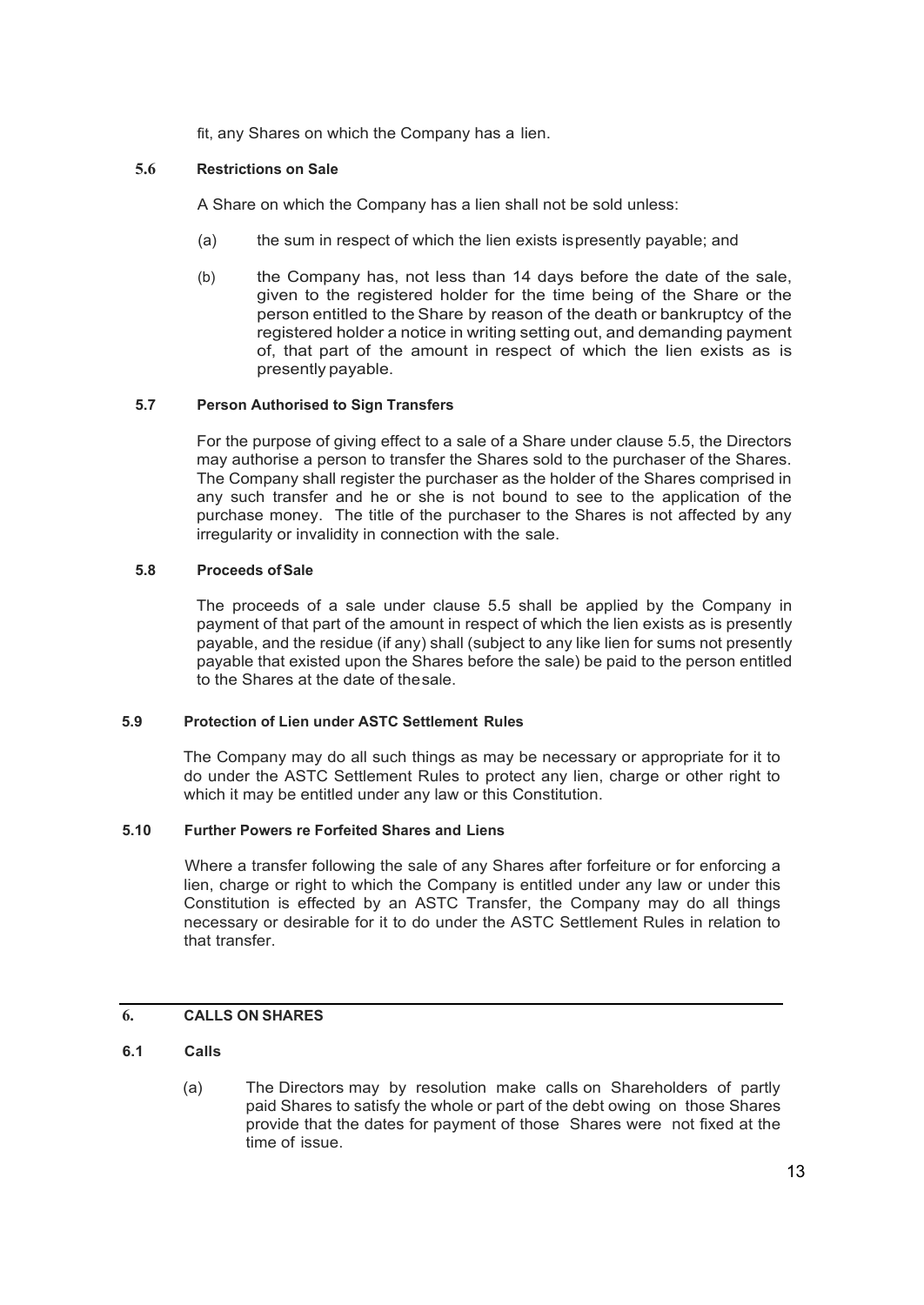- (b) A call shall be deemed to have been made at the time when the resolution of the Directors authorising the call was passed.
- (c) A call may be required or permitted to be paid by instalments.
- (d) Failure to send a notice of a call to any Shareholder or the non-receipt of a notice by anyShareholder does not invalidate the call.

# **6.2 Payment of Calls**

A Shareholder to whom notice of a call is given in accordance with this Constitution must pay to the Company the amount called in accordance with the notice.

# **6.3 Quoted Shares**

- (a) The Directors must not make the date for payment of calls, **(Due Date),**  for Shareholders who hold quoted partly paid Shares, less than 30 Business Days and no more than 40 Business Days from the date the Company dispatches notices to relevant Shareholders that a call is made.
- (b) If after a call is made, new Shareholders purchase the same class of Share subject to the call, or if the holdings of the original Shareholders on whom the call was made change, Directors must dispatch a notice informing these Shareholders that a call has been made at least 4 days before the Due Date.
- (c) The Company must enter a call payment on the Company register no more than 5 Business Days after the Due Date.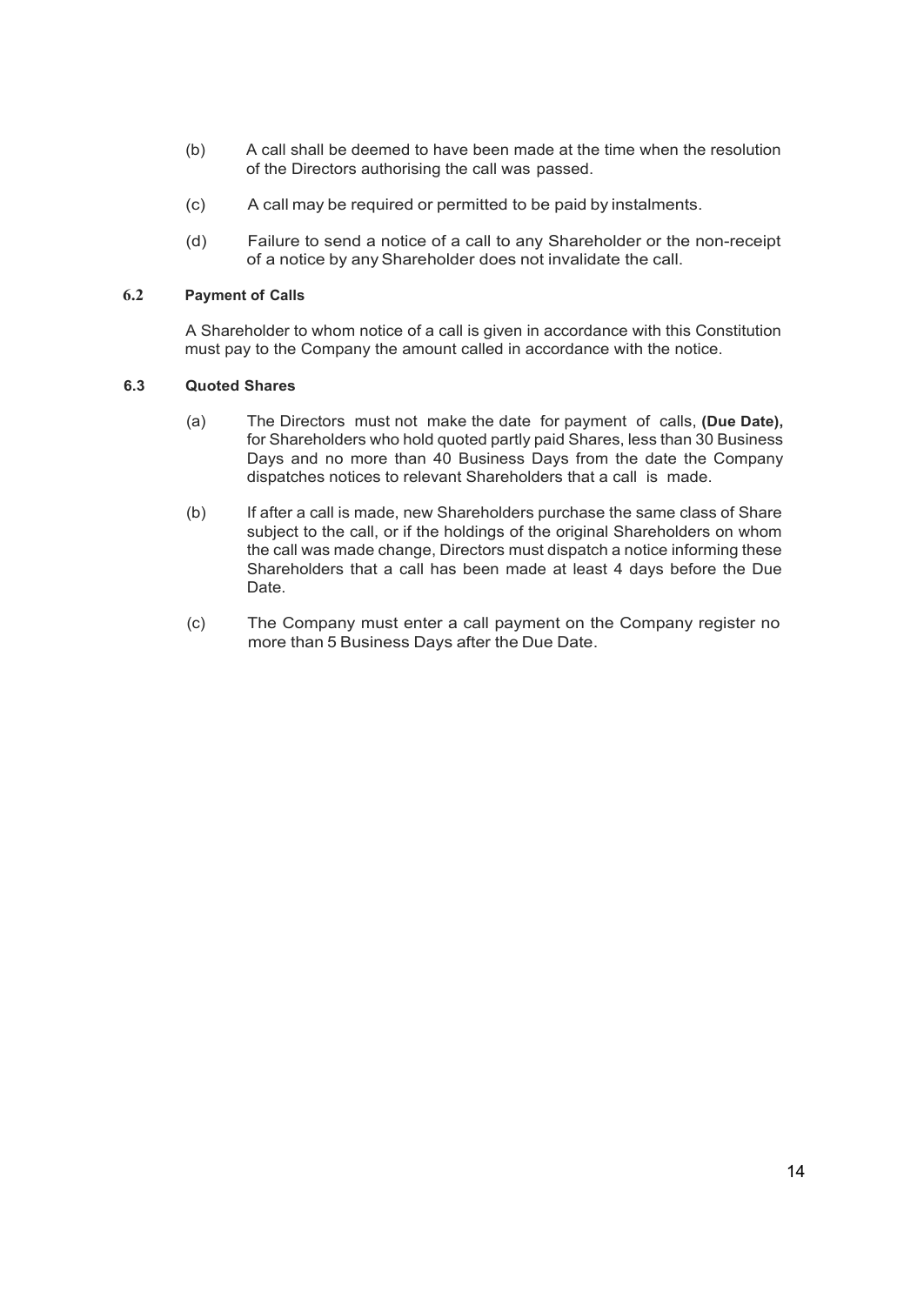#### **6.4 Unquoted Shares**

The Directors must not make the Due Date for Shareholders who hold unquoted partly paid Shares, less than 5 Business Days from the date the Company dispatches notices to relevant Shareholders that a call is made.

# **6.5 Joint Liability**

The joint holders of a Share are jointly and severally liable to pay all calls in respect of the Share.

#### **6.6 Deemed Calls**

Any amount that, by the terms of issue of a Share, becomes payable on allotment or at a fixed date, shall for the purposes of this Constitution be deemed to be a call duly made and payable, and, in case of non-payment, all the relevant provisions of this Constitution as to payment of interest and expenses, forfeiture or otherwise apply as if the amount had become payable by virtue of a call duly made and notified.

# **6.7 Differentiation between Shareholders**

The Directors may, on the issue of Shares, differentiate between the holders as to the amount of calls to be paid and the times of payment.

#### **6.8 Payments In Advance of Calls**

The Directors may accept from a Shareholder the whole or any part of the amount unpaid on a Share although no part of that amount has been called up, in which case the Directors shall nominate whether the amount so paid is to be treated as capital or a loan to the Company by the Shareholder, and:

- (a) if the amount paid is nominated to be capital, it shall be deemed as from the date of the nomination to have been applied in paying up (so far as it will extend) the unpaid balance of the total issue price of the Share, but the dividend entitlement attaching to the Share shall remain as it was prior to the payment so made until there is a call in respect of the Share under this clause 6 of an amount equal to or greater than the amount so paid;or
- (b) if the amount paid is nominated to be a loan to the Company, it shall carry interest at a rate, not exceeding the Prescribed Rate, as is agreed between the Directors and the Shareholder, shall not be repayable unless the Directors so determine, shall not confer on the Shareholder any rights attributable to subscribed capital, and shall, unless so repaid, be applied in payment of calls on the Share as and when the calls become due.

# **6.9 Outstanding Moneys**

Any moneys payable in respect of a call made in accordance with this Constitution which remain outstanding shall from and including the day for payment until the date payment isreceived bear interest at the Prescribed Rate.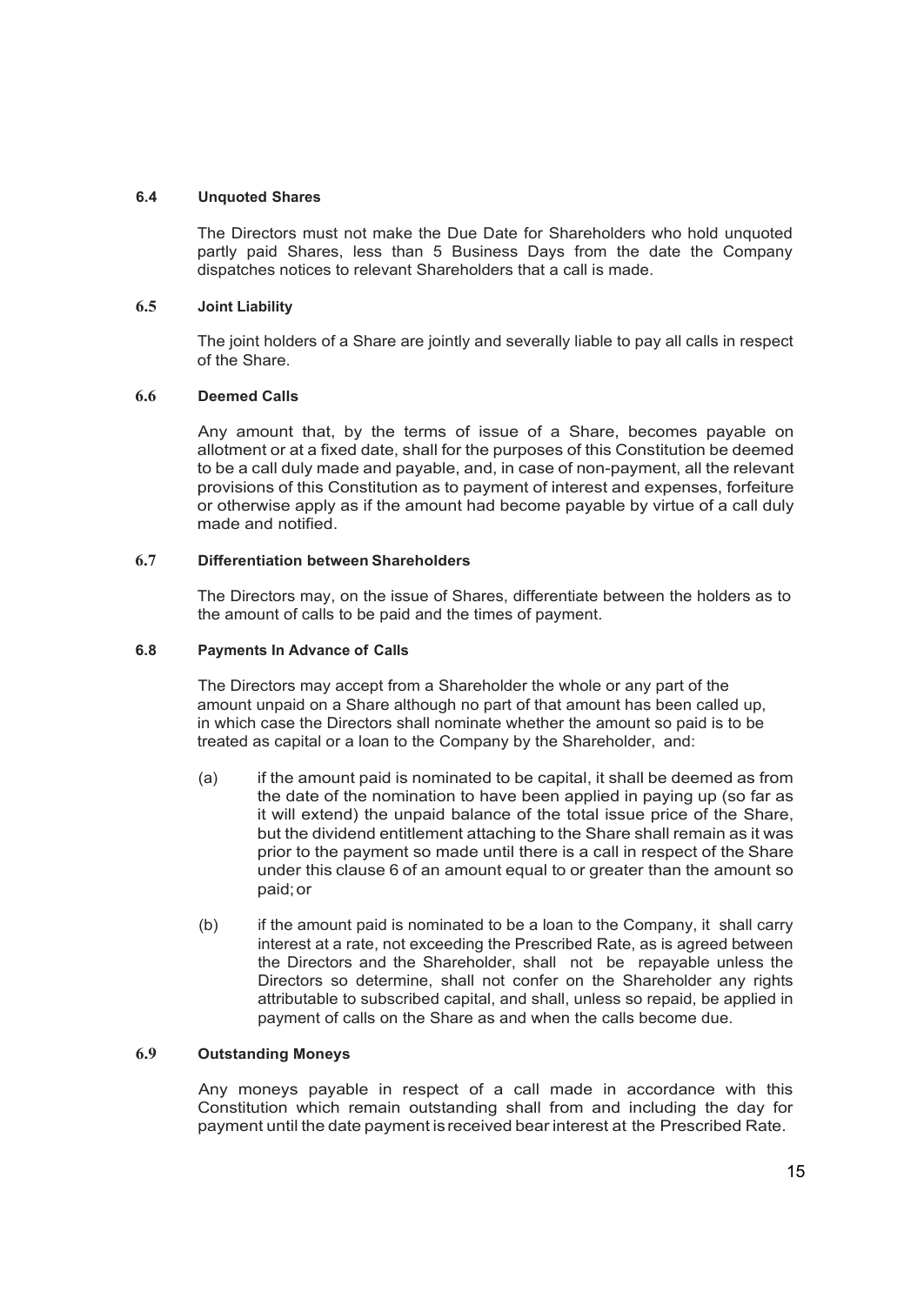#### **6.10 Revocation or Postponement**

The Directors may revoke or postpone a call in accordance with the Listing Rules and/ or the Corporations Act, if revocation or postponement is not prohibited by either.

# **6.11 Compliance with Listing Rules and Corporations Act**

The Company shall comply with the Listing Rules and the Corporations Act in relation to calls. All Listing Rule requirements in relation to calls are not covered in this Constitution.

# **7. FORFEITURE OF SHARES**

# *7.1* **Failure to Pay Call**

If a Shareholder fails to pay a call or instalment of a call on the day appointed for payment of the call or instalment, the Directors may, at any time after this day during the time any part of the call or instalment remains unpaid (but subject to this clause 7.1) serve a notice on him requiring payment of so much of the call or instalment as is unpaid, together with any interest that has accrued. The notice shall name a further day being not less than 14 days after the date of notice on or before which the payment required by the notice is to be made and shall state that, in the event of non-payment at or before the time appointed, the Shares in respect of which the call was made will be liable to be forfeited.

#### *7.2* **Forfeiture**

If the requirements of a notice served under clause 7.1 are not complied with, any Share in respect of which a call is unpaid at the expiration of 14 days after the day for its payment may be forfeited by a resolution of the Directors to that effect. Such a forfeiture shall include all dividends declared in respect of the forfeited Shares and not actually paid before the forfeiture.

#### *7.3* **Sale of Forfeited Shares**

A forfeited Share may be sold or otherwise disposed of on the terms and in the manner that the Directors determine and, at any time before a sale or disposition, the forfeiture may be cancelled on the terms the Directors determine.

# *7.4* **Continuing Liability**

A person whose Shares have been forfeited ceases to be a Shareholder in respect of the forfeited Shares, but remains liable to pay the Company all money that, at the date of forfeiture, was payable by him to the Company in respect of the Shares (including interest at the Prescribed Rate from the date of forfeiture on the money for the time being unpaid if the Directors decide to enforce payment of the interest), but his or her liability ceases if and when the Company receives payment in full of all the money (including interest) payable in respect of theShares.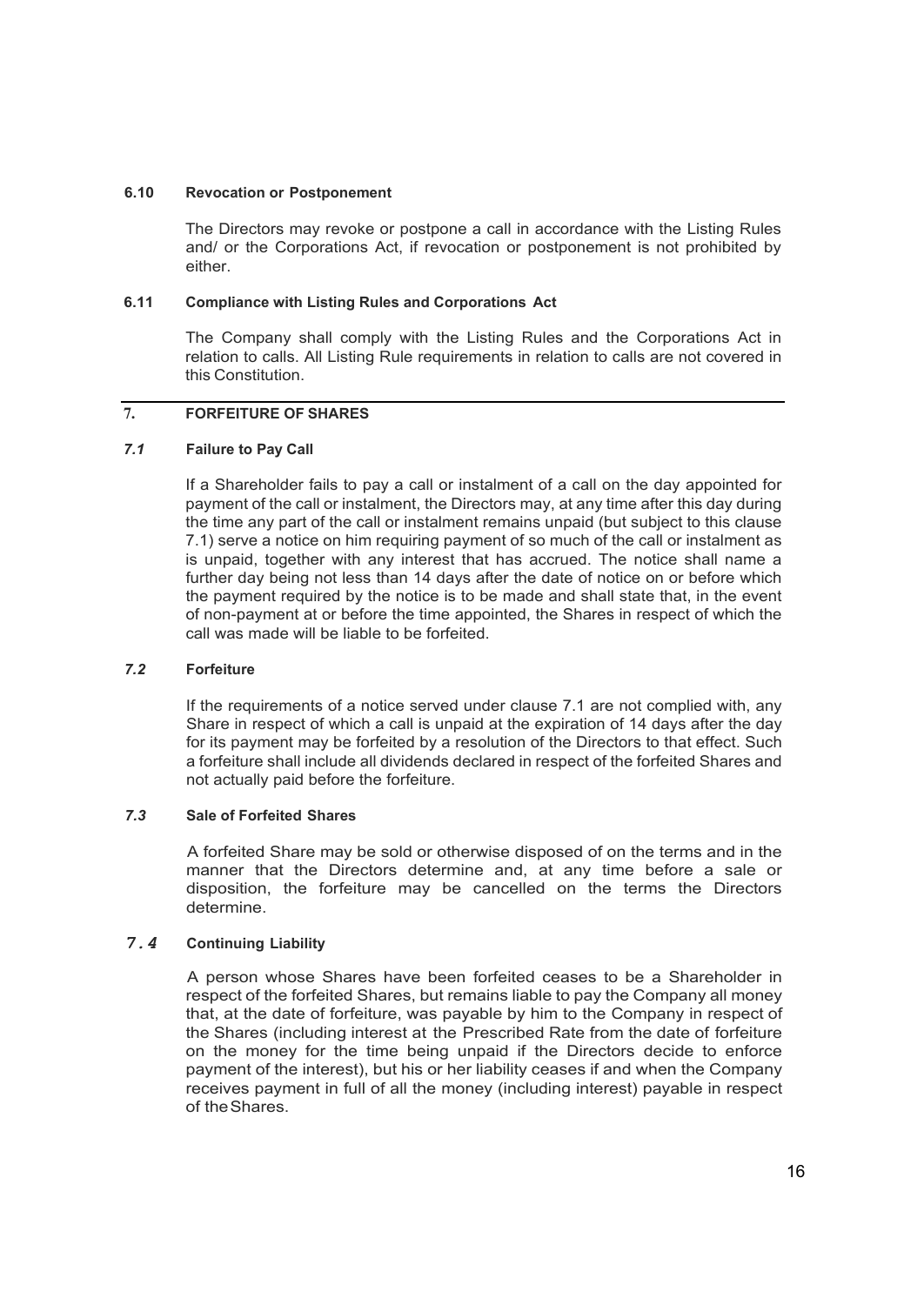# *7.5* **Officer's Statement Prima Facie Evidence**

A statement in writing declaring that the person making the statement is a Director or a Secretary of the Company, and that a Share in the Company has been duly forfeited on a date stated in the statement, is prima facie evidence of the facts stated in the statement as against all persons claiming to be entitled to the Share.

# *7.6* **Procedures**

The Company may receive the consideration (if any) given for a forfeited Share on any sale or disposition of the Share, and may execute a transfer of the Share in favour of the person to whom the Share is sold or disposed of. Upon the execution of the transfer, the transferee shall be registered as the holder of the Share and is not bound to see to the application of any money paid as consideration. The title of the transferee to the Share is not affected by any irregularity or invalidity in connection with the forfeiture, sale or disposal of the Share.

# *7.7* **Listing Rules and ASTC Settlement Rules**

The Company shall comply with the Listing Rules with respect to forfeited Shares and may do all such things as may be necessary or appropriate for it to do under the ASTC Settlement Rules to protect any lien, charge or other right to which it may be entitled under any law or this Constitution.

# **8. TRANSFER OF SHARES**

# **8.1 Form of Transfer**

Subject to this Constitution, Shareholders may transfer any Share held by them by:

- (a) an ASTC Transfer or any other method of transferring or dealing in Shares introduced by ASX or operated in accordance with the ASTC Settlement Rules or Listing Rules and in any such case recognised under the Corporations Act; or
- (b) an instrument in writing in any usual or common form or in any other form that the Directors approve.

# **8.2 CHESS Transfers**

- (a) The Company must comply with all obligations imposed on the Company under the Corporations Act, the Listing Rules and the ASTC Settlement Rules in respect of an ASTC Transfer or any other transfer of Shares.
- (b) Notwithstanding any other provision in this Constitution, the Company must not prevent, delay or interfere with the registration of an ASTC Transfer or any other transfer of Shares.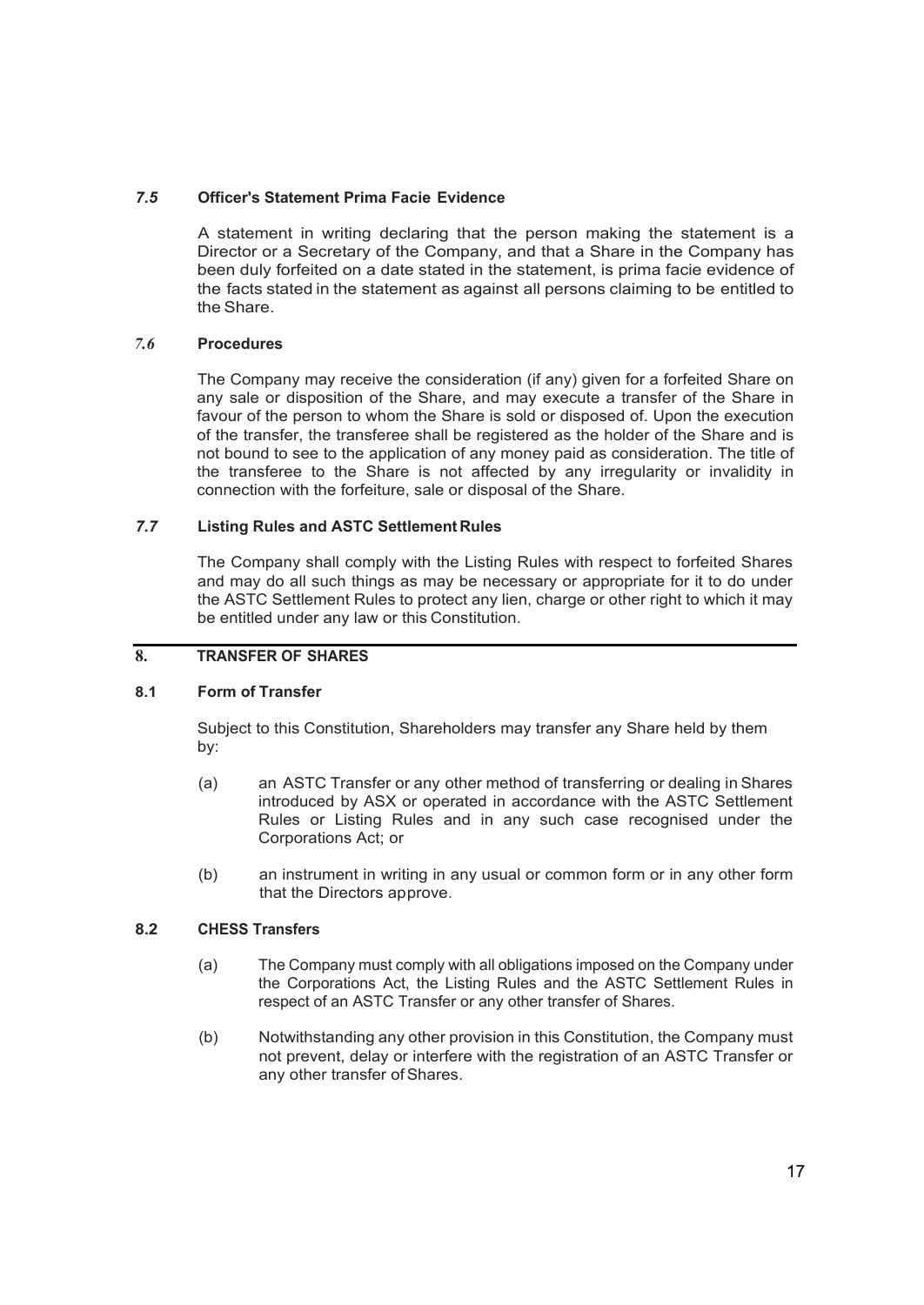#### **8.3 Participation In CHESS**

The Directors may do anything they consider necessary or desirable and which is permitted under the Corporations Act, the Listing Rules and the ASTC Settlement Rules to facilitate participation by the Company in any system established or recognised by the Corporations Act and the Listing Rules or the ASTC Settlement Rules in respect of transfers of or dealings in marketable securities.

#### **8.4 Registration Procedure**

Where an instrument of transfer referred to in clause 8.1 (b) is to be used by a Shareholder to transfer Shares, the following provisions apply:

- (a) the instrument of transfer must be executed by or on behalf of both the transferor and the transferee unless it is a sufficient transfer of marketable securities within the meaning of the Corporations Act;
- (b) the instrument of transfer shall be left at the Registered Office for registration accompanied by the certificate for the Shares to be transferred (if any) and such other evidence as the Directors may require to prove the title of the transferor and his right to transfer the shares;
- (c) subject to compliance with the Listing Rules, a reasonable fee may be charged on the registration of paper-based transfers of Shares or other securities:
- (d) subject to clause  $8.4(c)$  a fee shall not be charged on the registration of a transfer of Shares or other securities; and
- (e) on registration of a transfer of Shares, the Company must cancel the old certificate (if any).

#### **8.5 Power to Refuse to Register**

The Directors may refuse to register any transfer of Shares (other than an ASTC Transfer) where:

- (a) the Listing Rules permit the Company to do so;
- (b) the Listing Rules require the Company to do so; or
- (c) the transfer is a transfer of Restricted Securities which is or might be in breach of the Listing Rules or any escrow agreement entered into by the Company in relation to such Restricted Securities pursuant to the Listing Rules.

Where the Directors refuse to register a transfer in accordance with this clause, they shall send notice of the refusal and the precise reasons for the refusal to the transferee and the lodging broker (if any) in accordance with the Listing Rules.

#### **8.6 Closure of Register**

Subject to the Listing Rules and the ASTC Settlement Rules, the Register of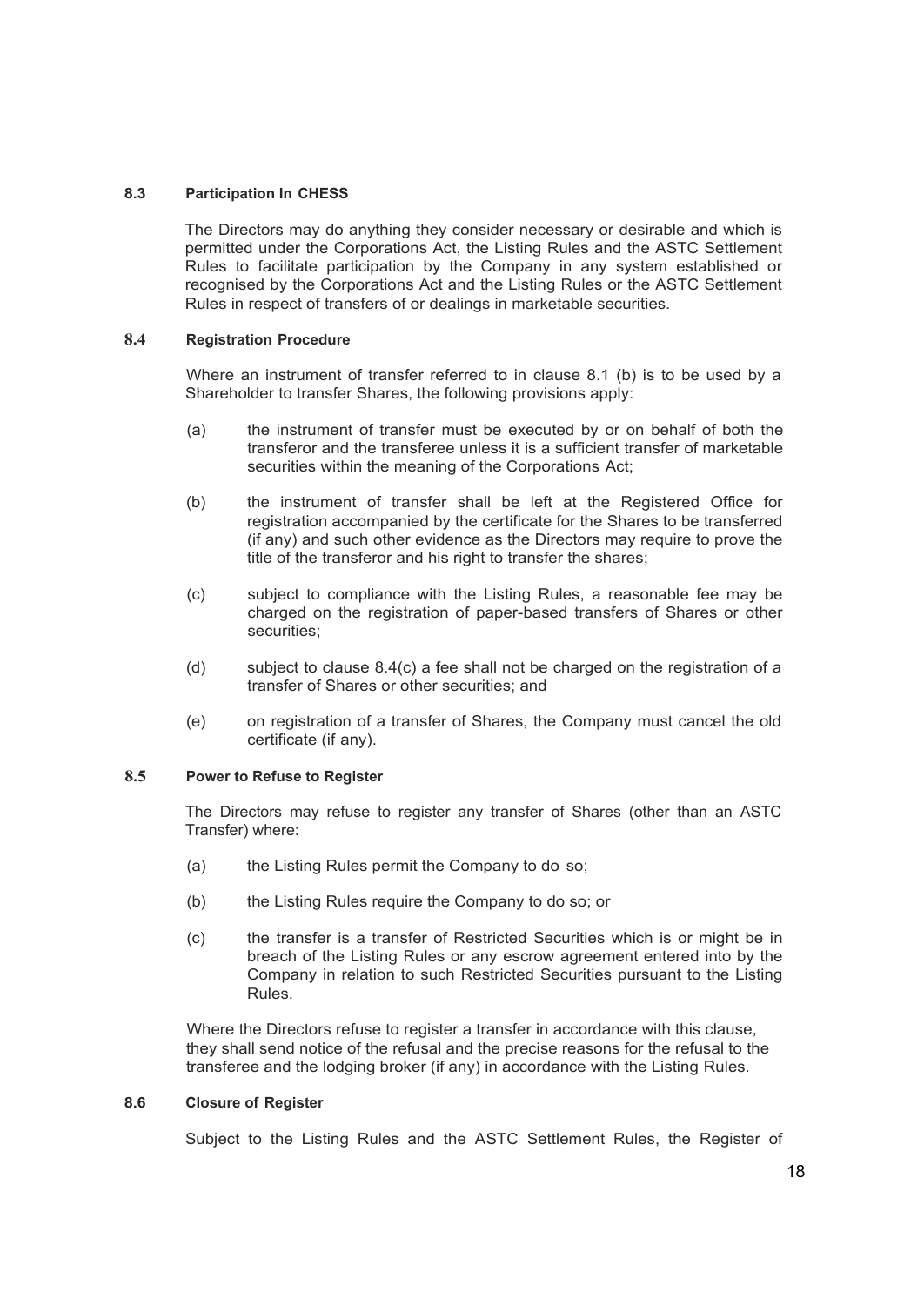Shareholders may be closed during such time as the Directors may determine, not exceeding 30 days in each calendar year or any one period of more than 5 consecutive Business Days.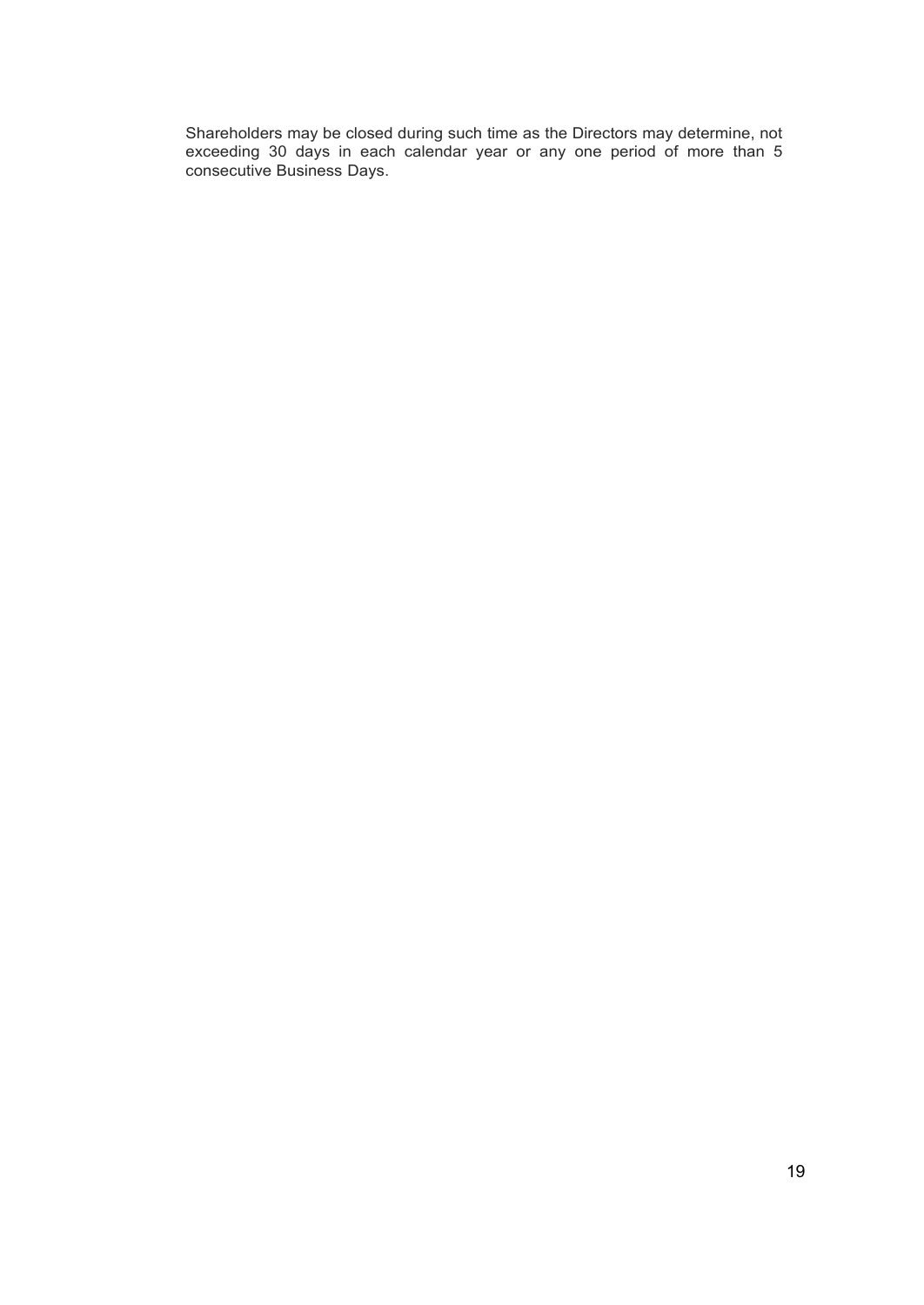#### **8.7 Retention of Transfers by Company**

All instruments of transfer which are registered will be retained by the Company, but any instrument of transfer which the Directors decline or refuse to register (except in the case of fraud) shall on demand be returned to the transferee.

# **8.8 Powers of Attorney**

Any power of attorney granted by a Shareholder empowering the done to transfer Shares which may be lodged, produced or exhibited to the Company or any Officer of the Company will be taken and deemed to continue and remain in full force and effect, as between the Company and the granter of that power, and the power of attorney may be acted on, until express notice in writing that it has been revoked or notice of the death of the granter has been given and lodged at the Office or at the place where the Register of Shareholders is kept.

#### **8.9 other Securities**

The provisions of this clause 8 shall apply, with necessary alteration s, to any other Listed Securities for the time being issued by the Company.

# **8.10 Branch Register**

The Company may cause a Register of Shareholders to be kept in any place (including without limitation, a branch register) and the Directors may from time to time make such provisions as they (subject to the Corporations Act, the Listing Rules and the ASTC Settlement Rules) may think fit with respect to the keeping of any such Register.

# **8.11 Compliance with ASTC Settlement Rules**

The Company shall comply with the ASTC Settlement Rules and the Listing Rules in relation to all matters covered by those rules.

# **8.12 Issuer Sponsored Subregister**

The Company may establish and maintain an issuer sponsored subregister in compliance with any relevant provisions of the Corporations Act, the Listing Rules or the ASTC Settlement Rules.

# **8.13 Transferor Holds Shares until Registration of Transfer**

A transferor of Shares remains the registered holder of the Shares transferred until an ASTC Transfer has taken effect in accordance with the ASTC Settlement Rules or the transfer is registered in the name of the transferee and is entered in the Register of Shareholders in respect of them, whichever is the earlier.

# **9. TRANSMISSION OF SHARES**

#### *9.1* **Death of Shareholder Leaving a Will**

On the death of a Shareholder who leaves a will appointing an executor, the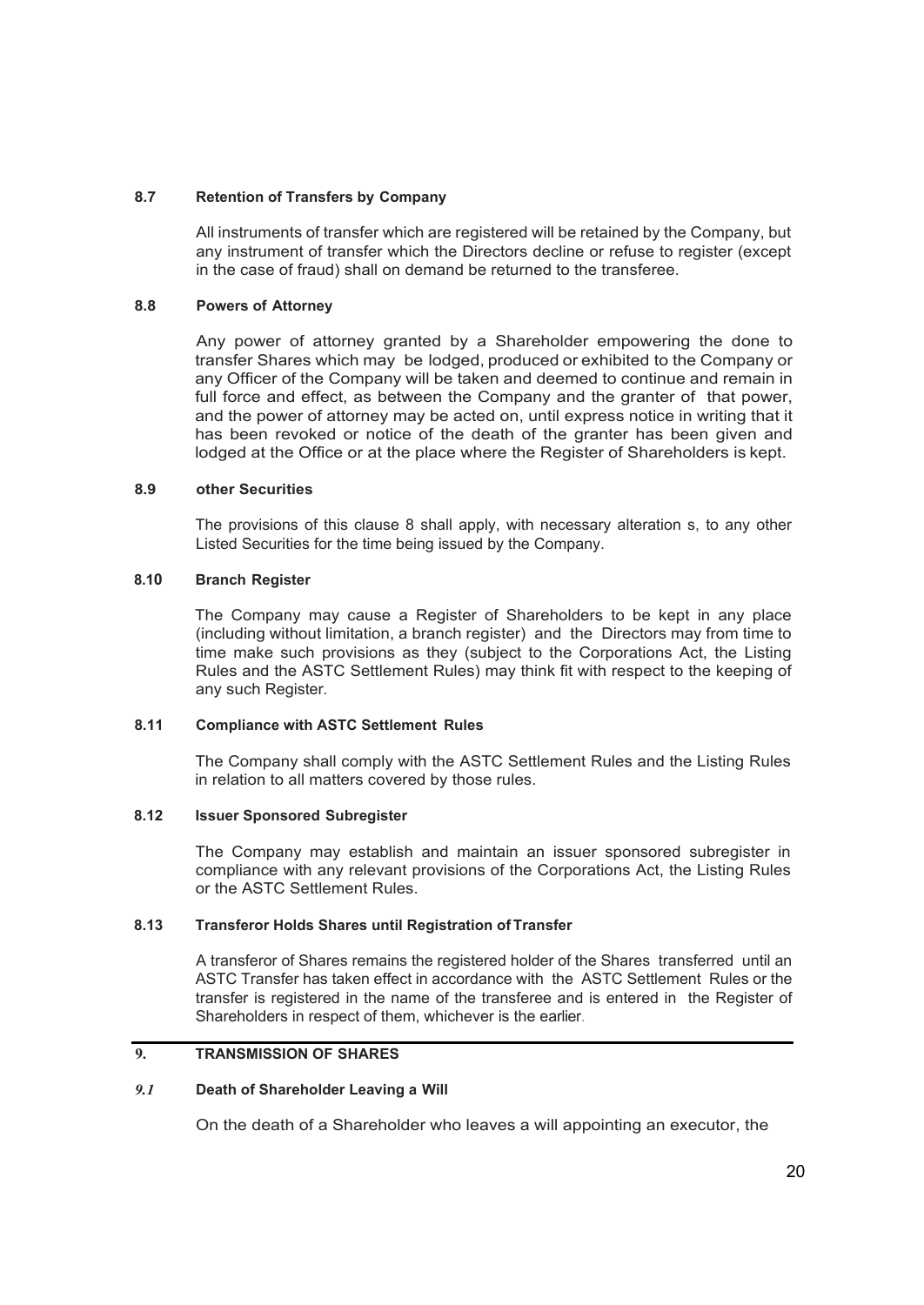executor shall be entitled as from the date of death, and on behalf of the deceased Shareholder's estate, to the same dividends and other advantages and to the same rights whether in relation to meetings of the Company, or voting or otherwise, as the Shareholder would have been entitled to if he or she had not died, whether or not probate of the will has been granted. Nevertheless, if probate of the will is granted to a person or persons other than the executor first referred to in this clause 9, his or her executor's rights shall cease, and these rights shall only be exercisable by the person or persons to whom probate is granted as provided in clauses 9.2 and 9.3. The estate of a deceased Shareholder will not be released from any liability to the Company in respect of the Shares.

#### *9.2* **Death or Bankruptcy of Shareholder**

Subject to clause 9.1, where the registered holder of a Share dies or becomes bankrupt, his or her personal representative or the trustee of his or her estate, as the case may be, shall be entitled upon the production of such information as is properly required by the Directors, to the same dividends and other advantages, and to the same rights (whether in relation to meetings of the Company, or to voting or otherwise), as the registered holder would have been entitled to if he or she had not died or become bankrupt.

# *9.3* **Registration by Transmission or to Beneficiary**

A person becoming entitled to a Share in consequence of the death or, subject to the Bankruptcy Act 1966, the bankruptcy of a Shareholder may, upon information being produced that is properly required by the Directors, elect by written notice to the Company either to be registered himself or herself as holder of the Share or to have some other person nominated by the person registered as the transferee of the Share. If this person elects to have another person registered, he or she shall execute a transfer of the Share to that other person.

#### *9.4* **Limitations to Apply**

All the limitations, restrictions and provisions of this Constitution relating to the right to transfer Shares and the registration of a transfer of Shares are applicable to any notice or transfer as if the death or bankruptcy of the Shareholder had not occurred and the notice or transfer were a transfer signed by that Shareholder.

#### *9.5* **Death of a Joint Holder**

In the case of the death of a Shareholder who was a joint holder, the survivor or survivors shall be the only persons recognised by the Company as having any title to the deceased's interest in the Shares, but this clause 9.5 does not release the estate of a deceased joint holder from any liability in respect of a Share that had been jointly held by this person with one or more other persons.

#### *9.6* **Joint Personal Representatives**

Where two or more persons are jointly entitled to any Share in consequence of the death of the registered holder, they shall, for the purpose of this Constitution, be deemed to be joint holders of the Share.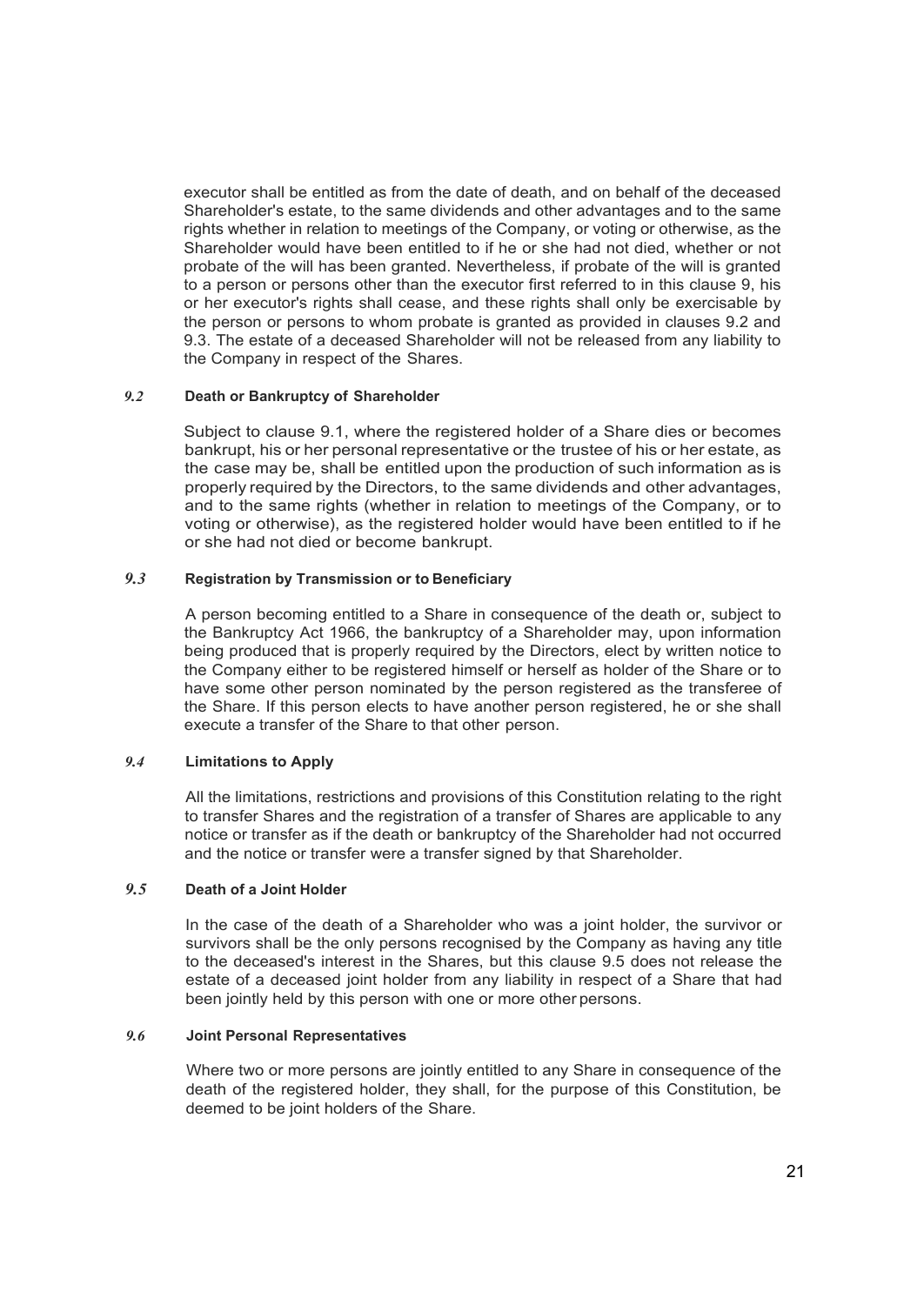#### *9.7* **ASTC Transfer**

In the case of an ASTC Transfer the provisions of this clause 9 are subject to any obligation imposed on the Company or the person entitled to the relevant Shares on the death or bankruptcy of a member by the Listing Rules, the ASTC Settlement Rules or any law.

#### *9.8* **Joint Holders**

If more than three persons are registered as holders of Shares in the Company in the Register of Shareholders (or a request is made to register more than three persons), then only the first three persons will be regarded as holders of Shares in the Company and all other names will be disregarded by the Company for all purposes.

#### **10. CHANGES TO CAPITAL STRUCTURE**

#### **10.1 Alterations to Capital**

Subject to the Listing Rules, the Company may, by ordinary resolution:

- (a) issue new Shares of such amount specified in theresolution;
- (b) consolidate and divide all or any of its Shares into Shares of larger amount than its existing Shares;
- (c) subject to the Listing Rules, sub-divide all or any of its Shares into Shares of smaller amount, but so that in the sub-division the proportion between the amount paid and the amount (if any) unpaid on each such Share of a smaller amount remains the same; and
- (d) cancel Shares that, at the date of the passing of the resolution, have not been taken or agreed to be taken by any person or have been forfeited and, subject to the Corporations Act, reduce the amount of its share capital by the amount of the Shares so cancelled.

# **10.2 Reduction of Capital**

Subject to the Corporations Act and the Listing Rules, the Company may reduce its share capital in any way including, but not limited to, distributing to shareholders securities of any other body corporate and, on behalf of the shareholders, consenting to each shareholder becoming a member of that body corporate and agreeing to be bound by the constitution of that body corporate.

#### **10.3 Buy-Backs**

- (a) In this clause "Buy-Back Provisions" means the provisions of Part 2J.l Division 2 of the Corporations Act.
- (b) The Company may, subject to the Corporations Act and the Listing Rules and in accordance with the Buy-Back Provisions, purchase its own Shares on such terms and at such times as may be determined by the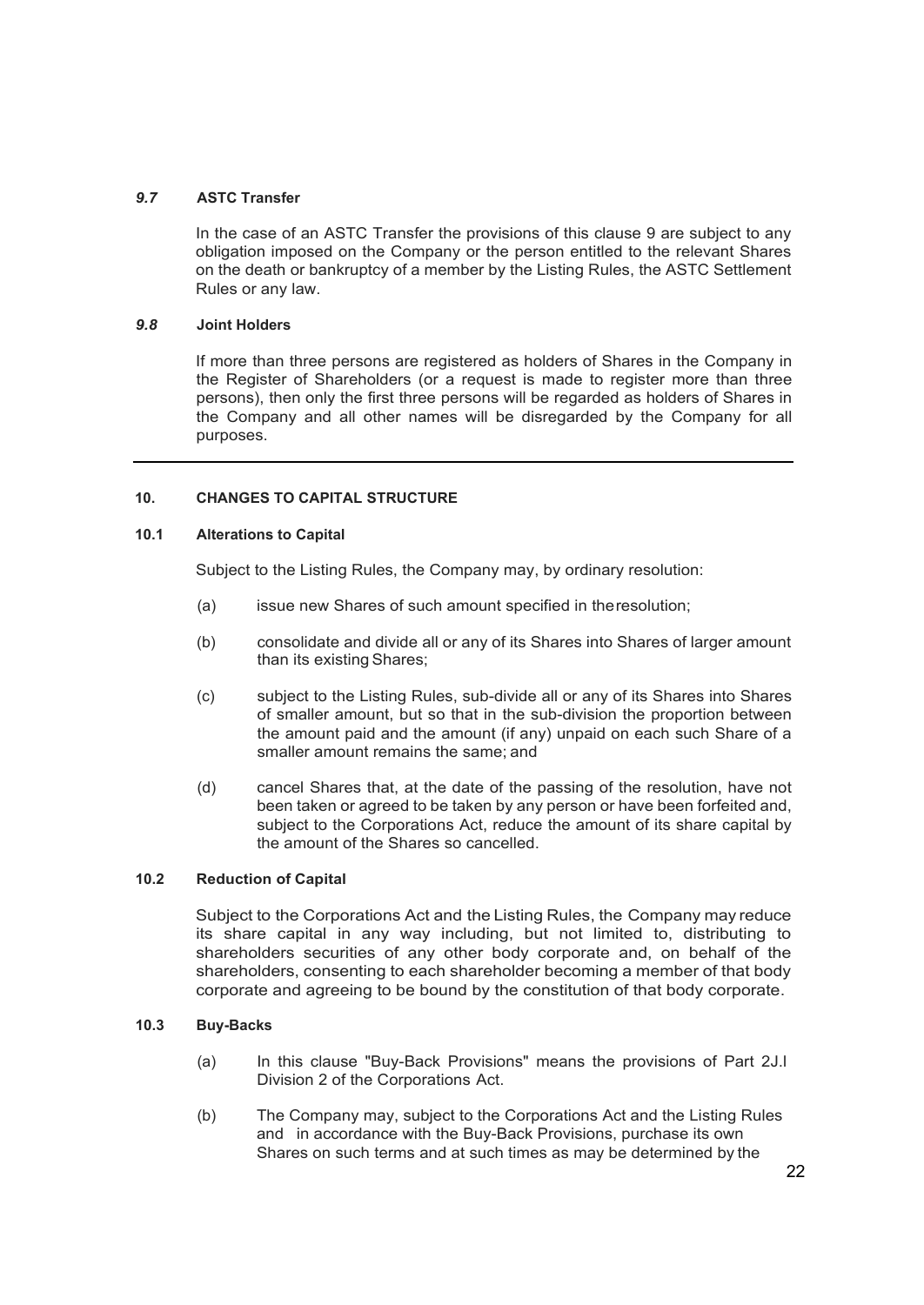Directors from time to time:

(c) The Company may give financial assistance to any person or entity for the purchase of its own Shares in accordance with the Buy-Back Provisions on such terms and at such times as may be determined by the Directors from time to time.

# **11. GENERAL MEETINGS**

### **11.1 Convening of General Meetings of Shareholders**

The Directors may, by a resolution passed by a majority of Directors, convene a general meeting of Shareholders in accordance with this clause 11.1 and the requirements of the Corporations Act.

#### **11.2 Postponement of a General Meeting ofShareholders**

The Directors may, subject to the Corporations Act and the Listing Rules, postpone a meeting of Shareholders or change the place for a general meeting of shareholders by giving written notice to ASX. If a meeting of Shareholders is postponed for one month or more, the Company must give new notice of the postponed meeting.

#### **11.3 Cancellation of a General Meeting of Shareholders**

- (a) A general meeting of Shareholders convened by the Directors in accordance with clause 11.1 may be cancelled by a resolution passed by a majority of Directors.
- (b) Notice of the cancellation of a general meeting of Shareholders must be given to the Shareholders in accordance with clause 25, but notice of such cancellation must be given to each Shareholder not less than two (2) days prior to the date onwhich the meeting was proposed to be held.

# **11.4 Convening of General Meetings of Shareholders by a Director**

Any Director may, whenever he or she thinks fit, convene a general meeting of Shareholders, and a general meeting shall also be convened on requisition as is provided for by the Corporations Act, or in default, may be convened by such requisitions as empowered to do so by the Corporations Act. If there are no Directors for the time being, a Secretary may convene a general meeting of Shareholders for the purpose of enabling the election of Directors but for no other purpose. A general meeting may be held at two or more venues simultaneously using any technology that gives the Shareholders as a whole a reasonable opportunity to participate.

# **11.5 Notice**

A notice of a general meeting shall be given in accordance with the requirements of the Corporations Act, clause 25 and the Listing Rules, and:

(a) must specify the place, theday and the time of the meeting;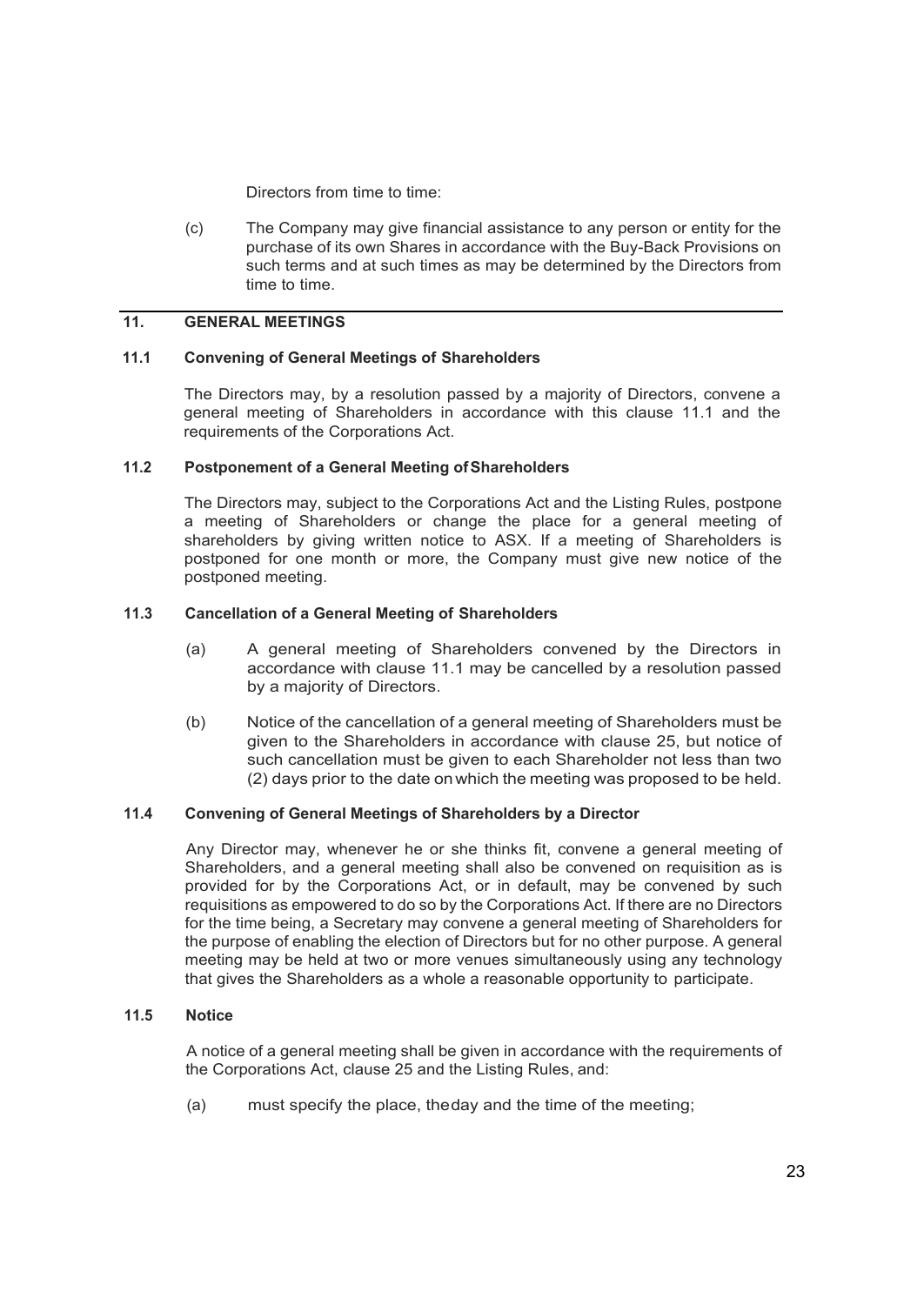- (b) must state the general nature of the business to be transacted at the meeting;
- (c) must include such statements about the appointment of proxies as are required by the Corporations Act;
- (d) must specify a place and fax number for the purposes of receipt of proxy appointments; and
- (e) may specify an electronic address for the purposes of receipt of proxy appointments,

and shall include any other information required to be included in the notice by the Listing Rules. The non-receipt of a notice of a general meeting by a Shareholder or the accidental omission to give this notice to a Shareholder shall not invalidate any resolution passed at the meeting.

#### **11.6 Business at General Meeting**

Subject to the Corporations Act, only matters that appear in a notice of meeting shall be dealt with at a general meeting or an annual general meeting, as the case maybe.

#### **11.7 Notice to Home Branch**

- (a) The Company shall notify the Home Branch of any meeting at which Directors are to be elected at least 5 Business Days before the closing day for receipt of nominations for Directors, and in any other case (other than a meeting to pass a special resolution) at least 10 Business Days before the meeting is held, and in the case of a meeting convened to pass a special resolution, at least 15 Business Days before the meeting is held. All notices convening meetings shall specify the place, date and hour of the meeting, and shall set out all resolutions to be put to the meeting.
- (b) The Company shall notify the Home Branch as soon as is practicable after any general meeting in the case of special business as to whether or not the resolutions were carried and in the case of ordinary business as to which of those resolutions were not carried or were amended or were withdrawn.

#### **11.8 Annual General Meeting**

An annual general meeting shall be held in accordance with the requirements of the Corporations Act.

# **11.9 Meetings held by electronic means**

(a) A meeting of the members may be held by means of such telephone, electronic or other communications facilities as to permit all persons in the meeting to communicate with each other simultaneously and instantaneously and participation in such a meeting shall constitute presence in person at such meeting (including for the purpose of quorum).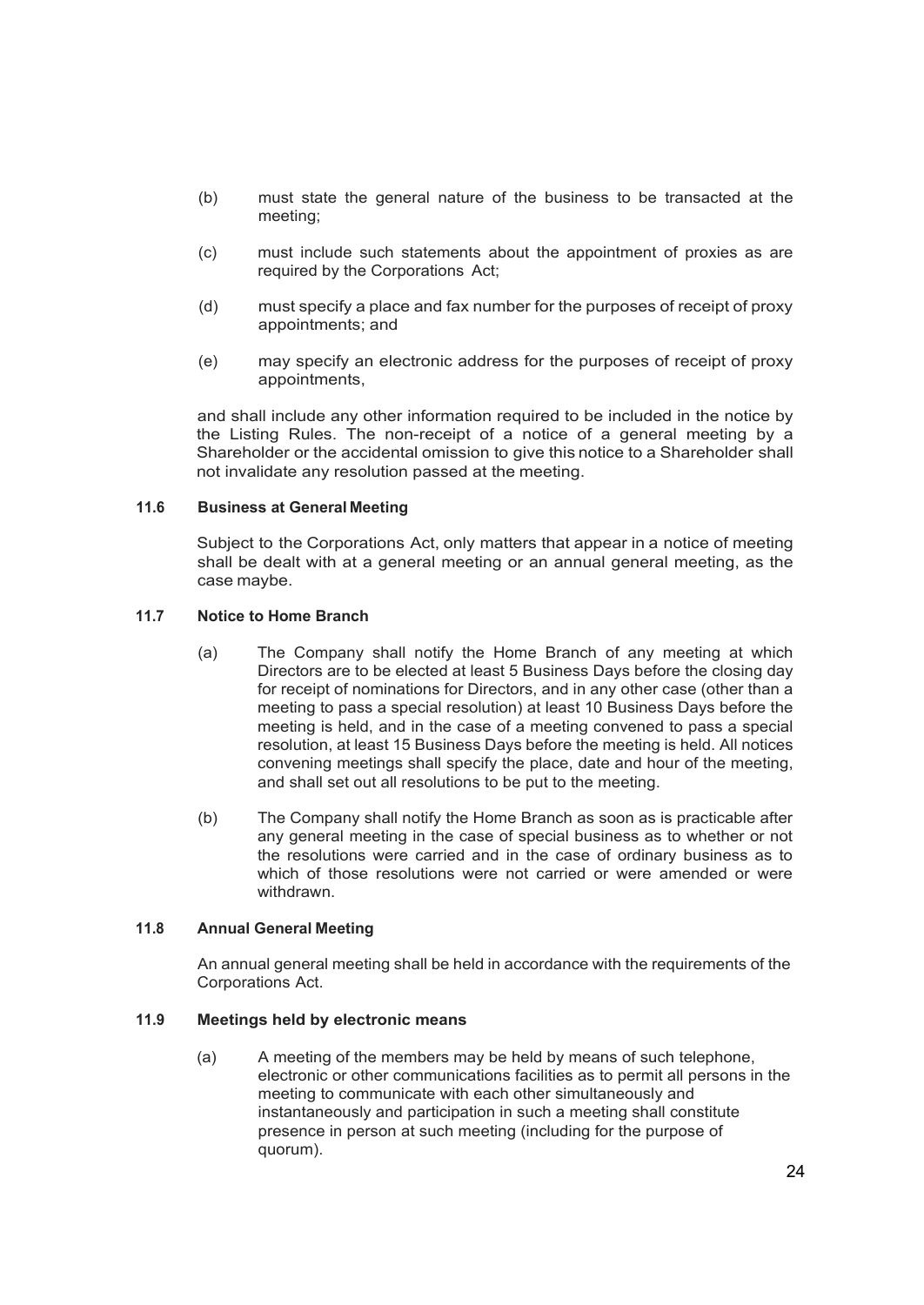(b) A reference to "venue" or "place" when used in the context of a general meeting to be held via such telephone, electronic or other communications facilities may be, but need not be, a physical place.

# **12. PROCEEDINGS AT GENERALMEETINGS**

# **12.1 Quorum**

No business shall be transacted at any general meeting unless a quorum is present comprising 2 Shareholders present in person, by proxy, attorney or Representative. For the purpose of determining whether a quorum is present, a person attending as a proxy, attorney or Representative, shall be deemed to be the Shareholder present in person. If a quorum is not present within 15 minutes after the time appointed for a general meeting, the meeting, if convened upon a requisition shall be dissolved, but in any other case, it shall stand adjourned to a date and place to be fixed by the Directors. If at such adjourned meeting a quorum is not present, the Shareholders present in person, by proxy, attorney or Representative shall constitute a quorum.

# **12.2 Persons Entitled to Attend a General Meeting**

The persons entitled to attend a general meeting shall be:

- (a) Shareholders, in person, by proxy, attorney or Representative;
- (b) Directors:
- (c) the Company's auditor; and
- (d) any other person or persons as the chairman may approve.

# **12.3 Refusal of Admission to Meetings**

The chairman of a general meeting may refuse admission to a person, orrequire a person to leave and not return to, a meeting if the person:

- (a) refuses to permit examination of any article in the person's possession;
- (b) is in possession ofany:
	- (i) electronic or recording device:
	- (ii) placard or banner: or
	- (iii) other article,

which the chairman considers to be dangerous, offensive or liable to cause disruption; or

(c) causes any disruption to the meeting.

#### **12.4 Chairman**

The person elected as the chairman of the Directors' meeting under clause 15.9 shall, if willing, preside as chairman at every general meeting. Where a general meeting is held and a chairman has not been elected under clause 15.9 or the chairman or, in his absence, the vice-chairman is not present within 15 minutes after the time appointed for holding of the meeting or is unwilling to act: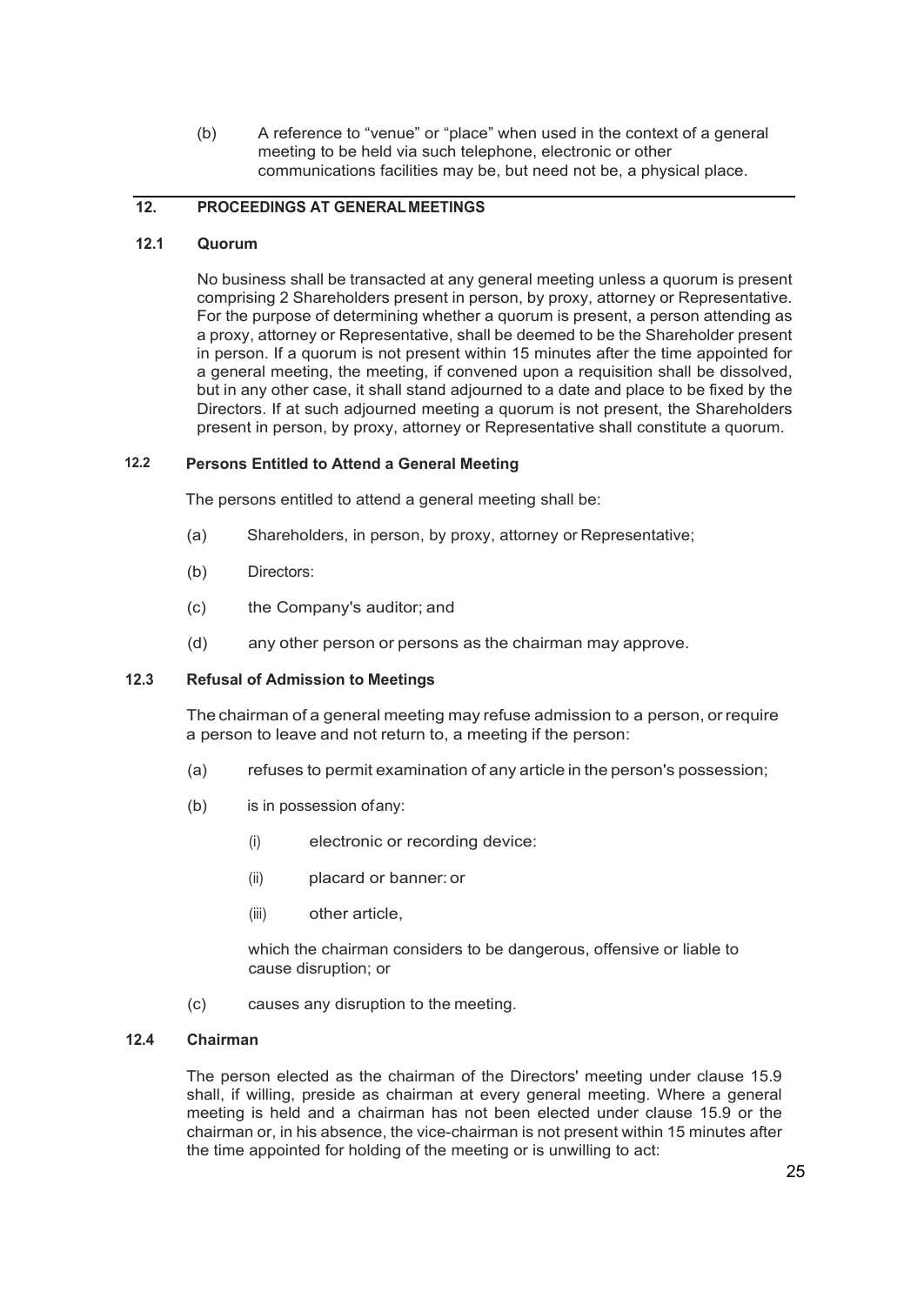- (a) the Directors present may elect a chairman of the meeting;or
- (b) if no chairman is elected in accordance with subsection (a), the Shareholders present shall elect one of their number to be the acting chairman of the meeting.

#### **12.5 Vacating Chair**

At any time during a meeting and in respect of any specific item or items of business, the chairman may elect to vacate the chair in favour of another person nominated by the chairman (which person must be a Director unless no Director is present or willing to act}. That person is to be taken to be the chairman and will have all the power of the chairman (other than the power to adjourn the meeting}, during the consideration of that item of business or those items of business.

#### **12.6 Disputes Concerning Procedure**

If there is a dispute at a general meeting about a question of procedure, the chairman may determine the question.

# **12.7 General Conduct**

The general conduct of each general meeting of the Company and the procedures to be adopted at the meeting will be determined by the chairman, including the procedure for the conduct of the election of Directors.

#### **12.8 Casting Vote**

In the case of an equality of votes, the chairman of the meeting shall have a second or casting vote.

#### **12.9 Adjournment**

The chairman may, with the consent of the meeting, and shall, if so directed by the meeting, adjourn the meeting from time to time and from place to place, but no business shall be transacted on the resumption of any adjourned meeting other than the business left unfinished at the meeting from which the adjournment took place. A poll cannot be demanded on any resolution concerning the adjournment of a general meeting except by the chairman.

#### **12.10 Notice of Resumption of Adjourned Meeting**

When a meeting is adjourned for 30 days or more, notice of the resumption of the adjourned meeting shall be given in the same manner as for the original meeting, but otherwise, it is not necessary to give any notice of any adjournment or of the business to be transacted on the resumption of the adjourned meeting.

# **12.11 Voting Rights**

Subject to any rights or restrictions for the time being attached to any class or classes of Shares, at meetings of Shareholders or classes of Shareholders:

(a) each Shareholder entitled to vote may vote in person or by proxy, attorney or Representative;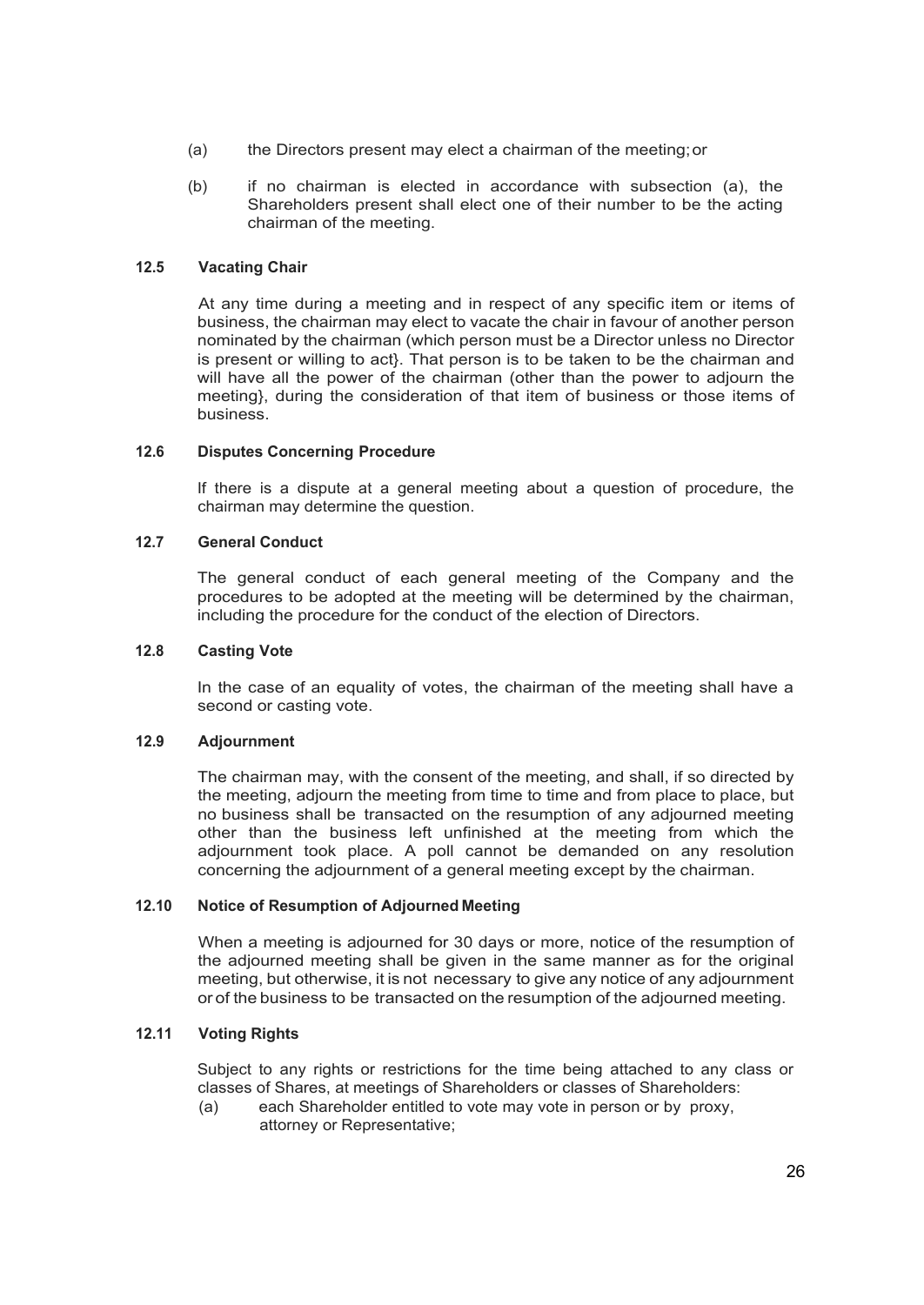- (b) on a show of hands, every person present who is a Shareholder or a proxy, attorney or Representative of a Shareholder has one vote; and
- (c) on a poll, every person present who is a Shareholder or a proxy, attorney or Representative of a Shareholder shall, in respect of each fully paid Share held by him, or in respect of which he is appointed a proxy, attorney or Representative, have one vote for the Share, but in respect of partly paid Shares, shall have such number of votes being equivalent to the proportion which the amount paid (not credited) is of the total amounts paid and payable in respect of those Shares (excluding amounts credited).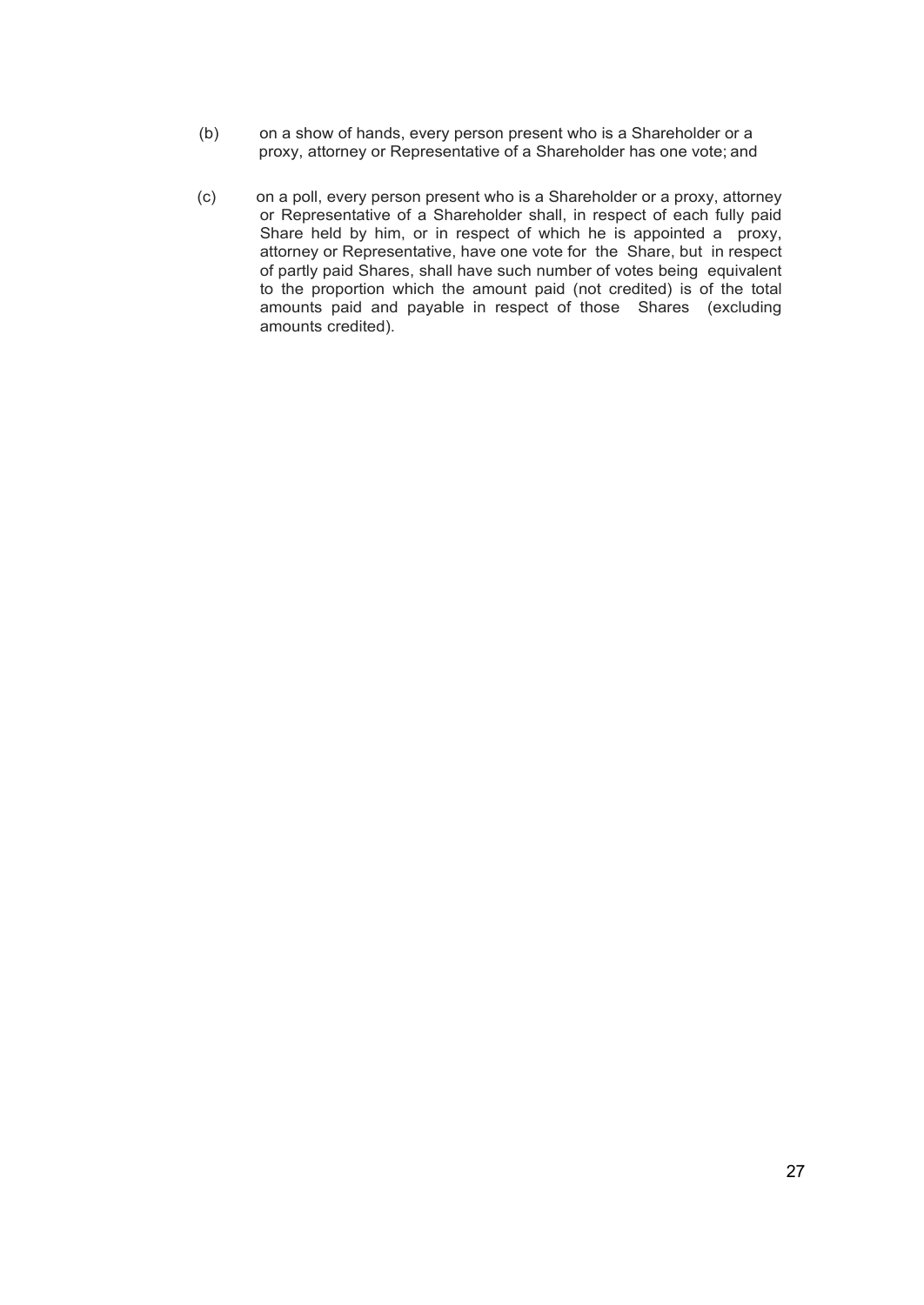# **12.12 Voting - Show of Hands**

At any general meeting a resolution put to the vote of the meeting shall be decided on a show of hands unless a poll is demanded in accordance with clause 12.14.

# **12.13 Results of Voting**

Unless a poll is so demanded, a declaration by the chairman that a resolution has on a show of hands been carried or carried unanimously or by a particular majority, or lost, and an entry to that effect in the book containing the minutes of the proceedings of general meetings of the Company, is conclusive evidence of the fact without proof of the number or proportion of the votes recorded in favour of or against the resolution.

# **12.14 Poll**

A poll may be demanded before or immediately upon the declaration of the result of the show of hands by:

- (a) the chairman of the general meeting;
- (b) at least 5 Shareholders present in person or by proxy, attorney or Representative having the right to vote on the resolution; or
- (c) any one or more Shareholders holding not less than 5% of the total voting rights of all Shareholders having the right to vote on the resolution.

# **12.15 Manner of Taking Poll**

If a poll is duly demanded, it shall be taken in such manner and either at once or after an interval or adjournment or otherwise as the chairman directs, and the result of the poll shall be the resolution of the meeting at which the poll was demanded. A poll demanded on the election of a chairman or on a question of adjournment shall be taken forthwith.

# **12.16 Meeting May Continue**

A demand for a poll shall not prevent the continuation of the meeting for the transaction of other business.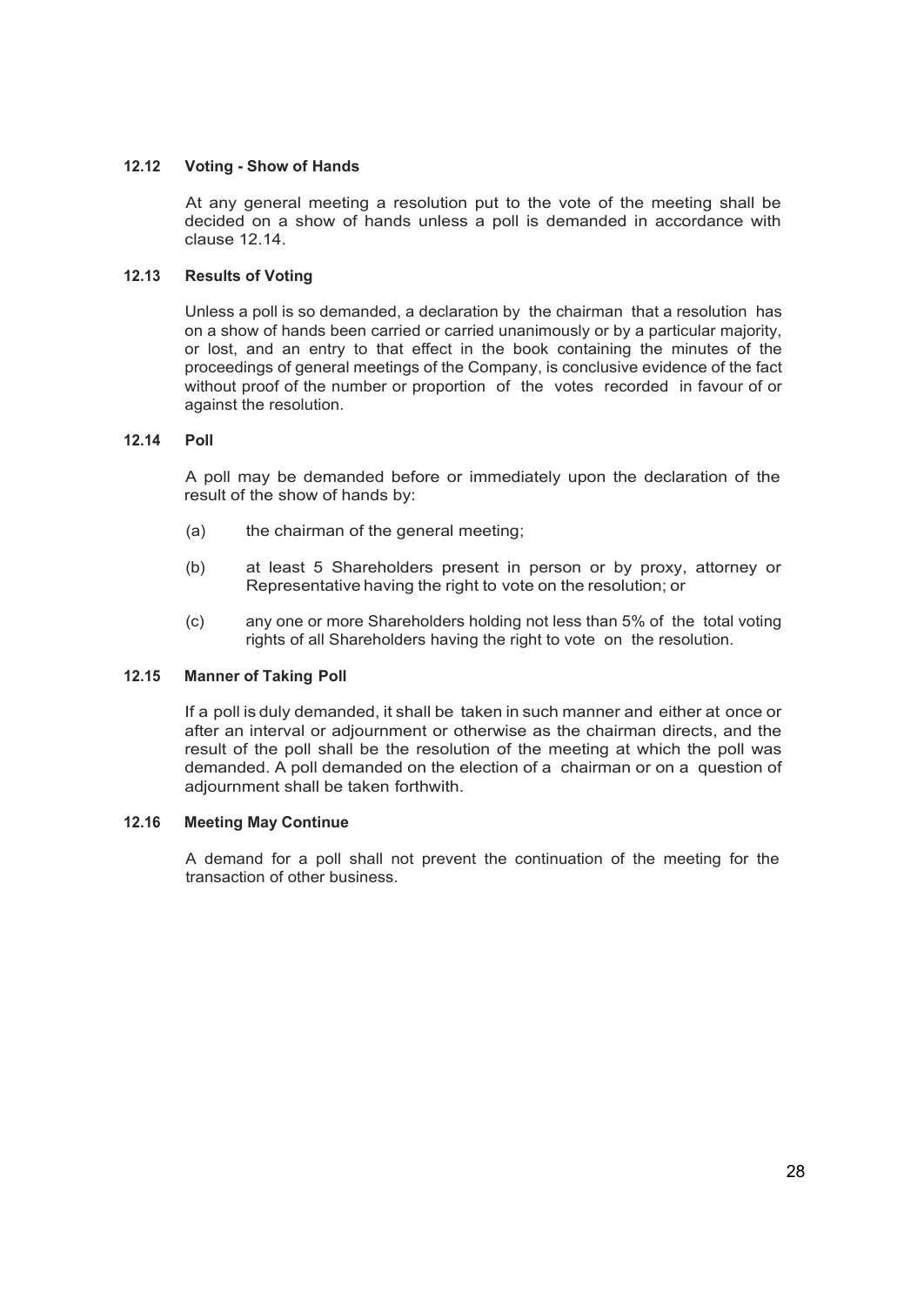# **12.17 Voting by Joint Holders**

In the case of joint holders of Shares, the vote of the senior who tenders a vote, whether in person or by proxy, attorney or Representative, shall be accepted to the exclusion of the votes of the other joint holders and, for this purpose, seniority shall be determined by the order in which the names stand in the Register of Shareholders.

#### **12.18 Shareholder under Disability**

If a Shareholder is of unsound mind or is a person whose person or estate is liable to be dealt with in any way under the law relating to mental health, his committee or trustee or any other person that properly has the management of his estate may exercise any rights of the Shareholder in relation to a general meeting as if the committee, trustee or other person were the Shareholder.

#### **12.19 Payment of Calls**

A Shareholder is not entitled to any vote at a general meeting unless all calls presently payable by him in respect of Shares have been paid. Nothing in this clause prevents such a Shareholder from voting at a general meeting in relation to any other Shares held by that Shareholder provided all calls and other sums payable by him have been paid on those other Shares.

# **12.20 Objection to Voting**

An objection may be raised to the qualification of a voter only at the meeting or adjourned meeting at which the vote objected to is given or tendered. This objection shall be referred to the chairman of the meeting, whose decision shall be final. A vote not disallowed pursuant to such an objection is valid for all purposes.

#### **12.21 Proxies**

An instrument appointing a proxy:

- (a) shall be in writing under the hand of the appointor or of his attorney, or, if the appointer is a corporation. executed in accordance with the Corporations Act;
- (b) shall specify the manner in which the proxy is to vote in respect of a particular resolution and, where an instrument of proxy so provides, the proxy is not entitled to vote on the resolution except as specified in the instrument:
- (c) shall be deemed to confer authority to demand or join in demanding a poll;
- (d) shall be in such form as the Directors determine and which complies with Division 6 of Part 2G.2 of the Corporations Act;
- (e) shall not be valid unless the original instrument and the power of attorney or other authority (if any) under which the instrument is signed,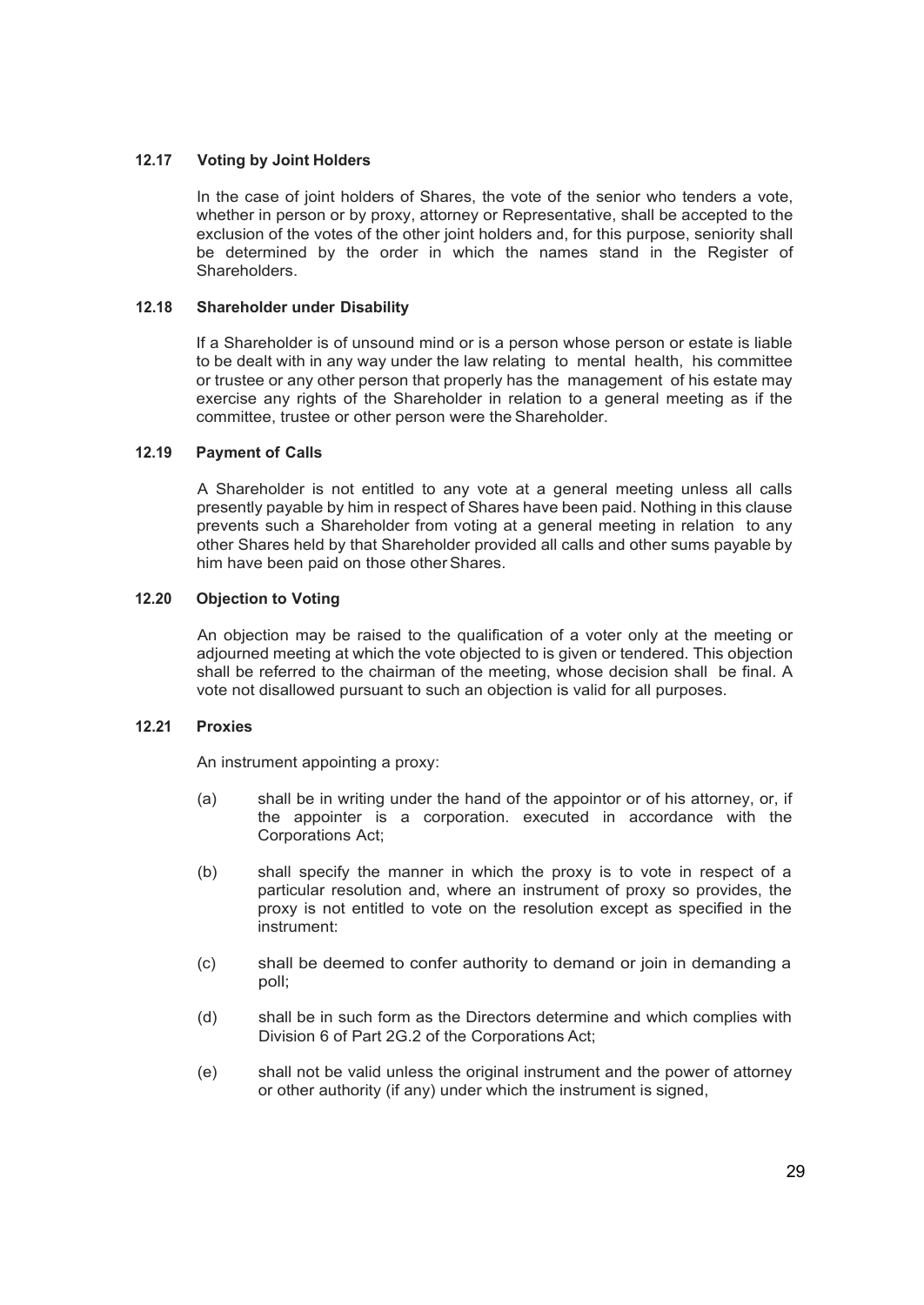or a copy or facsimile which appears on its face to be an authentic copy of that proxy, power or authority, is or are deposited or sent by facsimile transmission to the Registered Office, or at such other place (being the place or being in the reasonable proximity of the place at which the meeting is to be held) as is specified for that purpose in the notice convening the meeting, duly stamped where necessary, by the time (being not less than 48 hours) prior to the commencement of the meeting (or the resumption of the meeting if the meeting is adjourned and notice is given in accordance with clause 12.10) as shall be specified in the notice convening the meeting (or the notice under clause 12.10, as the case may be); and

(f) shall comply with the Listing Rules.

#### **12.22 Electronic Appointment of Proxy**

For the purposes of clause 12.21, an appointment received at an electronic address will be taken to be signed by the appointor if:

- (a) a personal identification code allocated by the Company to the appointor has been input into the appointment; or
- (b) the appointment has been verified in another manner approved by the Directors.

#### **12.23 Proxy Votes**

A vote given in accordance with the terms of an instrument of proxy is valid notwithstanding the previous death or unsoundness of mind of the principal, the revocation of the instrument (or the authority under which the instrument was executed) or the transfer of the Share in respect of which the instrument or power is given, if no intimation in writing of the death, unsoundness of mind, revocation or transfer has been received by the Company at the Registered Office before the commencement of the meeting or adjourned meeting at which the instrument is used or the power is exercised.

#### **12.24 Representatives of Corporate Shareholders**

A body corporate (the **appointor)** that is a Shareholder may authorise, in accordance with Section 250D of the Corporations Act, by resolution of its Directors or other governing body, such person or persons as it may determine to act as its Representative at any general meeting of the Company or of any class of Shareholders. A person so authorised shall be entitled to exercise all the rights and privileges of the appointor as a Shareholder. When a Representative is present at a general meeting of the Company, the appointer shall be deemed to be personally present at the meeting unless the Representative is otherwise entitled to be present at the meeting. The original form of appointment of a Representative, a certified copy of the appointment, or a certificate of the body corporate evidencing the appointment of a Representative is evidence of a Representative having beenappointed.

#### **13. THE DIRECTORS**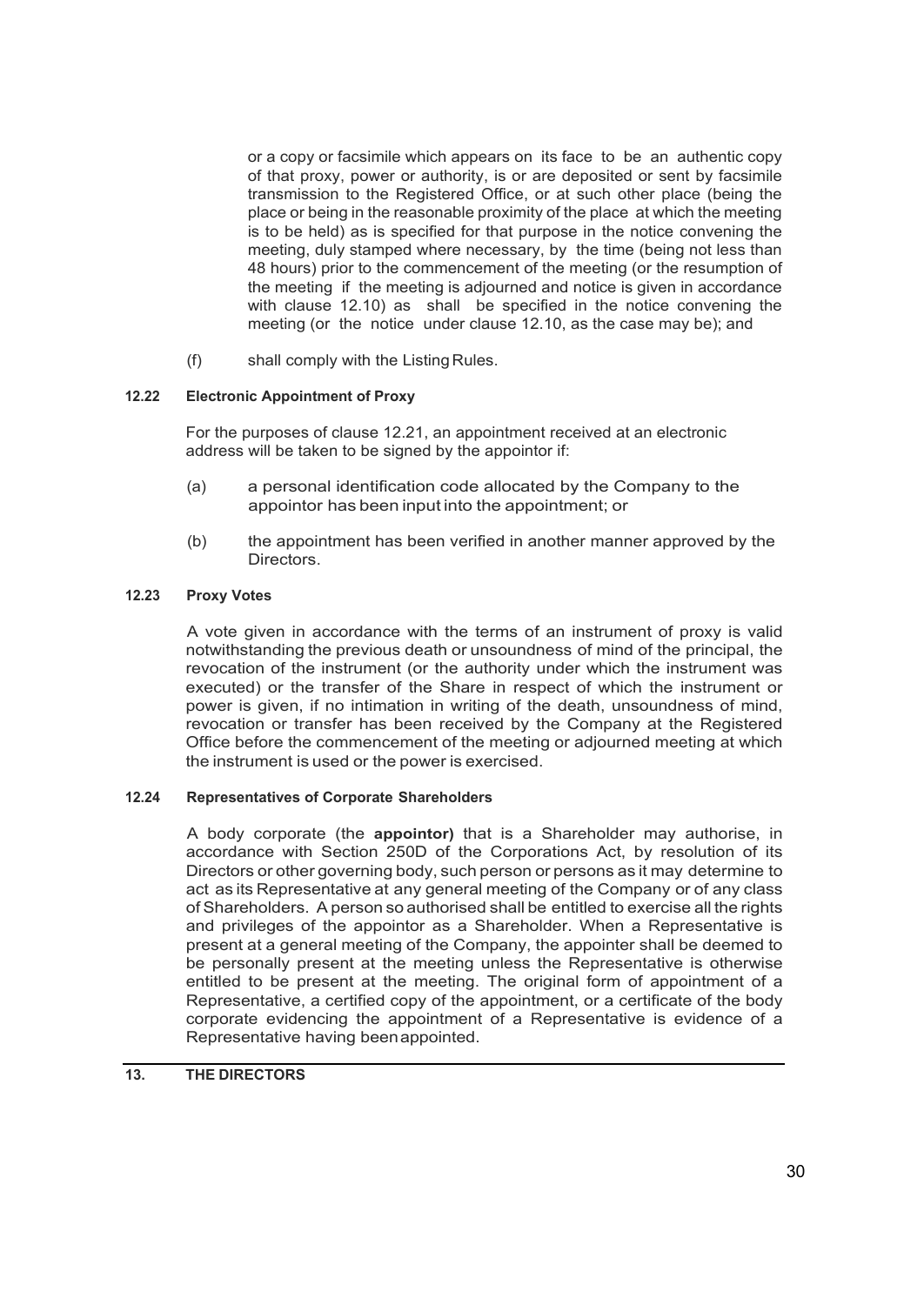#### **13.1 Number of Directors**

The Company shall at all times have at least 3 Directors. The number of Directors shall not exceed 9. Subject to the Corporations Act, the Company may, by ordinary resolution, increase or reduce the number of Directors and may also determine in what rotation the increased or reduced number is to go out of office. Subject to any resolution of the Company determining the maximum and minimum numbers of Directors, the Directors may from time to time determine the respective number of Executive and Non Executive Directors.

# **13.2 Rotation of Directors**

Subject to clause 17.4, at the Company's annual general meeting in every year, one-third of the Directors for the time being, or, if their number is not a multiple of 3, then the number nearest one-third (rounded upwards in case of doubt), shall retire from office, provided always that no Director except a Managing Director shall hold office for a period in excess of 3 years, or until the third annual general meeting following his or her appointment, whichever is the longer, without submitting himself for re-election. The Directors .to retire at an annual general meeting are those who have been longest in office since their last election, but, as between persons who became Directors on the same day, those to retire shall (unless they otherwise agree among themselves) be determined by drawing lots. A retiring Director is eligible for re-election. An election of Directors shall take place each year.

# **13.3 Election of Directors**

Subject to the provisions of this Constitution, the Company may elect a person as a Director by resolution passed in general meeting. A Director elected at a general meeting is taken to have been elected with effect immediately after the end of that general meeting unless the resolution by which the Director was appointed or elected specifies a different time. No person other than a Director seeking reelection shall be eligible for election to the office of Director at any general meeting unless the person or some Shareholder intending to propose his or her nomination has, at least 30 Business Days before the meeting, left at the Registered Office a notice in writing duly signed by the nominee giving his or her consent to the nomination and signifying his or her candidature for the office or the intention of the Shareholder to propose the person. Notice of every candidature for election as a Director shall be given to each Shareholder with or as part of the notice of the meeting at which the election is to take place. The Company shall observe the requirements of Section 225 of the Corporations Act with respect to the election of Directors. If the number of nominations exceeds the vacancies available having regard to clause 13.1, the order in which the candidates shall be put up for election shall be determined by the drawing of lots supervised by the Directors and once sufficient candidates have been elected to fill up the vacancies available, the remaining candidates shall be deemed defeated without the need for votes to be taken on their election.

#### **13.4 Additional Directors**

The Directors may at any time appoint a person to be a Director, either to fill a casual vacancy or as an addition to the existing Directors, but so that the total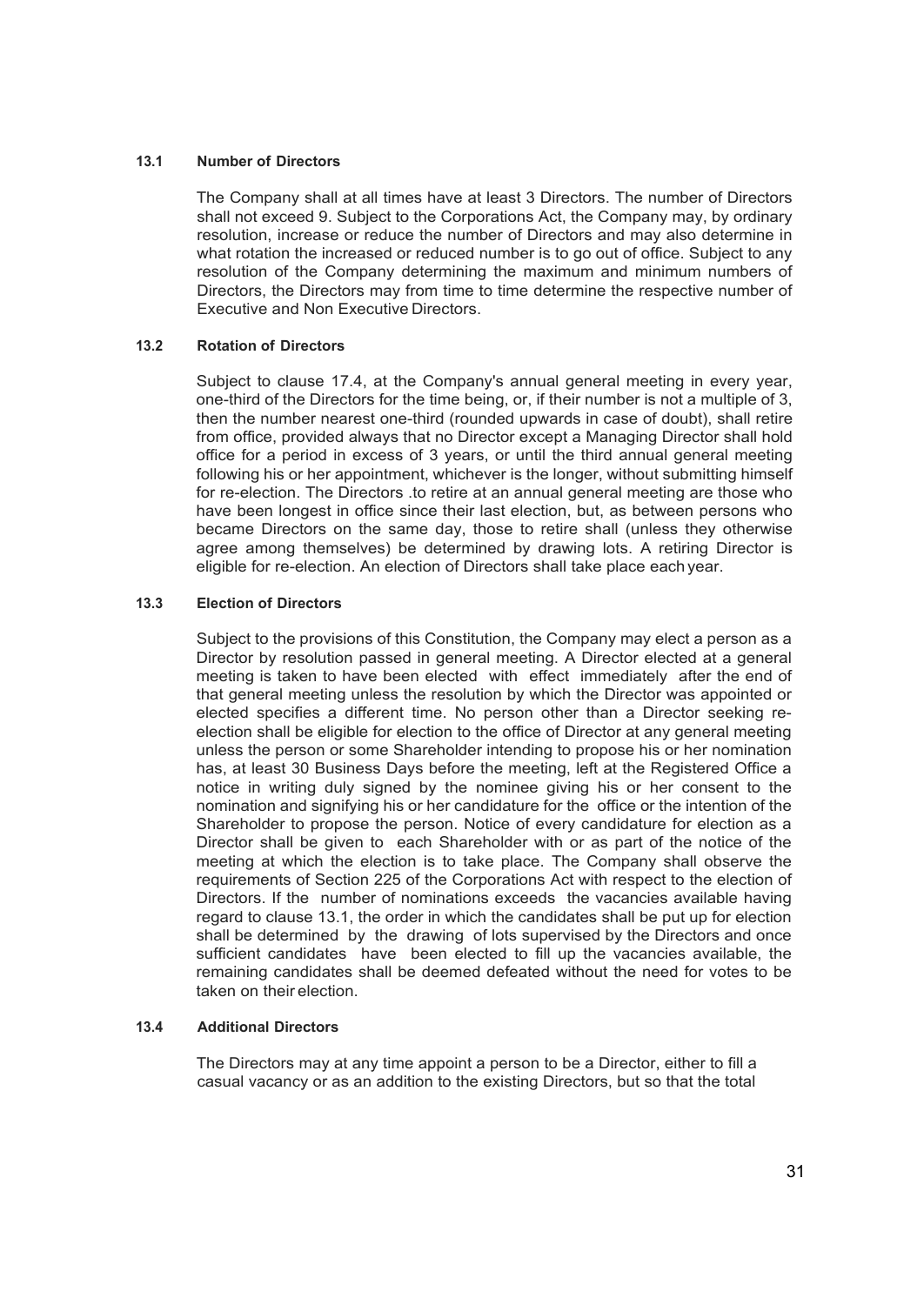number of Directors does not at any time exceed the maximum number specified by this Constitution. Any Director so appointed holds office only until the next following general meeting and is then eligible for re-election but shall not be taken into account in determining the Directors who are to retire by rotation (if any) at that meeting.

#### **13.5 Removal of Director**

The Company may by resolution remove any Director before the expiration of his period of office, and may by resolution appoint another person in his place. The person so appointed is subject to retirement at the same time as if he had become a Director on the day on which the Director in whose place he is appointed was last elected aDirector.

#### **13.6 Vacation of Office**

The office of Director shall automatically become vacant if the Director:

- (a) ceases to be a Director by virtue of Section 203D or any other provision of the Corporations Act;
- (b) becomes bankrupt or makes any arrangement or composition with his creditors generally;
- (c) becomes prohibited from being a Director by reason of any order made under the Corporations Act;
- (d) becomes of unsound mind or a person whose person or estate is liable to be dealt with in any way under the law relating to mental health;
- (e) resigns his or her office by notice in writing to the Company;
- (f) isremoved from office under clause 13.5; or
- (g) is absent for more than 6 months, without permission of the Directors, from meetings of the Directors held during that period.

# **13.7 Remuneration**

The Directors shall be paid out of the funds of the Company, by way of remuneration for their services as Directors. Subject to clause 13.8 below, the total aggregate fixed sum per annum to be paid to the Directors (excluding salaries of executive Directors) from time to time will not exceed the sum determined by the Shareholders in general meeting and the total aggregate fixed sum will be divided between the Directors as the Directors shall determine and, in default of agreement between them, then in equal shares. No non- executive Director shall be paid as part or whole of his remuneration a commission on or a percentage of profits or a commission or a percentage of operating revenue, and no executive Director shall be paid as whole or part of his remuneration a commission on or percentage of operating revenue. The remuneration of a Director shall be deemed to accrue from day to day.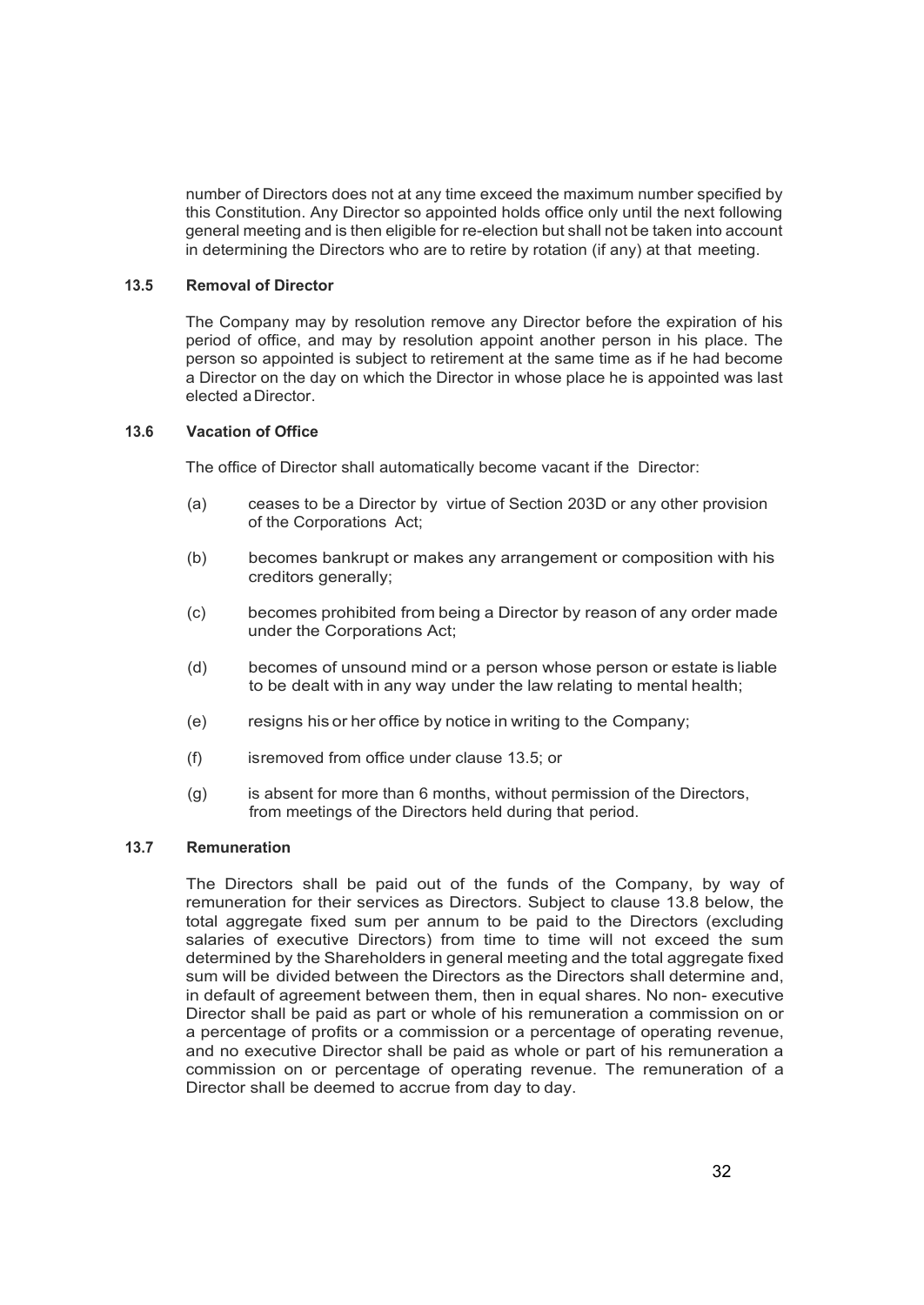#### **13.8 Initial Fees to Directors**

The total aggregate fixed sum per annum to be paid to Directors (excluding salaries of executive Directors) in accordance with clause 13.7 shall initially be \$150,000 and may be varied by ordinary resolution of the Shareholders in General Meeting.

#### **13.9 Expenses**

The Directors shall be entitled to be paid reasonable travelling, hotel and other expenses incurred by them respectively in or about the performance of their duties as Directors. If any of the Directors being willing are called upon to perform extra services or make any special exertions on behalf of the Company or its business, the Directors may remunerate this Director in accordance with such services or exertions, and this remuneration may be either in addition to or in substitution for his or her share in the remuneration provided for by clause13.7.

#### **13.10 No Share Qualification**

A Director is not required to hold any Shares.

# **14. POWERS AND DUTIES OF DIRECTORS**

# **14.1 Management of the Company**

Subject to the Corporations Act and the Listing Rules and to any other provision of this Constitution, the business of the Company shall be managed by the Directors, who may pay all expenses incurred in promoting and forming the Company, and may exercise all such powers of the Company as are not, by the Corporations Act or the Listing Rules or by this Constitution, required to be exercised by the Company in general meeting.

#### **14.2 Borrowings**

Without limiting the generality of clause 14.1, the Directors may at any time:

- (a) exercise all powers of the Company to borrow money, to charge any property or business of the Company or all or any of its uncalled capital and to issue debentures or give any other security for a debt, liability or obligation of the Company or of any other person:
- (b) subject to Shareholder approval, sell or otherwise dispose of the whole or any part of the assets, undertakings and other properties of the Company or any that may be acquired on such terms and conditions as they may deem advisable, but:
	- (i) if the Company is listed on **ASX,** the Company shall comply with the Listing Rules which relate to the sale or disposal of a company's assets, undertakings or other properties: and
	- (ii) on the sale or disposition of the Company's main undertaking or on the liquidation of the Company, no commission or fee shall be paid to any Director or Directors or to any liquidator of the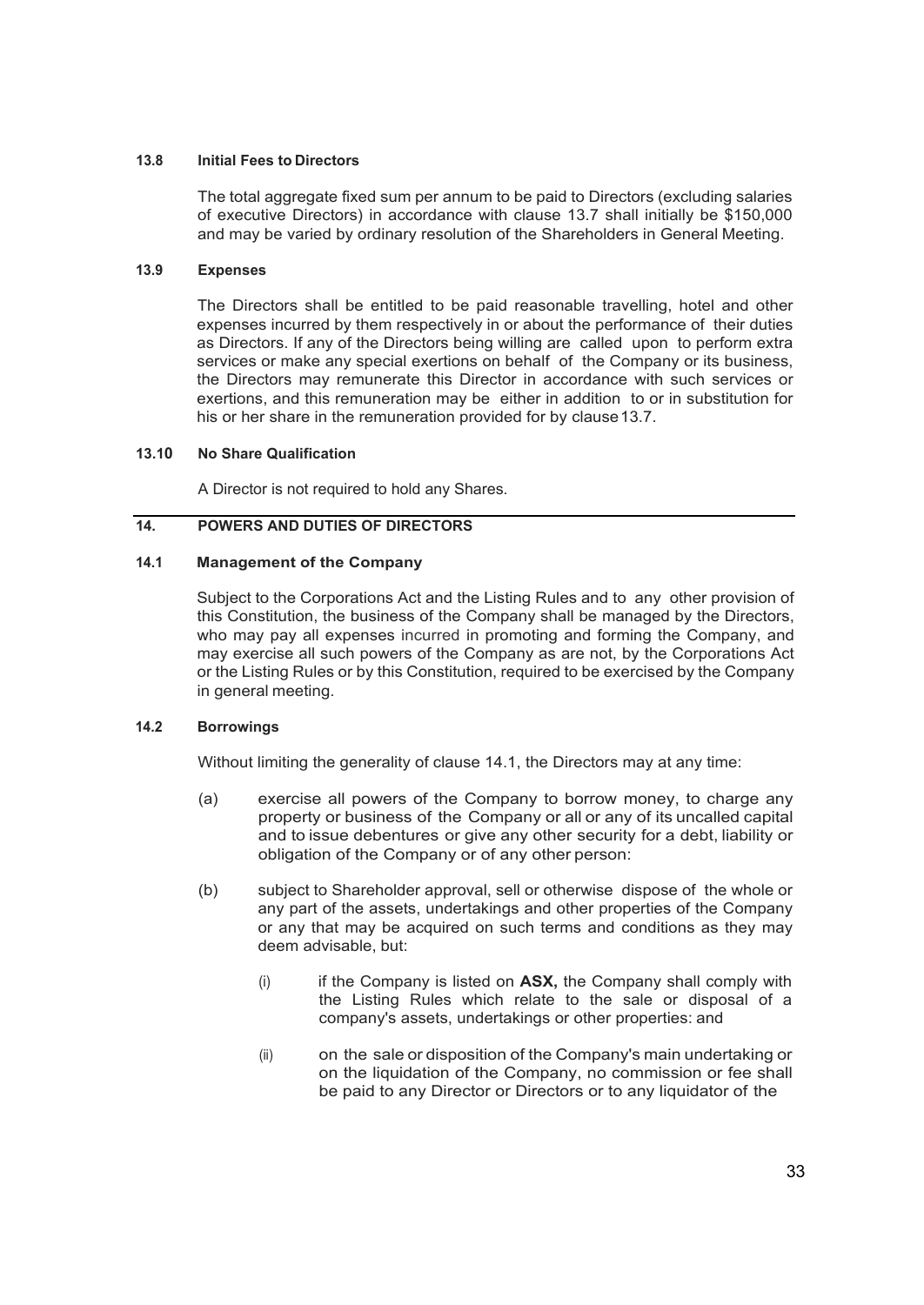Company unless it shall have been ratified by the Company in general meeting, with prior notification of the amount of such proposed payments having been given to all Shareholders at least 7 days prior to the meeting at which any such payment is to be considered; and

(c) take any action necessary or desirable to enable the Company to comply with the Listing Rules.

#### **14.3 Attorneys**

The Directors may, by power of attorney, appoint any person or persons to be the attorney or attorneys of the Company for the purposes, with the powers, authorities and discretions (being powers, authorities and discretions vested in or exercisable by the Directors), for the period and subject to the conditions as they think fit. This power of attorney may contain provisions for the protection and convenience of persons dealing with the attorney as the Directors may determine and may also authorise the attorney to delegate all or any of the powers, authorities and discretions vested in the person.

#### **14.4 Cheques, etc.**

All cheques, promissory notes, bankers drafts, bills of exchange and other negotiable instruments, and all receipts for money paid to the Company, shall be signed, drawn, accepted, endorsed or otherwise executed, as the case may be, by any two Directors or in any other manner as the Directors determine.

#### **14.5 Retirement Benefits for Directors**

The Directors may at any time, subject to the Listing Rules, adopt anyscheme or plan which they consider to be in the interests of the Company and which is designed to provide retiring or superannuation benefits for both present and future non-executive Directors, and they may from time to time vary this scheme or plan. Any scheme or plan may be effected by agreements entered into by the Company with individual Directors, or by the establishment of a separate trust or fund, orin any other manner the Directors consider proper. The Directors may attach any terms and conditions to any entitlement under any such scheme or plan that they think fit, including, without limitation, a minimum period of service by a Director before the accrual of any entitlement and the acceptance by the Directors of a prescribed retiring age. No scheme or plan shall operate to confer upon any Director or on any of the dependants of any Director any benefits exceeding those contemplated in Section 200F of the Corporations Act or the Listing Rules, except with the approval of the Company in general meeting.

#### **Securities to Directors or Shareholders**

**14.6**

If a Director acting solely in the capacity of Director of the Company shall become personally liable for the payment of any sum primarily due by the Company, the Directors may create any mortgage, charge or security over or affecting the whole or any part of the assets of the Company by way of indemnity to secure the persons or person so becoming liable from any loss in respect of such liability.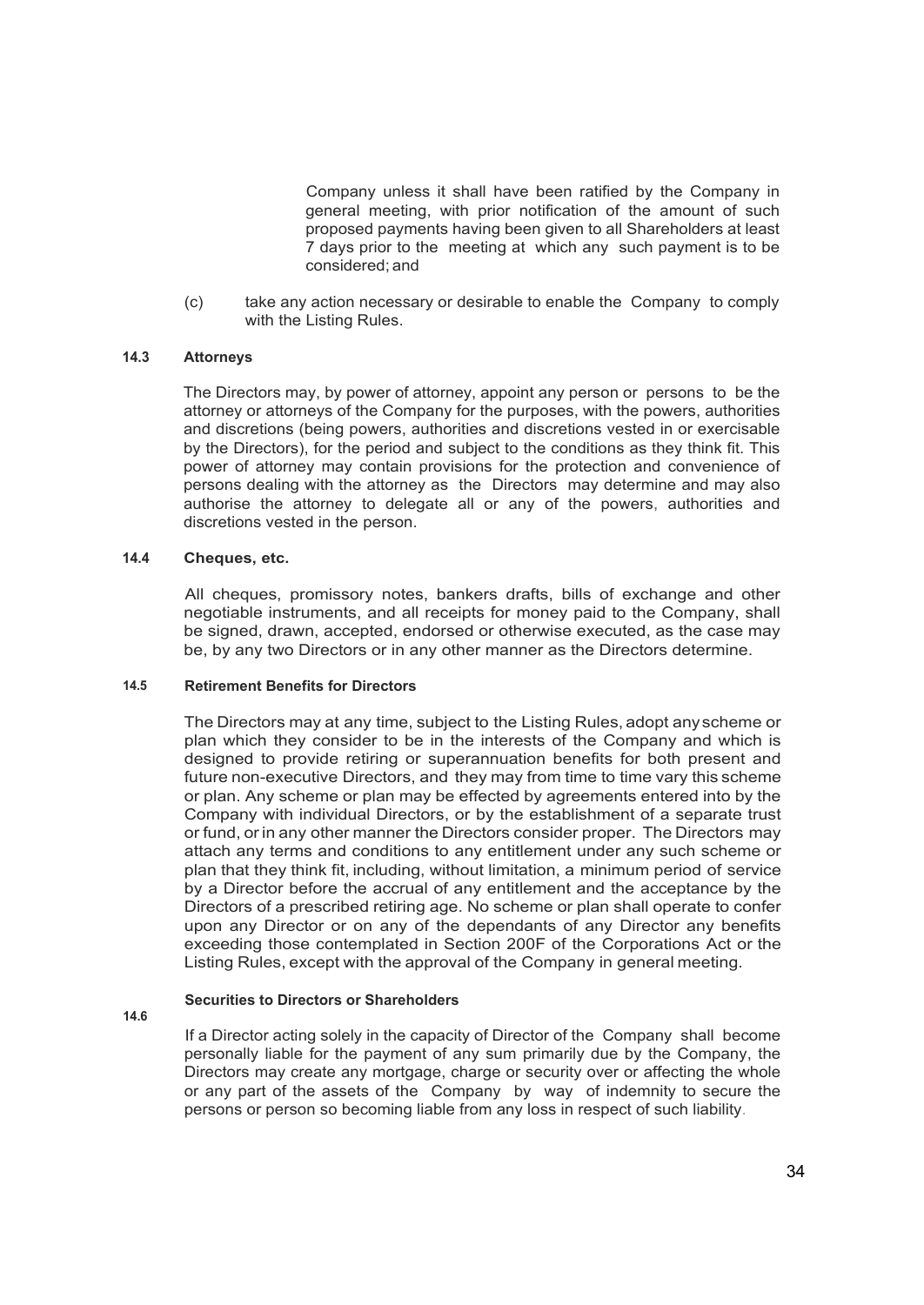# **15. PROCEEDINGS OFDIRECTORS**

#### **15.1 Convening a Meeting**

A Director may at any time, and a Secretary shall, whenever requested to do so by one or more Directors, convene a meeting of the Directors, but not less than 24 hours' notice of every such meeting shall be given to each Director either by personal telephone contact or in writing by the convenor of the meeting. The Directors may by unanimous resolution agree to shorter notice. An accidental omission to send a notice of a meeting of Directors to any Director or the nonreceipt of such a notice by any Director does not invalidate the proceedings, or any resolution passed, at the meeting.

#### **15.2 Procedure at Meetings**

The Directors may meet together for the despatch of business and adjourn and, subject to this clause 15, otherwise regulate the meetings as they think fit.

#### **15.3 Quorum**

No business shall be transacted at any meeting of Directors unless a quorum is present, comprising 2 Directors present in person, or by instantaneous communication device, notwithstanding that less than 2 Directors may be permitted to vote on any particular resolution or resolutions at that meeting for any reason whatsoever. Where a quorum cannot be established for the consideration of a particular matter at a meeting of Directors, one or more of the Directors may call a general meeting of the Company to deal with the matter.

# **15.4 Secretary May Attend and BeHeard**

The Secretary is entitled to attend any meeting of Directors and is entitled to be heard on any matter dealt with at any meeting of Directors.

#### **15.5 Majority Decisions**

Questions arising at any meeting of Directors shall be decided by a majority of votes. A resolution passed by a majority of Directors shall for all purposes be deemed a determination of "the Directors". An Alternate Director has one vote for each Director for whom he or she is an alternate. If an Alternate Director is also a Director, he or she also has a vote as a Director.

#### **15.6 Casting Votes**

In the case of an equality of votes, the chairman of the meeting shall have a second or casting vote, but the chairman shall have no casting vote whereonly 2 Directors are competent to vote on the question.

#### **15.7 Alternate Directors**

A Director may appoint any person to be an alternate Director in his or her place during any period as he or she thinks fit, and the following provisions shall apply with respect to any alternate Director: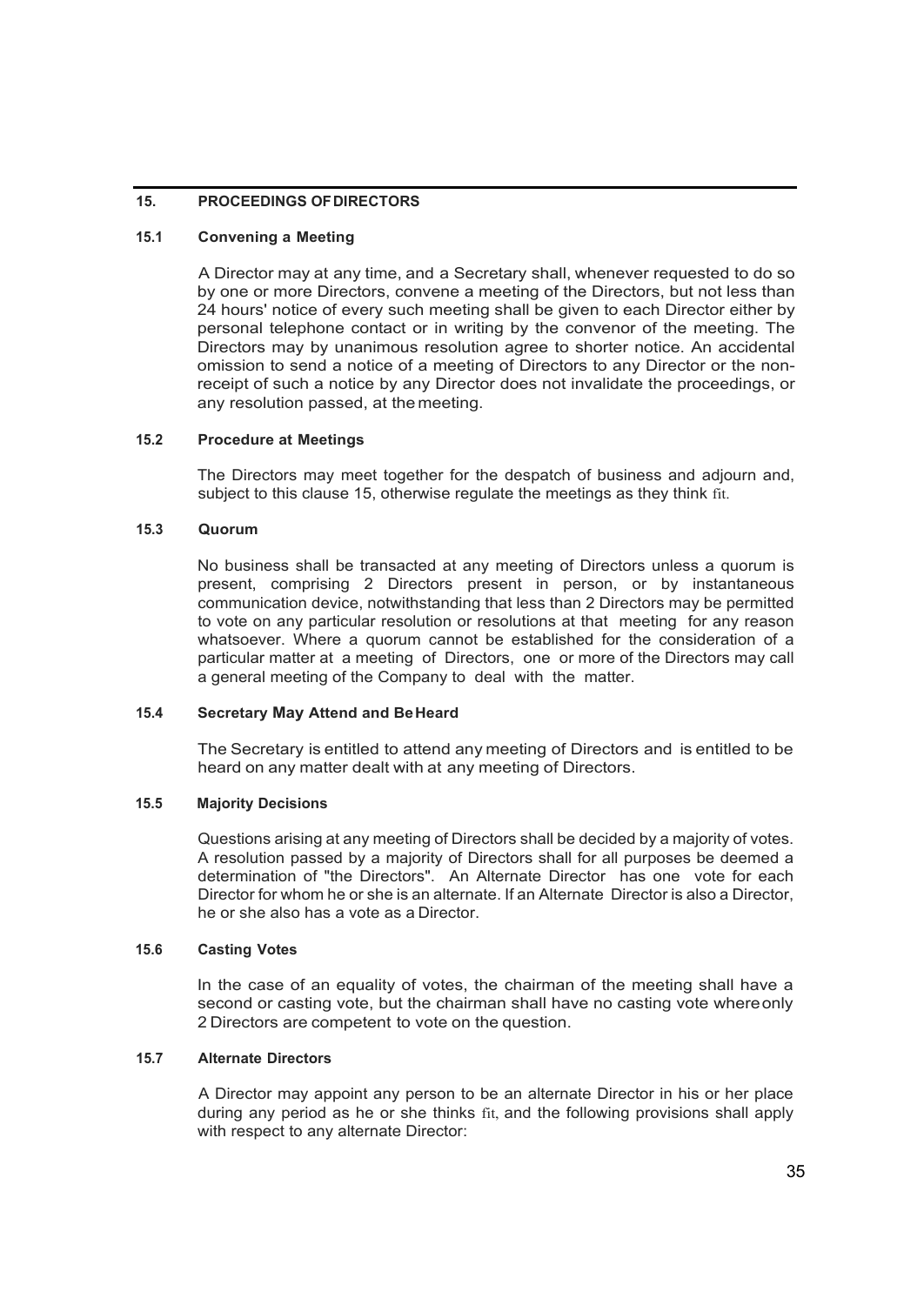- (a) he or she is entitled to notice of meetings of the Directors and, if his or her appointer Director is not present at such a meeting, he or she is entitled to attend and vote in the place of the absent Director:
- (b) he or she may exercise any powers that his or her appointer Director may exercise, and the exercise of any such power by the alternate Director shall be deemed to be the exercise of the power by his or her appointer Director;
- (c) he or she is subject to the provisions of this Constitution which apply to Directors, except that Alternate Directors are not entitled in that capacity to any remuneration from theCompany;
- (d) he or she is not required to hold any Shares;
- (e) his or her appointment may be terminated at any time by his or her appointer Director notwithstanding that the period of the appointment of the alternate Director has not expired, and the appointment shall terminate in any event if his or her appointer Director vacates office as a Director; and
- (f) the appointment, or the termination of an appointment, of an alternate Director shall be effected by a written notice signed by the Director who made the appointment given to the Company.

#### **15.8 Continuing Directors May Act**

In the event of a vacancy or vacancies in the office of a Director, the remaining Directors may act but, if the number of remaining Directors is not sufficient to constitute a quorum at a meeting of Directors, they may act only for the purposes of appointing a Director or Directors, or in order to convene a general meeting of the Company.

#### **15.9 Chairman**

The Directors shall elect from their number a chairman of their meetings and may determine the period for which he or she is to hold office. Where a Directors' meeting is held and a chairman has not been elected or is not present at the meeting within 10 minutes after the time appointed for the meeting to begin, the Directors present shall elect one of their number to be the acting chairman of the meeting. The Directors may elect a Director as deputy chairman to act as chairman in the chairman's absence.

#### **15.10 Committees**

The Directors may delegate any of their powers to a committee or committees consisting of such of their number as they think fit. The Directors may at any time revoke any such delegation of power. A committee to which any powers have been so delegated shall exercise the powers delegated in accordance with any directions of the Directors, and a power so exercised shall be deemed to have been exercised by the Directors. The members of such a committee may elect one of their number as chairman of their meetings. Questions arising at a meeting of a committee shall be determined by a majority of votes of the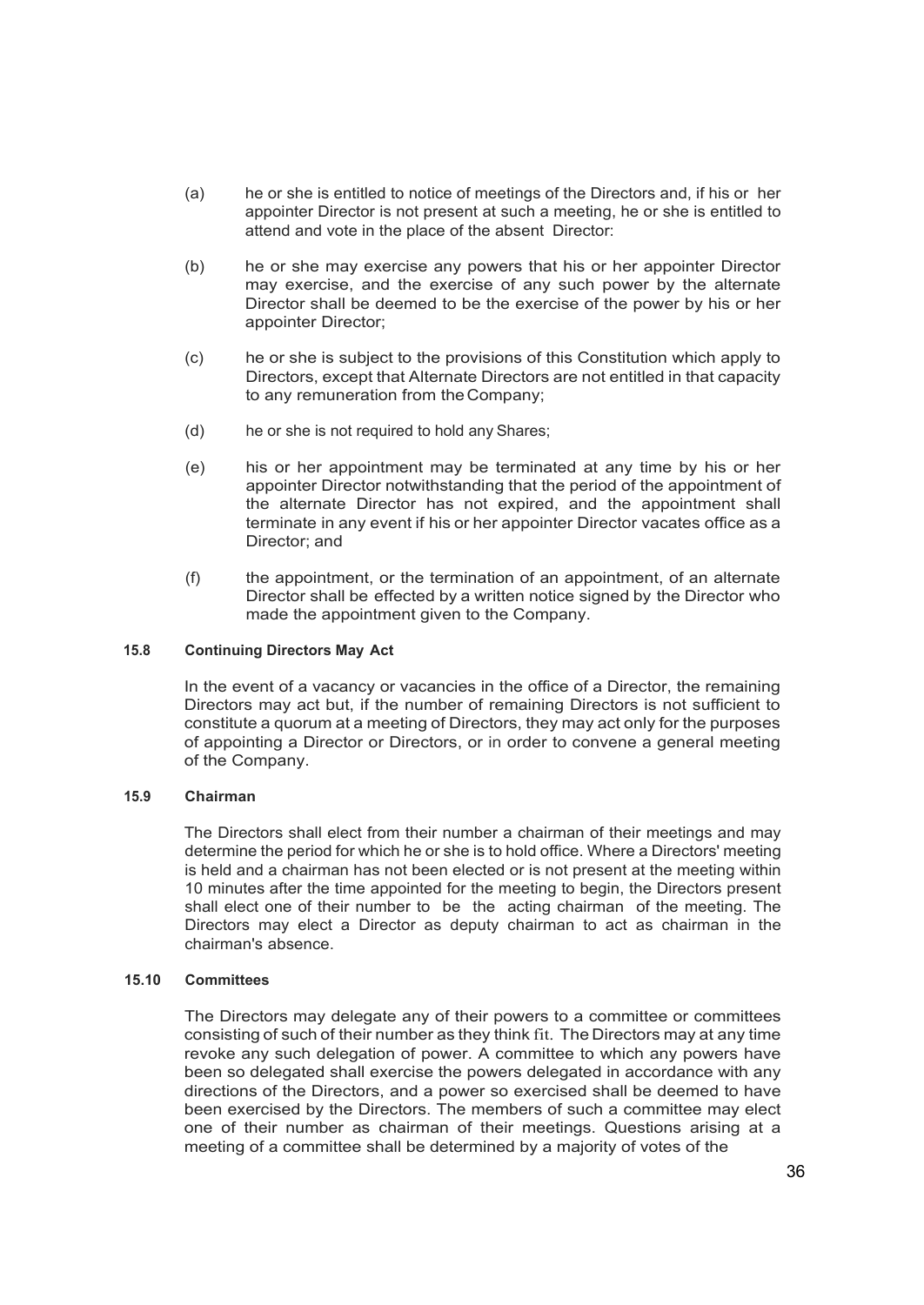members present and voting. In the case of an equality of votes, the chairman shall have a casting vote.

#### **15.11 Written Resolutions**

A resolution in writing signed by all the Directors for the time being (or their respective alternate Directors), except those Directors (or their alternates) who expressly indicate their abstention in writing to the Company and those who would not be permitted, by virtue of Section 195 of the Corporations Act to vote, shall be as valid and effectual as if it had been passed at a meeting of the Directors duly convened and held. This resolution may consist of several documents in like form, each signed by one or more Directors. Copies of the documents to be signed under this clause must be sent to every Director who is entitled to vote on the resolution. The resolution is taken to have been passed when the last Director signs the relevant documents. A telex, telegram, facsimile transmission or other document produced by mechanical means and bearing the signature of the Director, printed mechanically and with his authority, shall be deemed to be a document in writing signed by the Directors.

# **15.12 Defective Appointment**

All acts done by any meeting of the Directors or of a committee of Directors or by any person acting as a Director are, notwithstanding that it is afterwards discovered that there was some defect in the appointment of a person to be, or to act as, a Director, or that a person so appointed was disqualified, as valid as if the person had been duly appointed and was qualified to be a Director or to be a member of the committee.

#### **15.13 Directors May Hold Other Offices**

A Director may hold any other office or place of profit in or in relation to the Company (except that of auditor) in conjunction with his or her office of Director and on any terms as to remuneration or otherwise that the Directors shall approve.

### **15.14 Directors May Hold Shares, etc.**

A Director may be or become a shareholder in or director of or hold any other office or place of profit in or in relation to any other company promoted by the Company or in which the Company may be interested, whether as a vendor, shareholder or otherwise.

# **15.15 Directors Not Accountable for Benefits**

No Director shall be accountable for any benefits received as the holder of any other office or place of profit in or in relation to the Company or any other company referred to in clause 15.13 or as a shareholder in or director of any such company.

#### **15.16 Disclosure of Interests in Related Matters**

As required by the Corporations Act, a Director must give the Directors notice of any material personal interest in a matter that relates to the affairs of the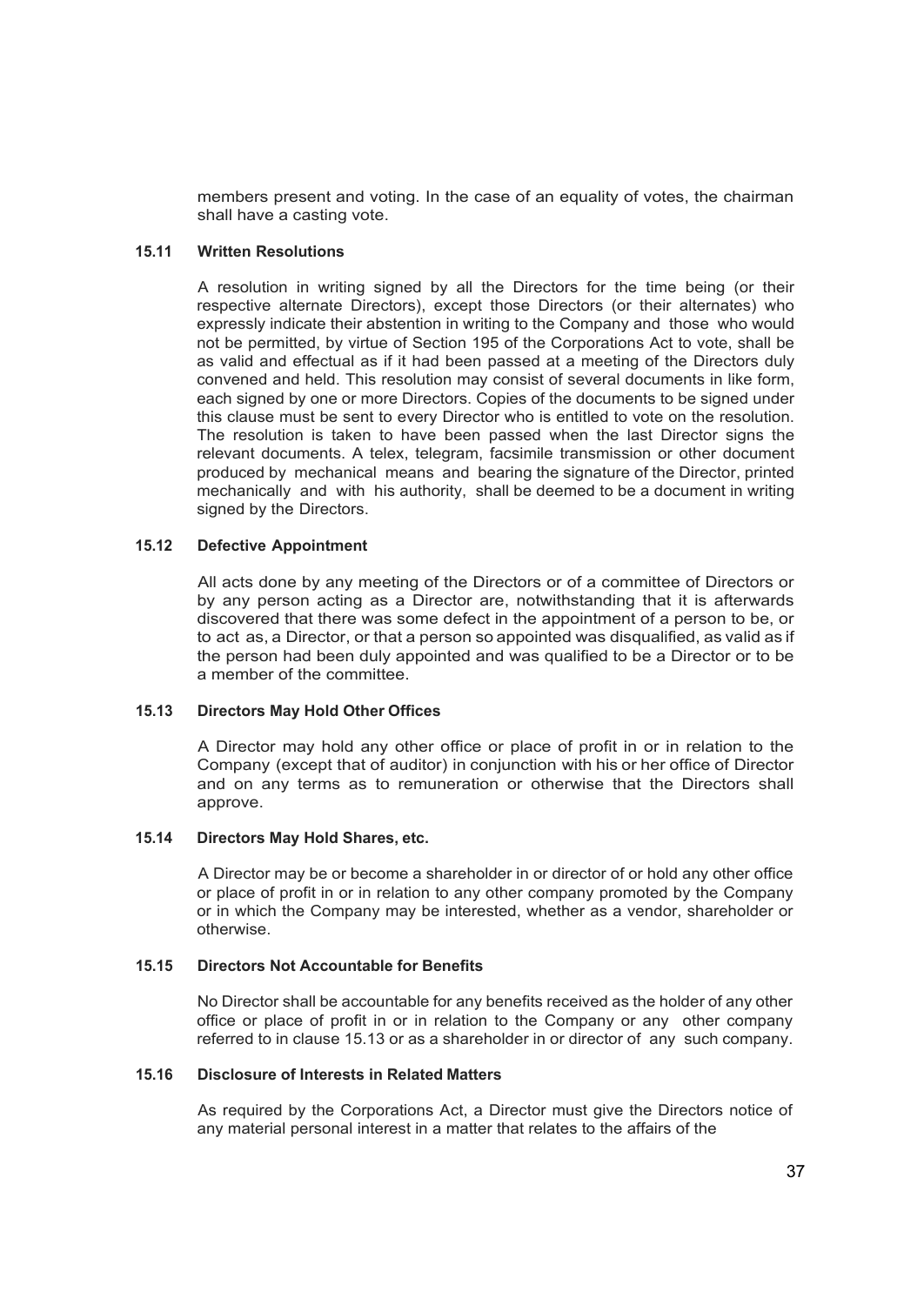Company. No Director shall be disqualified by his office from contracting with the Company whether as vendor, purchaser or otherwise, nor shall any such contract or any contract or arrangement entered into by or on behalf of the Company in which any Director shall be in any way interested be avoided or prejudiced on that account, nor shall any Director be liable to account to the Company for any profit arising from any such contract or agreement by reason only of such Director holding that office or of the fiduciary relationship thereby established, but a Director who has a material interest in a matter that is being considered at a meeting of the Directors must not vote on the matter (or in relation to a proposed resolution under Section 195(2) of the Corporations Act in relation to the matter) and must not be present while the matter (or a proposed resolution of that kind) is being considered at the meeting, except where the material interest is an interest that the Director has as a Shareholder of the Company and in common with the other Shareholders of the Company or where a resolution has been passed in accordance with Section 195(2) of the Corporations Act, in which cases the Director may be present but may not vote. Nothing in this Constitution shall be read or construed so as to place on a Director any restrictions other than those required by Section 195 of the Corporations Act or the Listing Rules.

# **15.17 Disclosure of Shareholding**

A Director must give to the Company such information about the Shares or other securities in the Company in which the Director has a relevant interest and at the times that the Secretary requires, to enable the Company to comply with any disclosure obligations it has under the Corporations Act or the Listing Rules.

#### **15.18 Related Body Corporate Contracts**

A Director shall not be deemed to be interested or to have been at any time interested in any contract or arrangement by reason only that in a case where the contract or arrangement has been or will be made with, for the benefit of, or on behalf of a Related Body Corporate, he or she is a shareholder in that Related Body Corporate.

#### **15.19 Voting, Affixation of Seal**

A Director may in all respects act as a Director in relation to any contract or arrangement in which he or she is interested, including, without limiting the generality of the above, in relation to the use of the Company's common seal, but a Director may not vote in relation to any contract or proposed contract or arrangement in which the Director has directly or indirectly a material interest.

### **15.20 Home Branch to be Advised**

The Directors shall advise the Home Branch without delay of any material contract involving Director's or Directors' interests. The advice shall include at least the following information:

- (a) the names of the parties to the contract;
- (b) the name or names of the Director or Directors who has or have any material interest in the contract;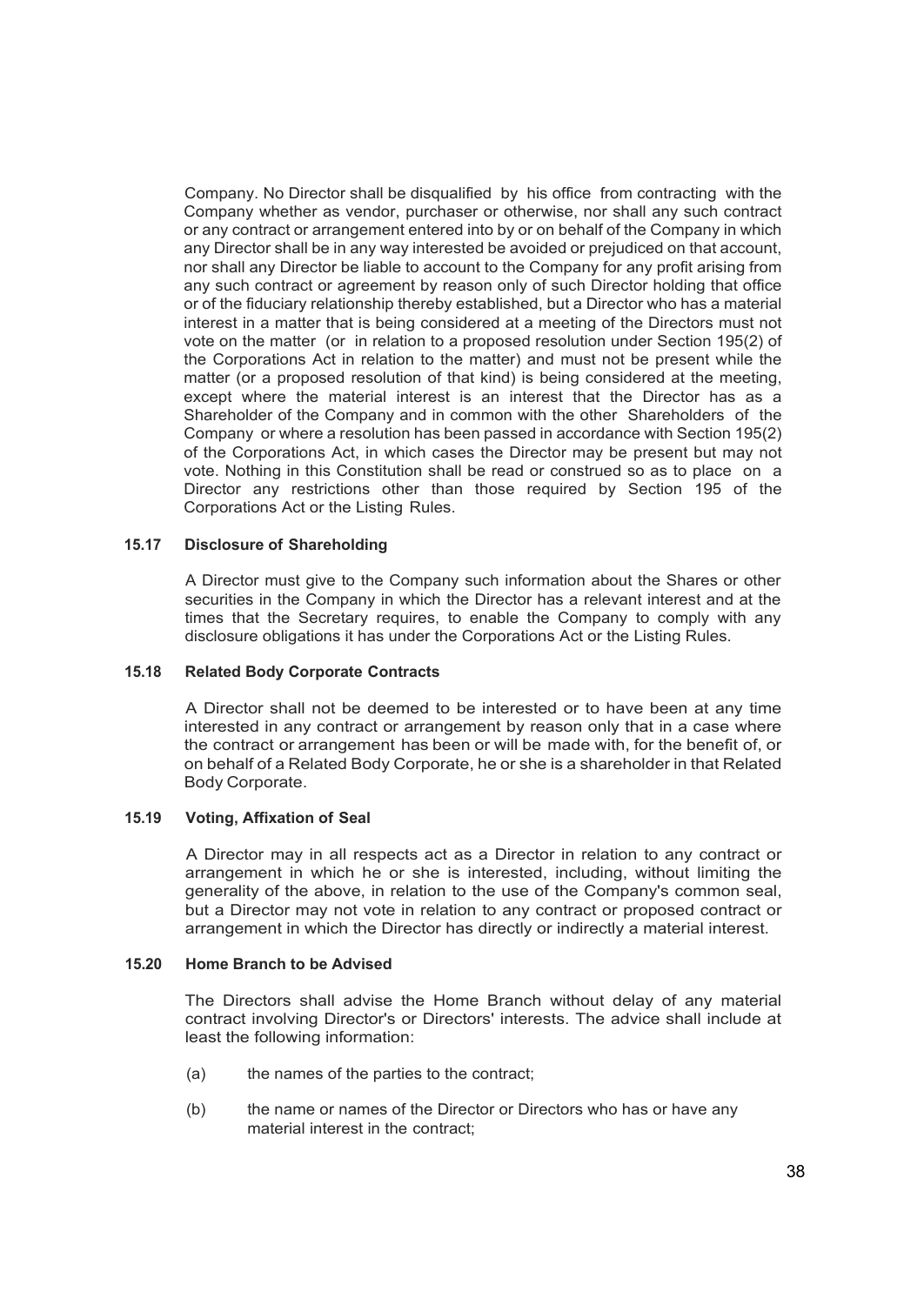- (c) particulars of the contract; and
- (d) particulars of the relevant Director's or Directors' interest or interests in that contract.

# **16. MEETING BY INSTANTANEOUS COMMUNICATION DEVICE**

#### **16.1 Meetings to be Effectual**

A Director shall be entitled to attend a Directors' meeting by means of an instantaneous communication device rather than in person. In those circumstances, a Director shall still receive all materials and information to be made available for the purposes of the Directors' meeting.

For the purposes of this Constitution, the contemporaneous linking together by instantaneous communication device of a number of consenting Directors not less than the quorum, whether or not any one or more of the Directors is out of Australia, shall be deemed to constitute a Directors' meeting and all the provisions of this Constitution as to the Directors' meetings shall apply to such meetings held by instantaneous communication device so long as the following conditions are met:

- (a) all the directors for the time being entitled to receive notice of the Directors' meeting (including any alternate for any Director) shall be entitled to notice of a meeting by instantaneous communication device for the purposes of such meeting. Notice of any such Directors' meeting shall be given on the instantaneous communication device or in any other manner permitted by the clause;
- (b) each of the Directors taking part in the Directors' meeting by instantaneous communication device must be able to hear each of the other Directors taking part at the commencement of the Directors' meeting; and
- (c) at the commencement of the Directors' meeting each Director must acknowledge his or her presence for the purpose of a Directors' meeting of the Company to all the other Directors taking part.

A Directors' meeting held by instantaneous communication device shall be deemed to have been held at the Registered Office.

# **16.2 Procedure at Meetings**

A Director may leave a Directors' meeting held under clause 16.1 by informing the Chairman of the Directors' meeting and then disconnecting his instantaneous communication device. Unless this procedure has been followed a Director shall be conclusively presumed to have been present and to have formed part of the quorum at all times during the Directors' meeting by instantaneous communication device.

#### **16.3 Minutes**

A minute of the proceedings at a meeting held under clause 16.1 shall be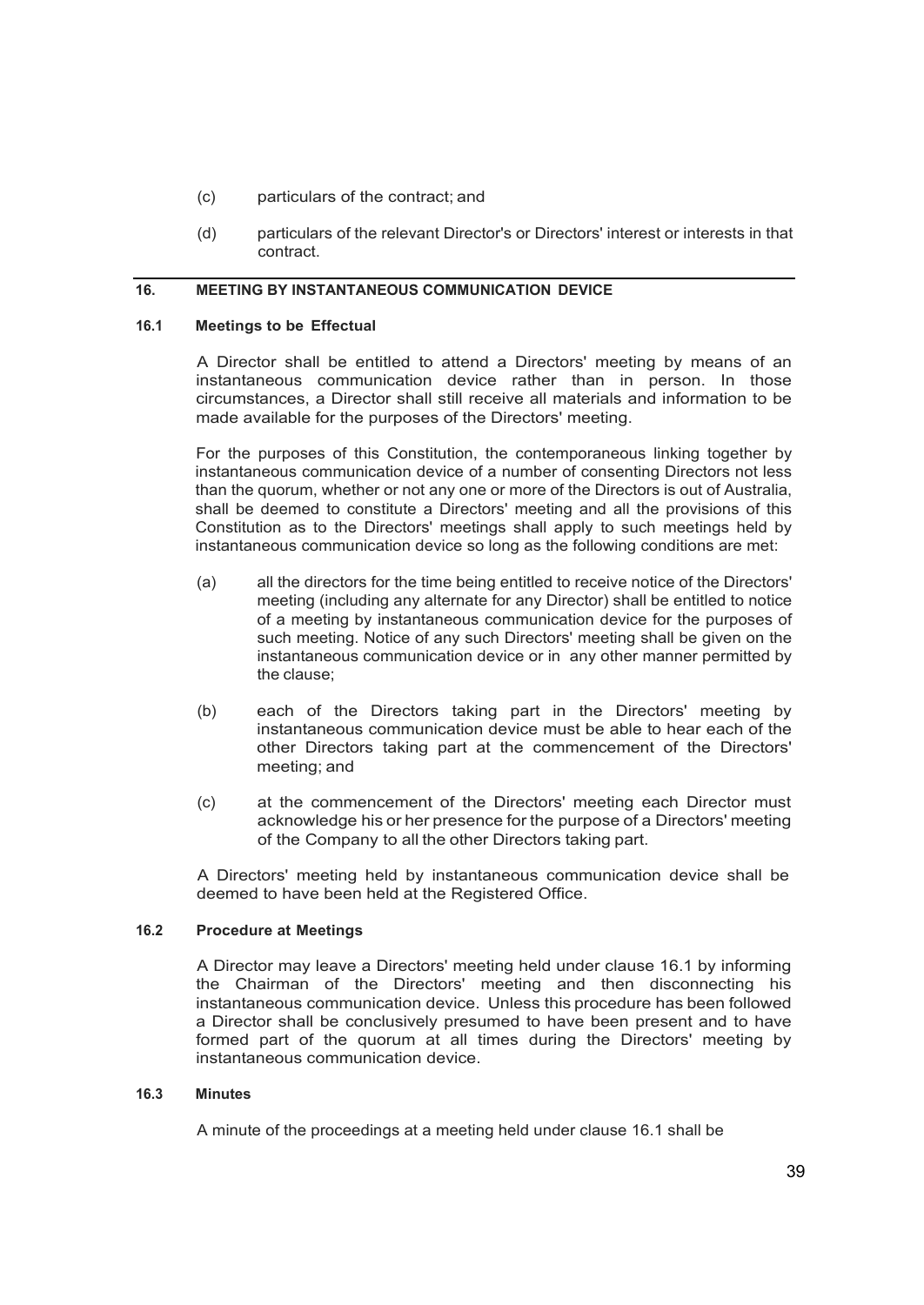sufficient evidence of such proceedings and of the observance of all necessary formalities if certified as a correct minute by the chairman or the person taking the chair at the meeting under clause 16.1.

#### **16.4 Definition**

For the purposes of this Constitution, "instantaneous communication device" shall include telephone, television or any other audio or visual device which permits instantaneous communication.

# **17. MANAGING AND EXECUTIVE DIRECTORS**

# **17.1 Appointment**

The Directors may from time to time appoint one of their number to the office of managing director **("Managing Director"}** of the Company or to any other office, (except that of auditor), or employment under the Company, either for a fixed term or at will, but not for life and, subject to the terms of any agreement entered into in a particular case. may revoke any such appointment. A Director other than a Managing Director so appointed is in this Constitution referred to as an executive director **("Executive Director").** The appointment of a Managing Director or Executive Director so appointed automatically terminates if he ceases for any reason to be a Director.

# **17.2 Remuneration**

Subject to clause 13.7, a Managing Director or Executive Director shall, subject to the terms of any agreement entered into in a particular case. receive remuneration (whether by way of salary. commission or participation in profits, or partly in one way and partly in another} as the Directors may determine.

# **17.3 Powers**

The Directors may, upon such terms and conditions and with such restrictions as they think fit, confer upon a Managing Director or Executive Director any of the powers exercisable by them. Any powers so conferred may be concurrent with, or be to the exclusion of, the powers of the Directors. The Directors may at any time withdraw or vary any of the powers so conferred on a Managing Director.

# **17.4 Rotation**

A Managing Director shall not retire by rotation in accordance with clause 13.2, but Executive Directors shall.

# **17.5 Secretary**

A Secretary of the Company shall hold office on such terms and conditions, as to remuneration and otherwise. as the Directors determine. There must be at least one Secretary of the Company at all times.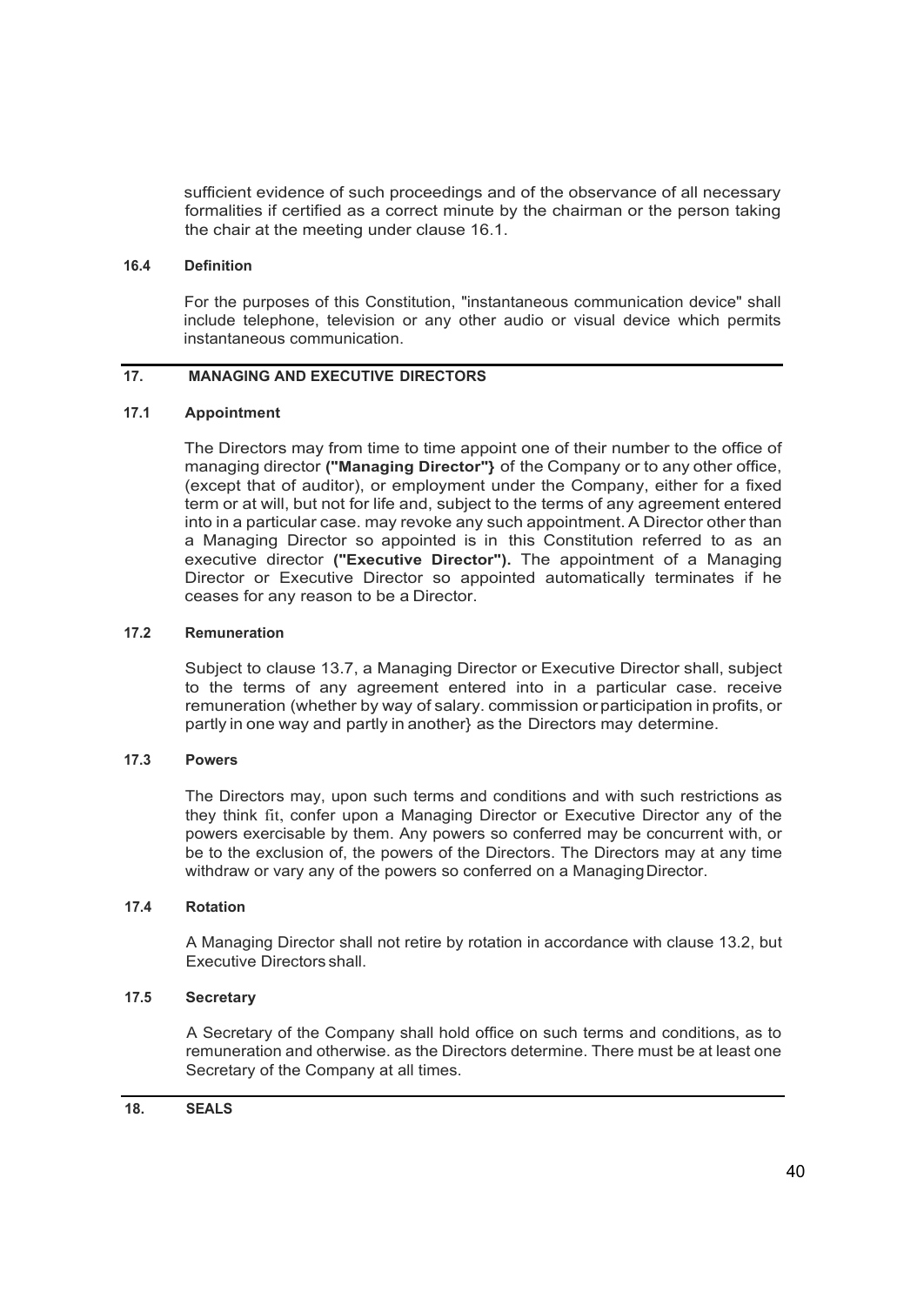# **18.1 Common Seal**

Subject to the Corporations Act, the Company may have a Seal. The Directors shall provide for the safe custody of the Seal. The Seal shall only be used by the authority of the Directors, or of a committee of the Directors authorised by the Directors to authorise the use of the Seal. Every document to which the Seal is affixed shall be signed by a Director and countersigned by another Director, (who may be an alternate Director) a Secretary or another person appointed by the Directors to countersign that document or a class of documents in which that document is included.

# **18.2 Execution of Documents Without a Seal**

The Company may execute a document without using the Seal if the document is signed by:

- (a) two Directors;or
- (b) a Director and a Secretary.

# **18.3 Share Seal**

Subject to the Corporations Act, the Company may have a duplicate Seal, known as the Share Seal, which shall be a facsimile of the Seal with the addition on its face of the words **"Share Seal'',** and the following provisions shall apply to its use:

- (a) any certificate for Shares may be issued under the Share Seal and if so issued shall be deemed to be sealed with the Seal;
- (b) subject to the following provisions of this clause 18.3, the signatures required by clause 18.1 on a document to which the Seal is affixed may be imposed by some mechanical means;
- (c) subject to the following provisions of this clause 18.3, the Directors may determine the manner in which the Share Seal shall be affixed to any document and by whom a document to which the Share Seal is affixed shall be signed, and whether any signature so required on such a document must be actually written on the document or whether it may be imposed by some mechanical means;
- (d) the only documents on which the Share Seal may be used shall be Share or stock unit certificates, debentures or certificates of debenture stock, secured or unsecured notes, option certificates and any certificates or other documents evidencing any Share Options or rights to take up any Shares in or debenture stock or debentures or notes of the Company; and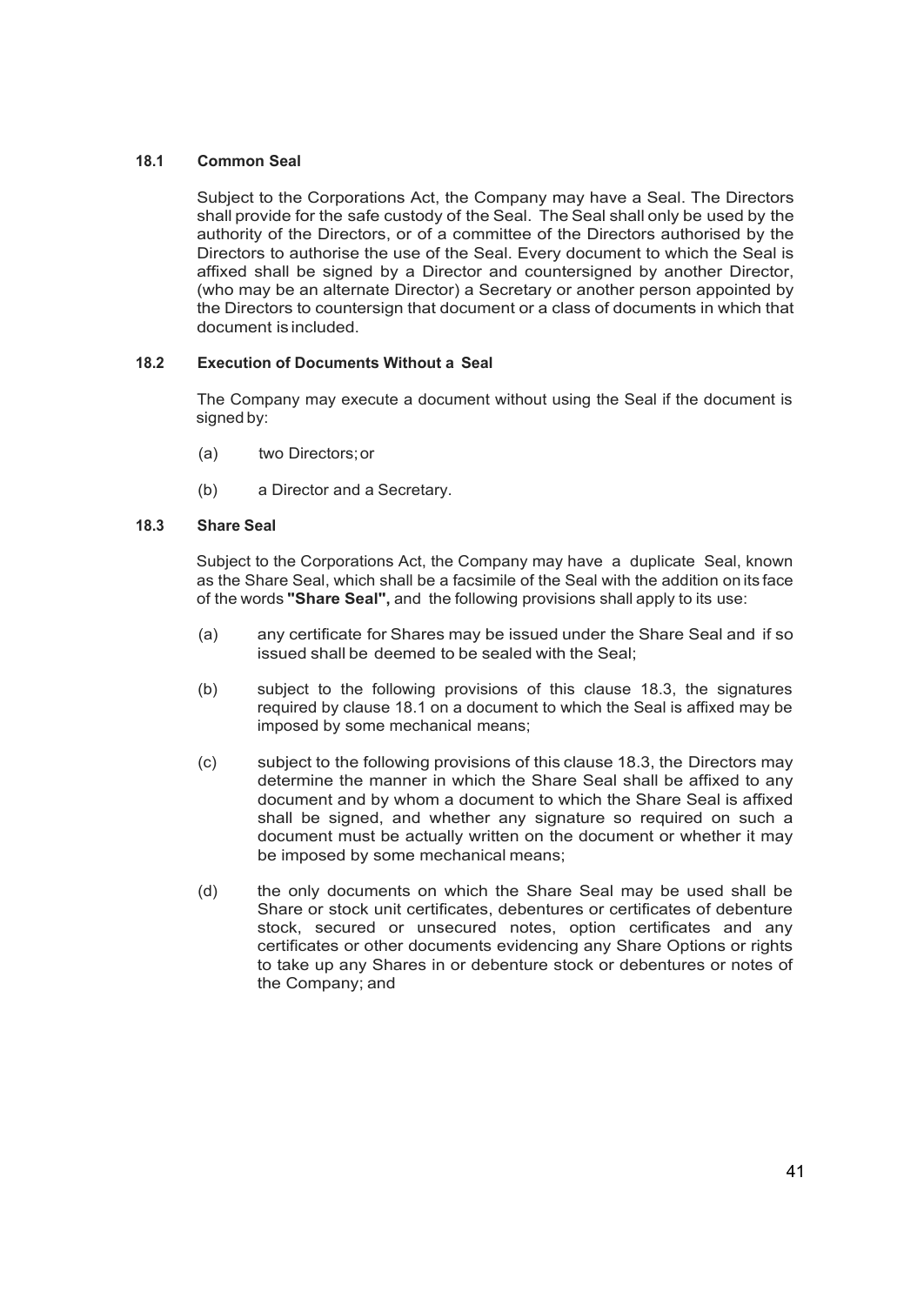(e) signatures shall not be imposed by mechanical means nor (except when the requirements of clause 18.1 as to signatures are complied with) shall the Share Seal be used on any certificate or other document mentioned in clause 18.3(d) unless the certificate or other document has first been approved for sealing or signature (as the case may be) by the Board or other authorised person orpersons.

#### **19. ACCOUNTS, AUDIT AND RECORDS**

#### **19.1 Accounting records to be kept**

The Directors shall cause proper accounting and other records to be kept by the Company and shall distribute copies of the Company's accounts and reports as required by the Corporations Act and the Listing Rules.

#### **19.2 Audit**

The Company shall comply with the requirements of the Corporations Act and the Listing Rules as to the audit of accounts, registers and records.

#### **19.3 Inspection**

The Directors shall determine whether and to what extent, and at what time and places and under what conditions, the accounting records and other documents of the Company or any of them will be open to the inspection of Shareholders other than Directors. A Shareholder other than a Director shall not be entitled to inspect any document of the Company except as provided by law or authorised by the Directors or by the Company in general meeting.

# **20. MINUTES**

#### **20.1 Minutes to be Kept**

The Directors shall cause to be kept, in accordance with Section 1306 of the Corporations Act, minutes of:

- (a) all proceedings of general meetings and Directors meetings; and
- (b) all appointments of Officers and persons ceasing to beOfficers.

#### **20.2 Signature of Minutes**

All minutes shall be signed by the chairman of the meeting at which the proceedings took place or by the chairman of the next succeeding meeting.

# **20.3 Requirements of the Corporations Act**

The Company and the Officers shall comply with the requirements of Part 2G.3 of Chapter 2G of the Corporations Act.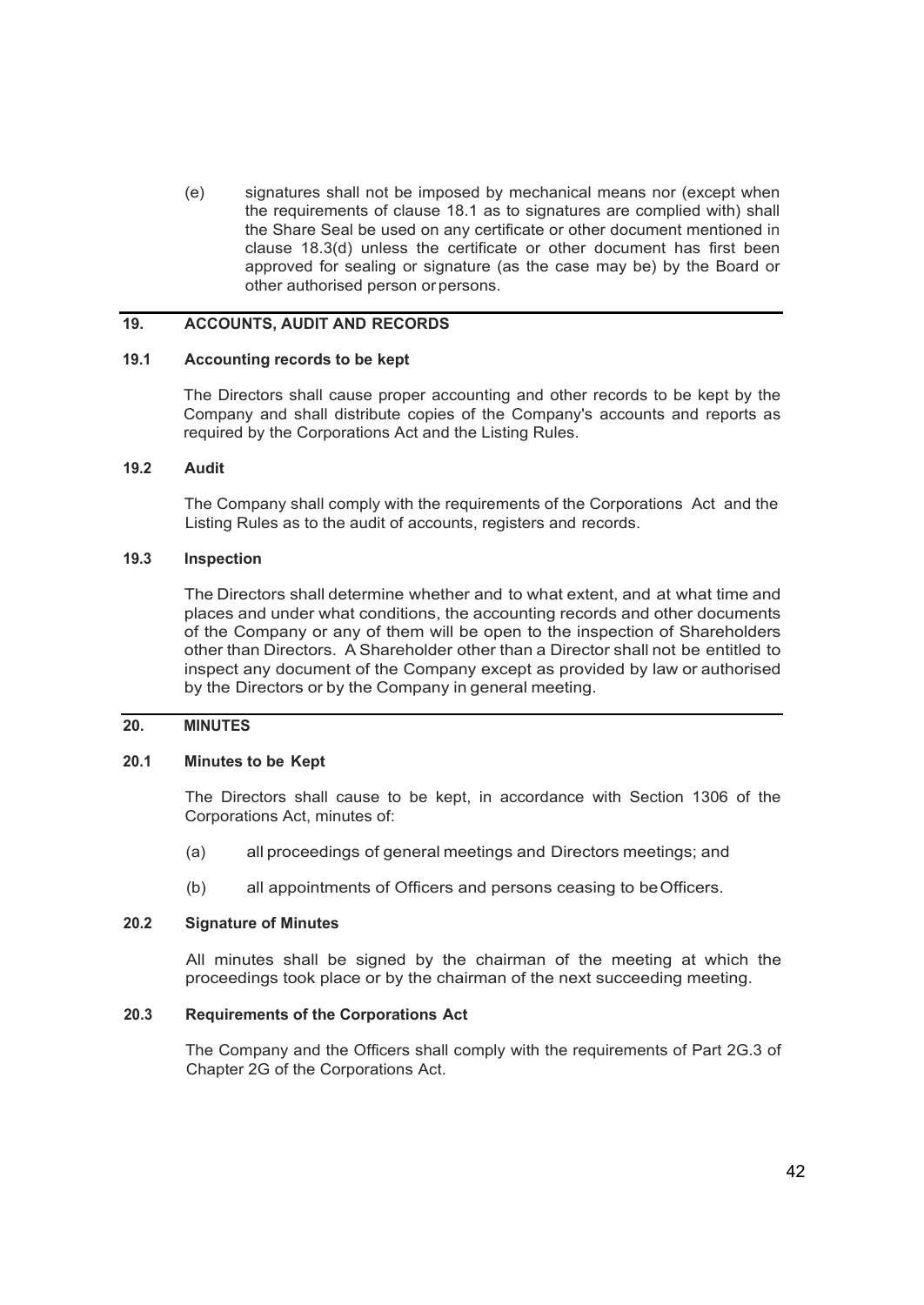# **21. DIVIDENDS AND RESERVES**

#### **21.1 Dividends**

The Directors may from time to time declare a dividend to be paid to the Shareholders entitled to the dividend. Subject to clause 6.5 and subject to the rights of any preference Shareholders and to the rights of the holders of any shares created or raised under any special arrangement as to dividend, the dividend as declared shall be payable on all Shares according to the proportion that the amount paid (not credited) is of the total amounts paid and payable (excluding amounts credited) in respect of such Shares in accordance with Part 2H.5 of Chapter 2H of the Corporations Act.

# **21.2 Interim Dividend**

The Directors may from time to time pay to the Shareholders any interim dividends that they may determine.

#### **21.3 Dividends only Payable from Profits**

No dividend shall be payable except out or profits. A determination by the Directors as to the profits of the Company shall be conclusive.

#### **21.4 No Interest**

No dividend shall carry interest as against the Company.

#### **21.5 Reserves**

The Directors may set aside out of the profits of the Company any amounts that they may determine as reserves, to be applied at the discretion of the Directors, for any purpose for which the profits of the Company may be properly applied. Pending any application of the reserves, the Directors may invest or use the reserves in the business of the Company or in other investments as they think fit.

# **21.6 Alternative Method of Payment of Dividend**

When declaring any dividend and subject at all times to the Corporations Act and the Listing Rules, the Directors may:

(a) direct payment of the dividend to be made wholly or in part by the distribution of specific assets or documents of title (including, without limitation, paid-up Shares, debentures or debenture stock of this or any other company, gold, gold or mint certificates or receipts and like documents} or in any one of more of these ways, and where any difficulty arises with regard to the distribution the Directors may settle it as they think expedient and in particular may issue fractional certificates and may fix the value for distribution of specific assets or any part of them and may determine that cash payments shall be made to any Shareholders upon the basis of the value so fixed in order to adjust the rights of all parties and may vest any of these specific assets in trustees upon trusts for the persons entitled to the dividend as may seem expedient to the Directors; or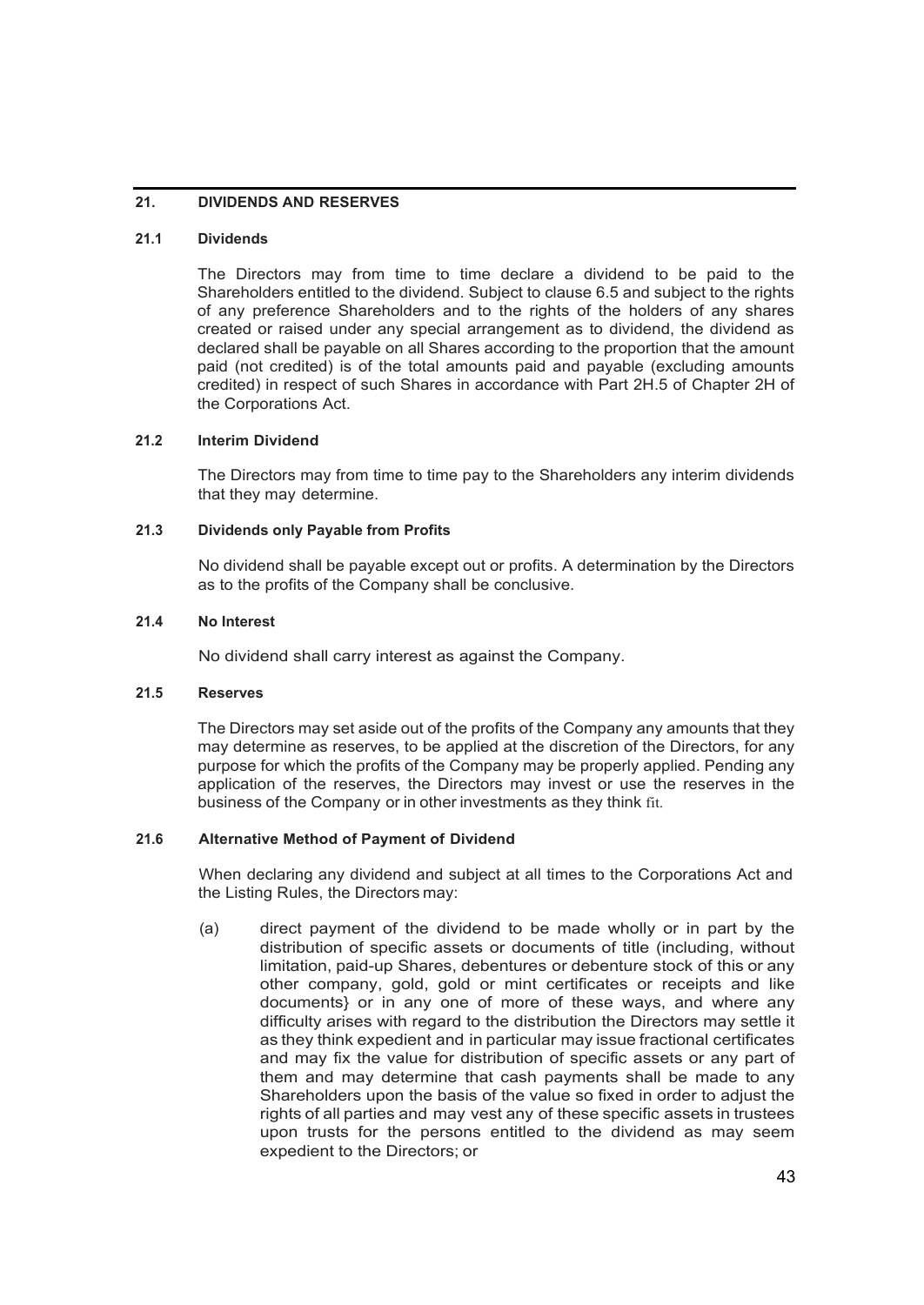(b) direct that a dividend be payable to particular Shareholders wholly or partly out of any particular fund or reserve or out of profits derived from any particular source and to the remaining Shareholders wholly or partly or of any other particular fund or reserve or out of profits derived from any other particular source and may so direct notwithstanding that by so doing the dividend will form part of the assessable income for taxation purposes of some Shareholders and will not form part of the assessable income of others.

For the purposes of this clause, the Company isauthorised to distribute securities of another body corporate by way of dividend and, on behalf of the shareholders, provide the consent of each shareholder to becoming a member of that body corporate and the agreement of each shareholder to being bound by the constitution of that bodycorporate.

# **21.7 Payment of Dividends**

All dividends shall be dispatched simultaneously to the Shareholders entitled to the dividend. Any dividend payable may be paid by:

- (a) cheque sent through the mail directed to:
	- (i) the address of the Shareholder shown in the Register or to the address of the joint holders of Shares shown first in the Register: or
	- (ii) an address which the Shareholder has, or joint holders ha ve, in writing notified the Company as the address to which dividends should be sent;
- (b) electronic funds transfer to an account with a bank or other financial institution nominated by the Shareholder and acceptable to the Company; or
- (c) any other means determined by the Directors.

# **21.8 Unclaimed Dividends**

Except as otherwise provided by statute, all dividends unclaimed for one year after having been declared may be invested or otherwise made use of by the Directors for the benefit of the Company until claimed.

# **21.9 Breach of Restriction Agreement**

In the event of a breach of the Listing Rules relating to Restricted Securities or of any escrow arrangement entered into by the Company under the Listing Rules in relation to any Shares which are classified under the Listing Rules or by ASX as Restricted Securities, the Shareholder holding the Shares in question shall cease to be entitled to be paid any dividends in respect of those Shares for so long as the breach subsists.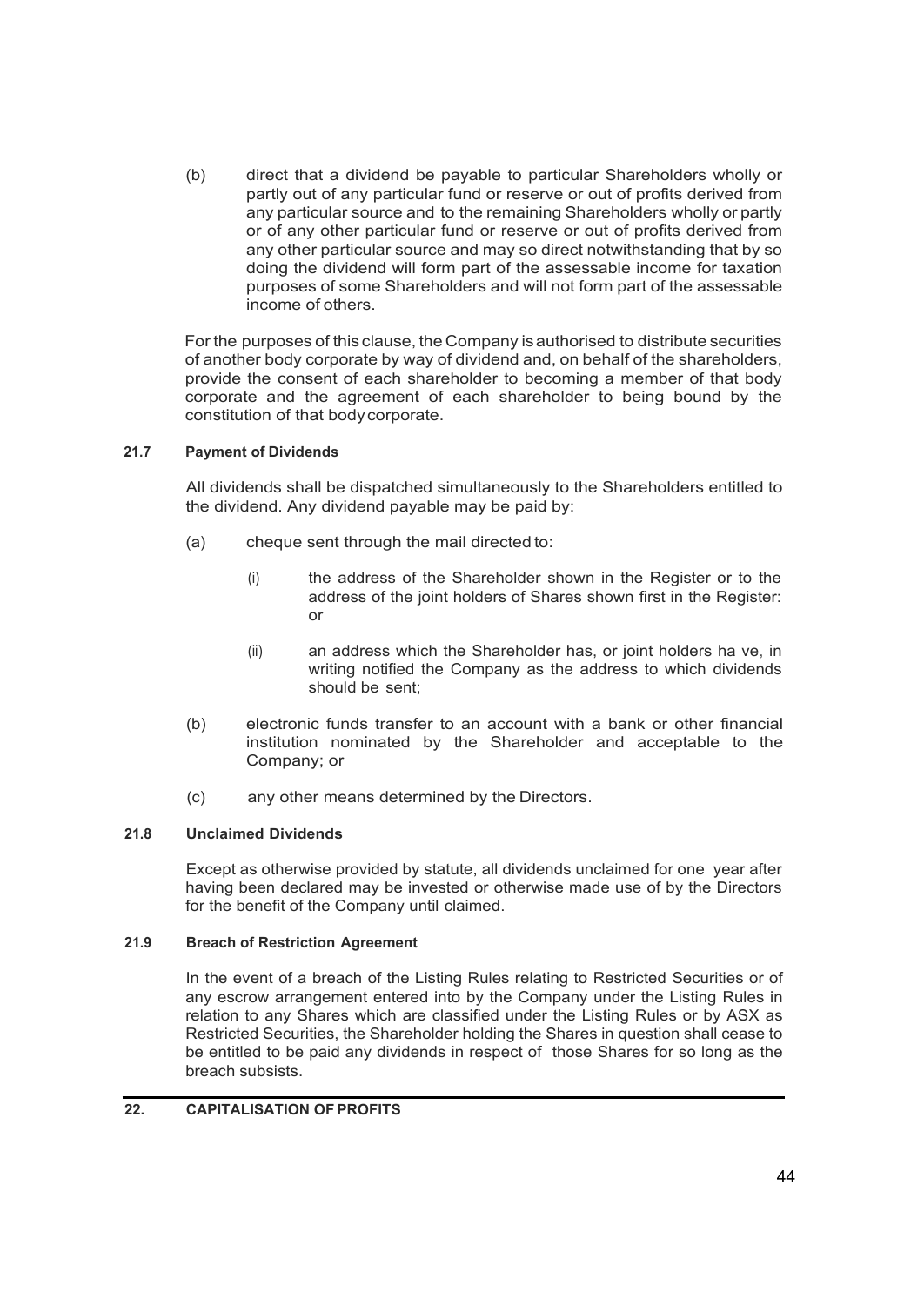# **22.1 Capitalisation**

The Directors, subject to the Listing Rules, may from time to time determine to capitalise any amount, being the whole or a part of the amount for the time being standing to the credit of any reserve account or the profit and loss account or otherwise available for distribution to Shareholders, and that that amount be applied, in any of the ways mentioned in clause 22.2 for the benefit of Shareholders in the proportions to which those Shareholders would have been entitled in a distribution of that amount by way of dividend.

#### **22.2 Application of Capitalised Amounts**

The ways in which an amount may be applied for the benefit of Shareholders under clause 22.1 are:

- (a) in paying up any amounts unpaid on Shares held by Shareholders;
- (b) in paying up in full unissued Shares or debentures to be issued to Shareholders as fully paid; or
- (c) partly as mentioned in paragraph (a) and partly as mentioned in paragraph (b).

#### **22.3 Procedures**

The Directors shall do all things necessary to give effect to the resolution referred to in clause 22.1 and, in particular, to the extent necessary to adjust the rights of the Shareholders among themselves, may:

- (a) issue fractional certificates or make cash payments in cases where Shares or debentures could only be issued in fractions; and
- (b) authorise any person to make, on behalf of all the Shareholders entitled to any further Shares or debentures upon the capitalisation, an agreement with the Company providing for the issue to them, credited as fully paid up, of any further Shares or debentures or for the payment up by the Company on their behalf of the amounts or any part of the amounts remaining unpaid on their existing Shares by the application of their respective proportions of the sum resolved to be capitalised,

and any agreement made under an authority referred to in paragraph (b) is effective and binding on all the Shareholders concerned.

# **23. BONUS SHARE PLAN**

#### **23.1 Authorisation of Bonus Share Plan**

Subject to the Listing Rules and the Corporations Act, the Company may, by ordinary resolution in general meeting, authorise the Directors to implement a Bonus Share Plan on such terms and conditions as are referred to in the resolution and which plan provides for any dividend which the Directors may declare from time to time under clause 21, less any amount which the Company shall either pursuant to this Constitution or any law be entitled or obliged to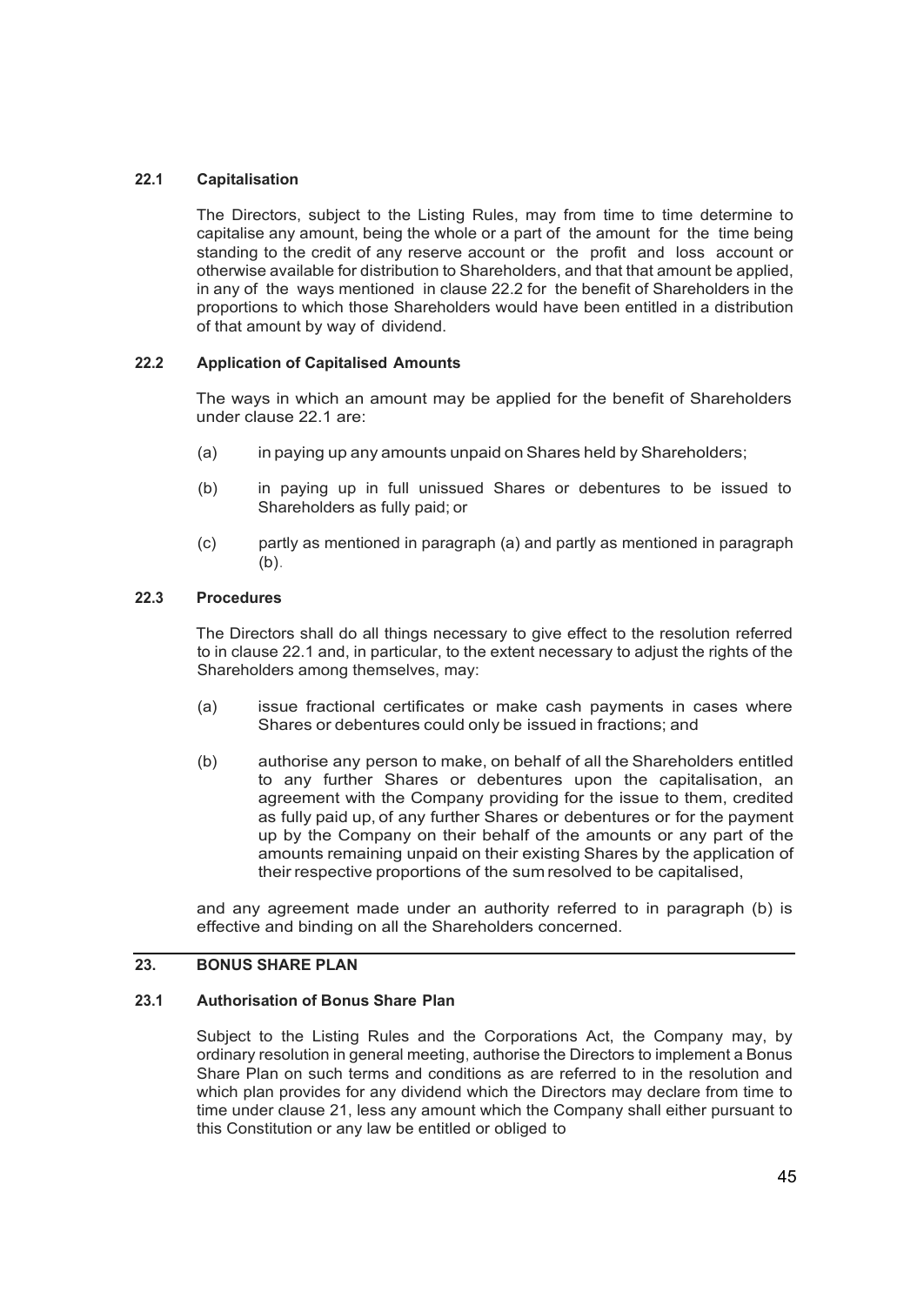retain, not to be payable on Shares which are participating Shares in the Bonus Share Plan but for those Shares to carry instead an entitlement to receive an allotment of additional fully paid ordinary Shares to be issued as bonus Shares.

#### **23.2 Amendment and Revocation**

Any resolution passed by the Company in general meeting pursuant to clause 23.1 may, at any time, be amended or revoked by the Company by ordinary resolution in general meeting.

# **24. DIVIDEND REINVESTMENT PLAN**

#### **24.1 Authorisation of Dividend Reinvestment Plan**

Subject to the Listing Rules and the Corporations Act, the Company may, by resolution of the Directors, implement a Dividend Reinvestment Plan on such terms and conditions as are referred to in the resolution and which plan provides for any dividend which the Directors may declare from time to time under clause 21 and payable on Shares which are participating Shares in the Dividend Reinvestment Plan, less any amount which the Company shall either pursuant to this Constitution or any law be entitled or obliged to retain, to be applied by the Company to the payment of the subscription price of ordinary fully paid Shares.

# **24.2 Amendment and Revocation**

Any resolution passed by the Company in general meeting pursuant to clause 24.1 may, at any time, be amended or revoked by the Company by ordinary resolution in general meeting.

# *25.* **NOTICES**

#### *25.1* **Service**

A notice may be given by the Company to any Shareholder either by:

- (a) serving it on him or her personally; or
- (b) by sending it by post to the Shareholder at his or her address as shown in the Register of Shareholders or the address supplied by the Shareholder to the Company for the giving of notices to this person. Notices to Shareholders whose registered address is outside Australia shall be sent by airmail or, where applicable, by the means provided for by clause 25.7; or
- (c) be sending it to the fax number or electronic address (if any) nominated by the member.

#### *25.2* **Deemed receipt of Notice**

A notice will be deemed to be received by a Shareholder when:

(a) where a notice is served personally, service of the notice shall be deemed to be effected when hand delivered to the member in person;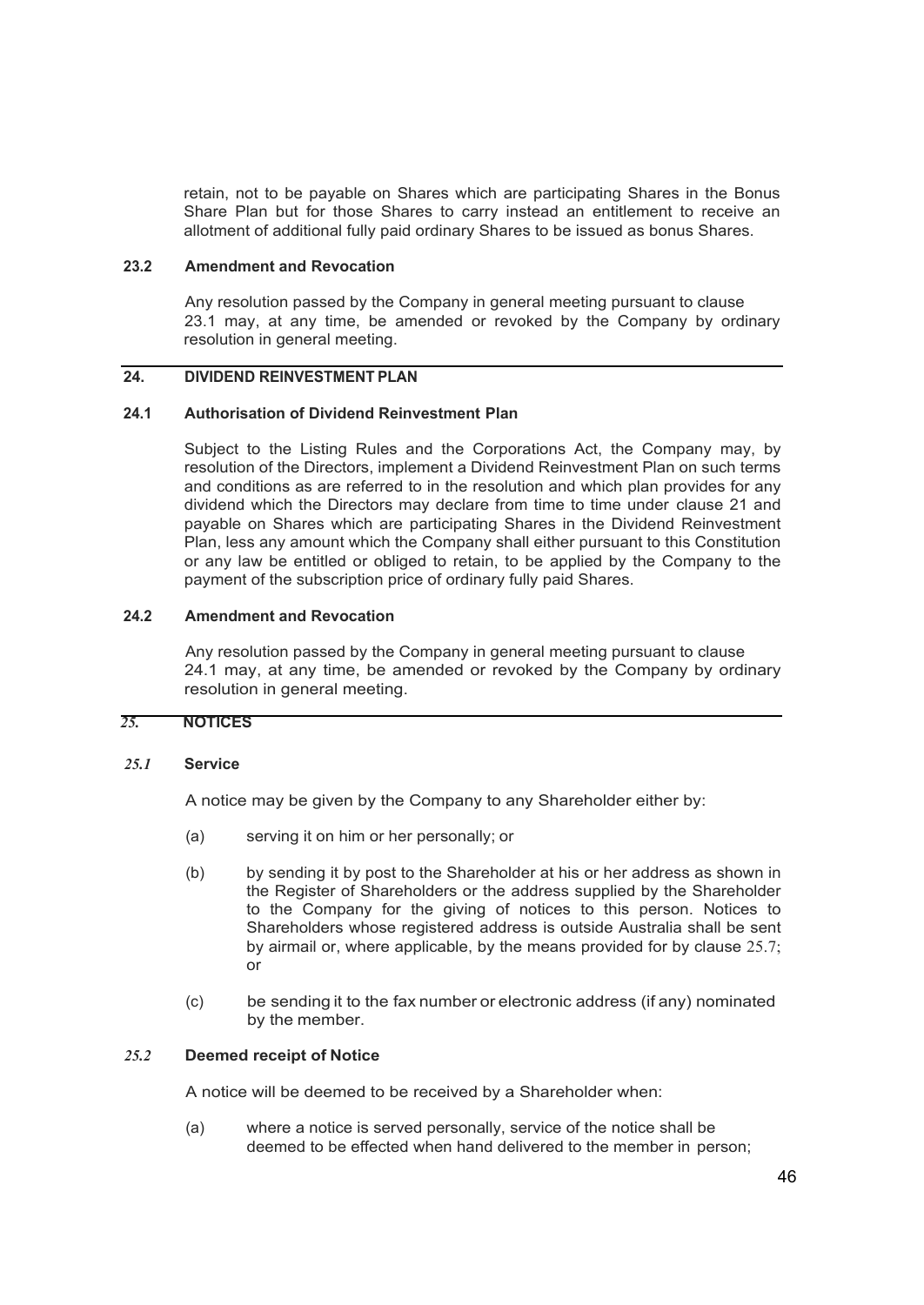- (b) where a notice is sent by post, service of the notice shall be deemed to be effected by properly addressing, pre-paying and posting a letter containing the notice, and to have been effected, in the case of a notice of a meeting, on the date after the date of its posting and, in any other case, at the time at which the letter would be delivered in the ordinary course of post;
- (c) where a notice is sent by facsimile, service of the notice shall be deemed to be effected upon confirmation being received by the Company that all pages of the notice have been successfully transmitted to the member's facsimile machine at the facsimile number nominated by the member; and
- (d) where a notice is sent to an electronic address by electronic means, service of the notice shall be deemed to be effected once sent by the Company to the electronic address nominated by the member (regardless of whether or not the notice is actually received by the member).

#### *25.3* **Notice to Joint Holders**

A notice may be given by the Company to the joint holders of a Share by giving the notice to the joint holder first named in the Register of Shareholders in respect of the Share.

#### *25.4* **Notices to Personal Representatives and others**

A notice may be given by the Company to a person entitled to a Share in consequence of the death or bankruptcy of a Shareholder by serving it on him or her or by sending it to him or her by post addressed to the person by name or by the title or representative of the deceased or assignee of the bankrupt, or by any like description, at the address (if any) supplied for the purpose by the person or, if such an address has not been supplied, at the address to which the notice might have been sent if the death or bankruptcy has not occurred.

# *25.5* **Persons Entitled to Notice**

Notice of every general meeting shall be given to:

- (a) every Shareholder;
- (b) every person entitled to a Share in consequence of the death or bankruptcy of a Shareholder who, but for his death or bankruptcy, would be entitled to receive notice of the meeting;
- (c) every Director or Alternate Director;
- (d) the auditor for the time being of the Company; and
- (e) if the Company has issued and there are currently any Listed Securities, the HomeBranch.

No other person is entitled to receive notices of general meetings.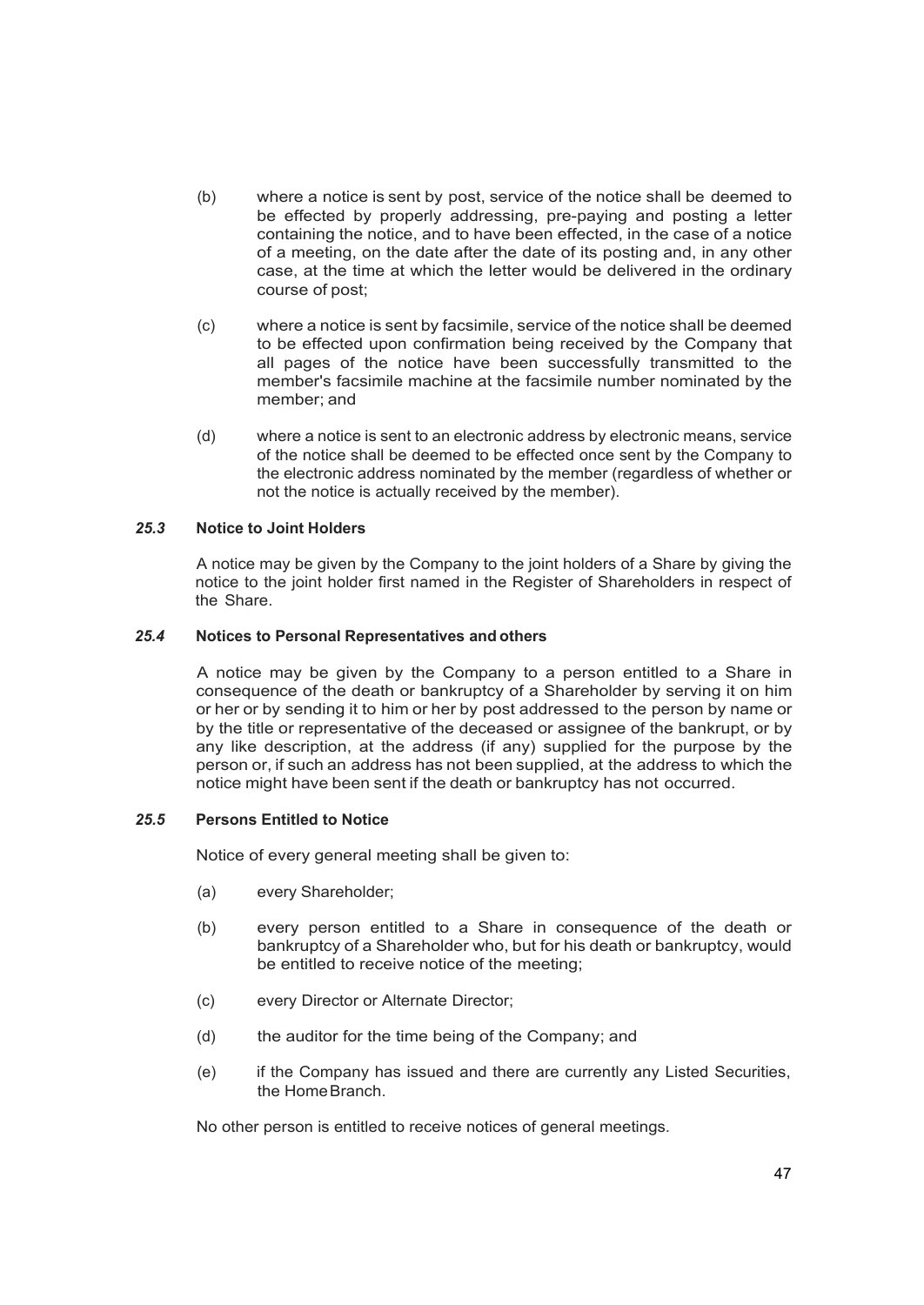#### *25.6* **Change of Address**

The Company shall acknowledge receipt of all notifications of change of address by Shareholders.

#### *25.7* **Incorrect Address**

Where the Company has bona fide reason to believe that a Shareholder is not known at his or her registered ad dress, and the Company has subsequently made an enquiry in writing at that address as to the whereabouts of the Shareholder and this enquiry either elicits no response or a response indicating that the Shareholder or his present whereabouts are unknown, all future notices will be deemed to be given to the Shareholder if the notice is exhibited in the Registered Office (or, in the case of a member registered on a Branch Register, in a conspicuous place in the place where the Branch Register is kept) for a period of 48 hours (and shall be deemed to be duly served at the commencement of that period) unless and until the Shareholder informs the Company of a new address to which the Company may send him notices (which new address shall be deemed his registered address).

# **26. WINDING UP**

### **26.1 Distribution in Kind**

If the Company is wound up, the liquidator may, with the authority of a special resolution, divide among the Shareholders in kind the whole or any part of the property of the Company, and may for that purpose set a value as the liquidator considers fair upon any property to be so decided, and may determine how the division is to be carried out as between the Shareholders or different classes of Shareholders.

#### **26.2 Trust for Shareholders**

The liquidator may, with the authority of a special resolution, vest the whole or any part of any property in trustees upon such trusts for the benefit of the contributories as the liquidator thinks fit, but so that no Shareholder is compelled to accept any Shares or other securities in respect of which there is any liability.

#### **26.3 Distribution in Proportion to Shares Held**

Subject to the rights of Shareholders (if any) entitled to Shares with special rights in a winding-up and the Corporations Act all monies and property that are to be distributed among Shareholders on a winding-up, shall be distributed in proportion to the Shares held by them respectively, irrespective of the amount paid-up or credited as paid-up on theShares.

#### **26.4 Order for winding up**

Where an order is made for the winding up of the Company or it is resolved by special resolution to wind up the Company, then on a distribution of assets to Shareholders, Shares classified by ASX as Restricted Securities at the time of the commencement of the winding up shall rank in priority after all other Shares.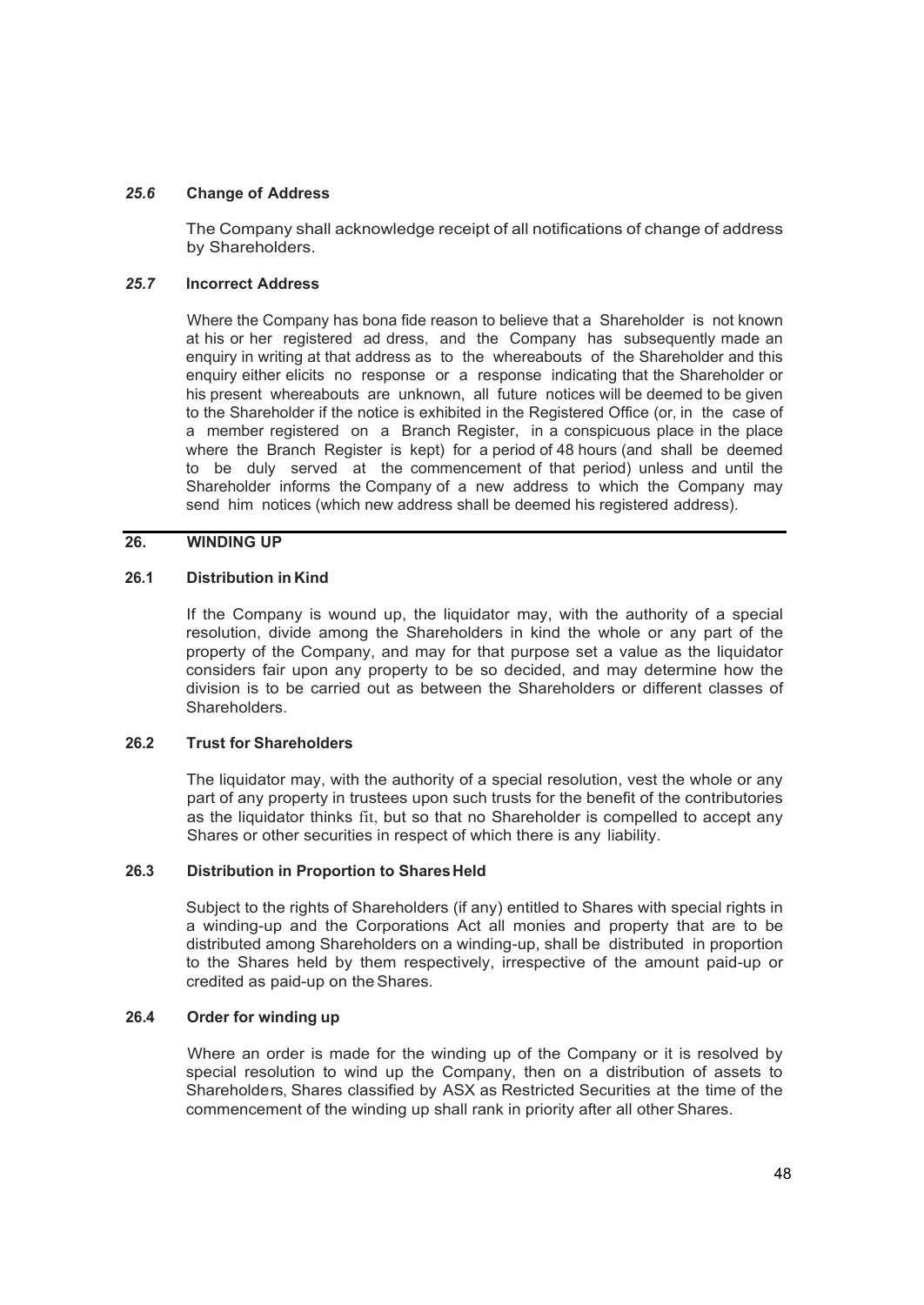# **27. INDEMNITIES AND INSURANCE**

# **27.1 Liability to Third Parties**

The Company:

- (a) indemnifies and agrees to keep indemnified every director, principal executive officer or secretary of the Company;
- (b) may, by deed, indemnify or agree to indemnify an officer (other than a director, principal executive officer or secretary) of theCompany,

against a liability to another person, other than the Company or a related body corporate of the Company, PROVIDED THAT:

- (c) the provisions of the Corporations Act (including, but not limited to, Chapter 2E) are complied with in relation to the giving of the indemnity; and
- (d) the liability does not arise in respect of conduct involving a lack of good faith on the part of theofficer.

# **27.2 Defending Proceedings**

The Company:

- (a) hereby indemnifies and agrees to keep indemnified every director, principal executive officer and secretary of the Company; and
- (b) may, by deed, indemnify or agree to indemnify an officer of the Company (other than a director, principal executive officer or secretary);

out of the property of the Company in relation to the period during which that officer held his or her office against a liability for costs and expenses incurred by that officer in that capacity:

- (c) in defending proceedings, whether civil or criminal, in which:
	- (i) judgment is given in favour of that officer; or
	- (ii) that officer is acquitted; or
- (d) in connection with an application in relation to any proceedings referred to in clause 27.2(c) in which relief is granted to that officer by the Court under the Corporations Act.

#### **27.3 Insurance**

The Company or a related body corporate of the Company may pay, or agree to pay, a premium under a contract insuring an officer in relation to the period during which that officer held that office, including in respect of a liability for costs and expenses incurred by a person in defending civil or criminal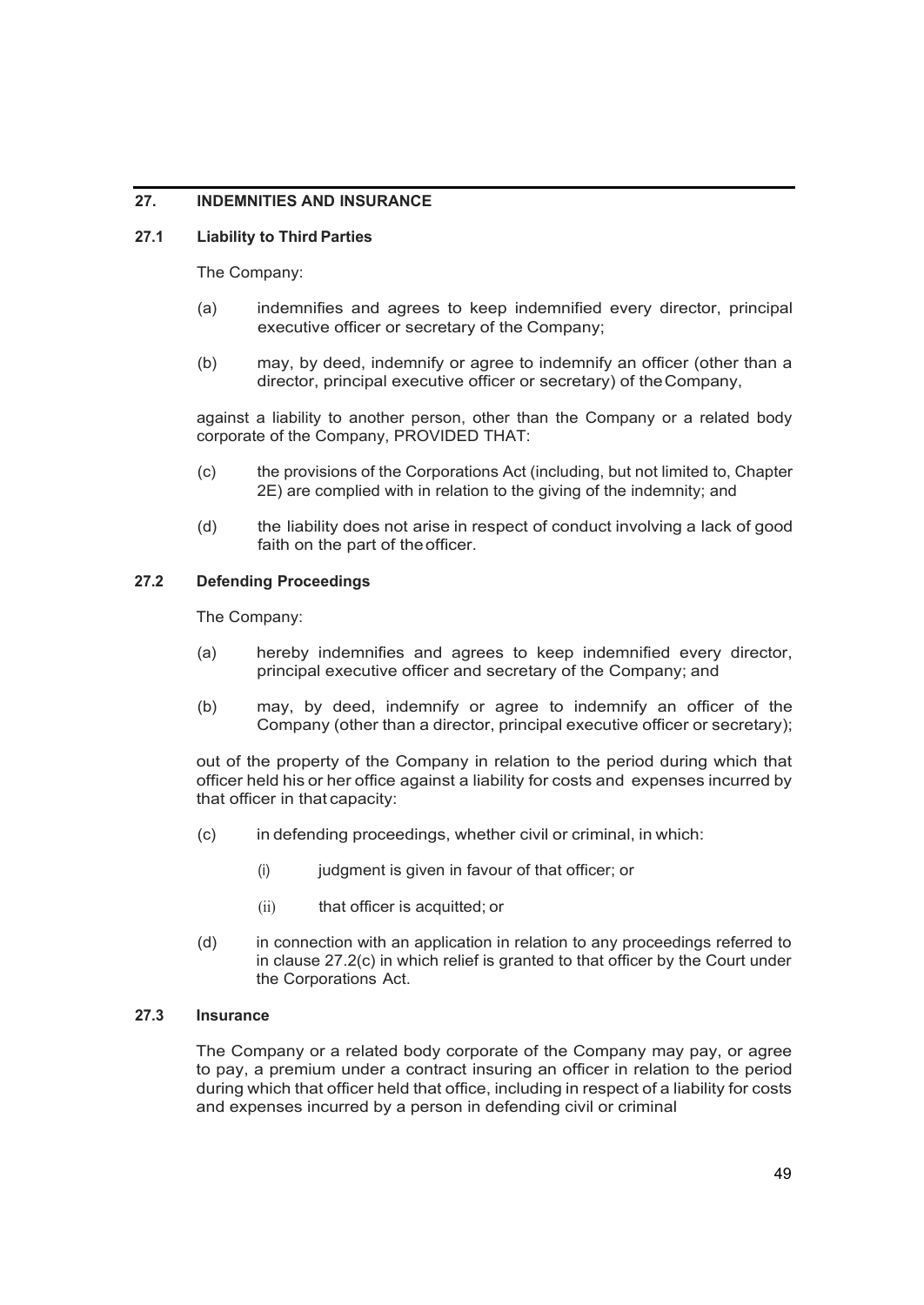proceedings whether or not the officer has successfully defended himself or herself in these proceedings, provided that:

- (a) the provisions of the Corporations Act (including, but not limited to, Chapter 2E) are complied with in relation to the payment of the premium; and
- (b) the liability does not arise out of conduct involving a wilful breach of duty to the Company or a contravention of Sections 184(2) or (3) of the Corporations Act.

#### **27.4 Disclosure**

Subject to any exception provided for in the Corporations Act, full particulars of the Company's indemnities and insurance premiums in relation to the officers must be included each year in the Directors' Report.

#### **27.5 Definition**

For the purposes of this clause 27, "officer" means:

- (a) a director, secretary or executive officer of the Company, whether past, present or future by whatever name called and whether or not validly appointed to occupy or duly authorised to act in such a position; and
- (b) any person who by virtue of any applicable legislation or law is deemed to be a director or officer of the Company, including without limitation, the persons defined as an officer of a company by Section 9 of the Corporations Act.

Nothing in this clause 27 precludes the Company from indemnifying employees (other than officers) and consultants or sub-contractors where the Directors consider it is necessary or appropriate in the exercise of their powers to manage the Company.

# **28. DIRECTORS ACCESS TO INFORMATION**

Where the Directors consider it appropriate, the Company may:

- (a) give a former Director access to certain papers, including documents provided or available to the Directors and other papers referred to in those documents; and
- (b) bind itself in any contract with a Director or former Director to give the access.

# **29. OVERSEAS SHAREHOLDERS**

EachShareholder with a registered address outside Australia acknowledges that, with the approval of the Home Branch, the Company may, as contemplated by the Listing Rules, arrange for a nominee to dispose of any of its entitlement to participate in any issue of Shares or Share Options by the Company to Shareholders.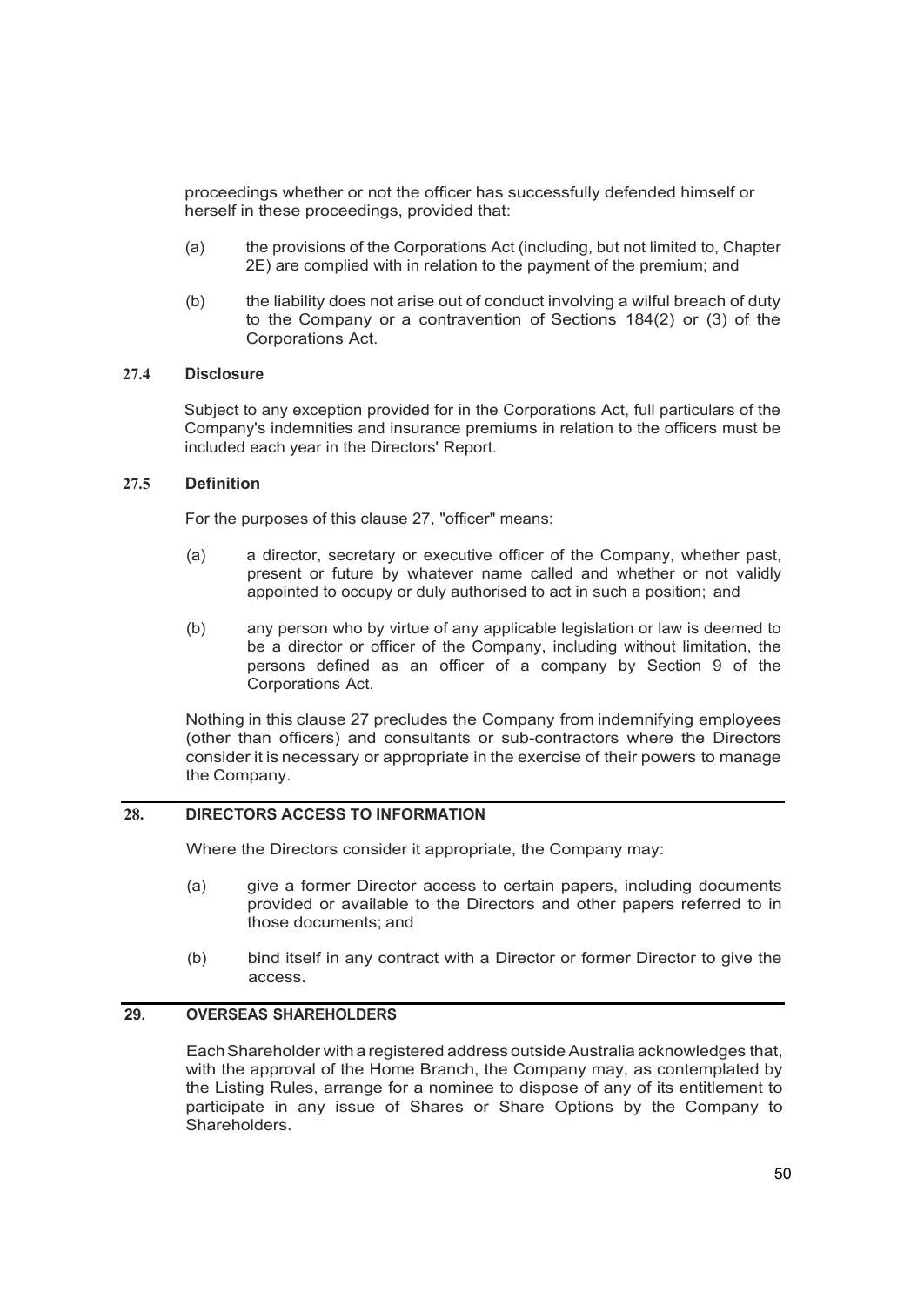# **30. LOCAL MANAGEMENT**

# **30.1 Local Management**

The Directors may from time to time provide for the management and transaction of the affairs of the Company in any specified locality whether in or outside the State in such manner as it thinks fit and the provisions contained in clauses 30.2, 30.3 and 30.4 shall be without prejudice to the general powers conferred by this clause 30.l.

# **30.2 Local Boards or Agencies**

The Directors may at any time and from time to time establish any local boards or agencies for managing any of the affairs of the Company in any specified locality and appoint any persons to be Shareholders of a local board or any managers or agents and may fix their remuneration. The Directors may from time to time and at any time delegate to any person so appointed any of the powers, authorities and discretions for the time being vested in the Directors other than the power of making calls and may authorise the Shareholders for the time being of any local board or any of them to fill up any vacancies on a local board and to act notwithstanding vacancies. This appointment or delegation may be made on the terms and subject to the conditions that the Directors think fit and the Directors may at any time remove any person so appointed and may annul or vary any or all of this delegation.

#### **30.3 Appointment ofAttorneys**

The Company may at any time and from time to time by power of attorney appoint any person or persons to be the attorney or attorneys of the Company for purposes and with powers, authorities and discretions (not exceeding those vested in or exercisable by the Company) and for the period and subject to the conditions that the Company may from time to time think fit. This appointment may (if the Company thinks fit) be made in favour of the Shareholders or any of the Shareholders of any local board established under clause 30.2 or in favour of any company or of the Shareholders, directors, nominees or managers of any company or firm or in favour of any fluctuating body of persons whether or not nominated directly by the Company. The power of attorney may contain any provisions for the protection or convenience of persons dealing with such attorney or attorneys that the Company thinks fit.

#### **30.4 Authority of Attorneys**

Any such delegates or attorneys as appointed under this Constitution may be authorised by the Company to sub-delegate all or any of the powers, authorities and discretions for the time being vested in them.

# **31. DISCOVERY**

Save as provided by the Corporations Act or the Listing Rules no Shareholder shall be entitled to require discovery of any information in respect of any details of the Company's trading or any matter which is or may be in the nature of a trade secret, mystery of trade or technical process which may relate to the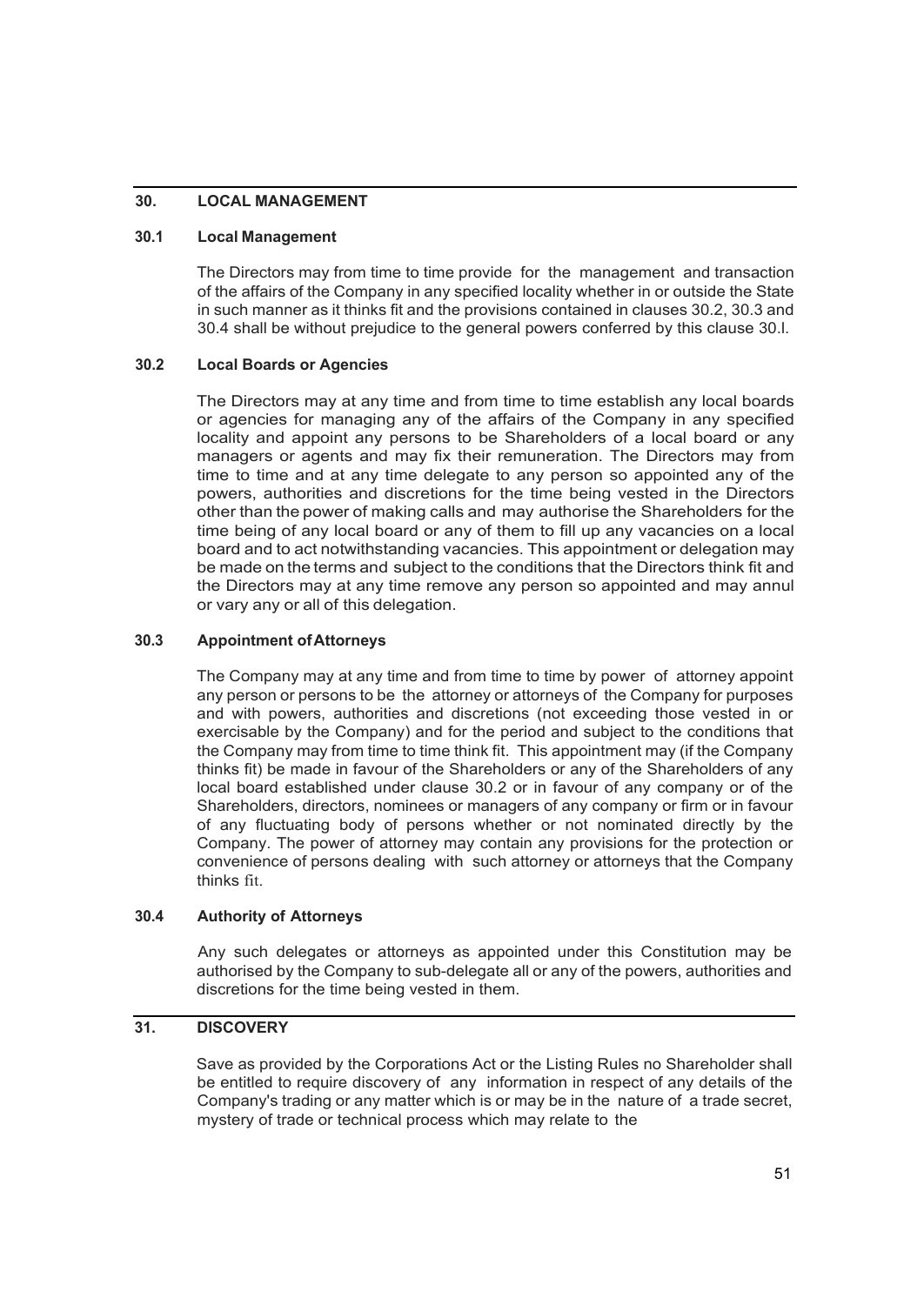business of the Company and which in the opinion of the Directors it would be expedient in the interests of the Shareholders of the Company to communicate.

### **32. SALE OF THE COMPANY'S MAIN UNDERTAKING**

For so long only as any of the securities of the Company are Listed Securities then, notwithstanding anything to the contrary contained in this Constitution, any sale or disposal of the Company's main undertaking shall be conditional upon approval by an ordinary resolution of the Shareholders.

#### **33. COMPLIANCE (OR INCONSISTENCY) WITH THE LISTING RULES**

If the Company is admitted to the Official List of ASX, the following clauses apply:

- (a) notwithstanding anything contained in this Constitution, if the Listing Rules prohibit an act being done, the act shall not be done:
- (b) nothing contained in this Constitution prevents an act being done that the Listing Rules require to be done:
- (c) if the Listing Rules require an act to be done or not to be done, authority is given for that act to be done or not to be done (as the case may be);
- (d) if the Listing Rules require this Constitution to contain a provision and it does not contain such a provision, this Constitution is deemed to contain that provision:
- (e) if the Listing Rules require this Constitution not to contain a provision and it contains such a provision, this Constitution is deemed not to contain that provision ; and
- (f) if any provision of this Constitution is or becomes inconsistent with the Listing Rules, this Constitution is deemed not to contain that provision to the extent of inconsistency.

# **34. CONSISTENCY WITH CHAPTER 2E OF THE CORPORATIONS ACT**

# **34.1 Requirements of Chapter 2E**

Notwithstanding any other provision to the contrary contained in this Constitution:

- (a) the Company shall not give a financial benefit to a related party except as permitted by Chapter 2E of the Corporations Act;
- (b) all notices convening general meetings for the purposes of Section 208 of the Corporations Act shall comply with the requirements of Sections 217 to 227 of the Corporations Act;
- (c) all meetings convened pursuant to Section 221 shall be held in accordance with the requirements of Section 225 of the Corporations Act; and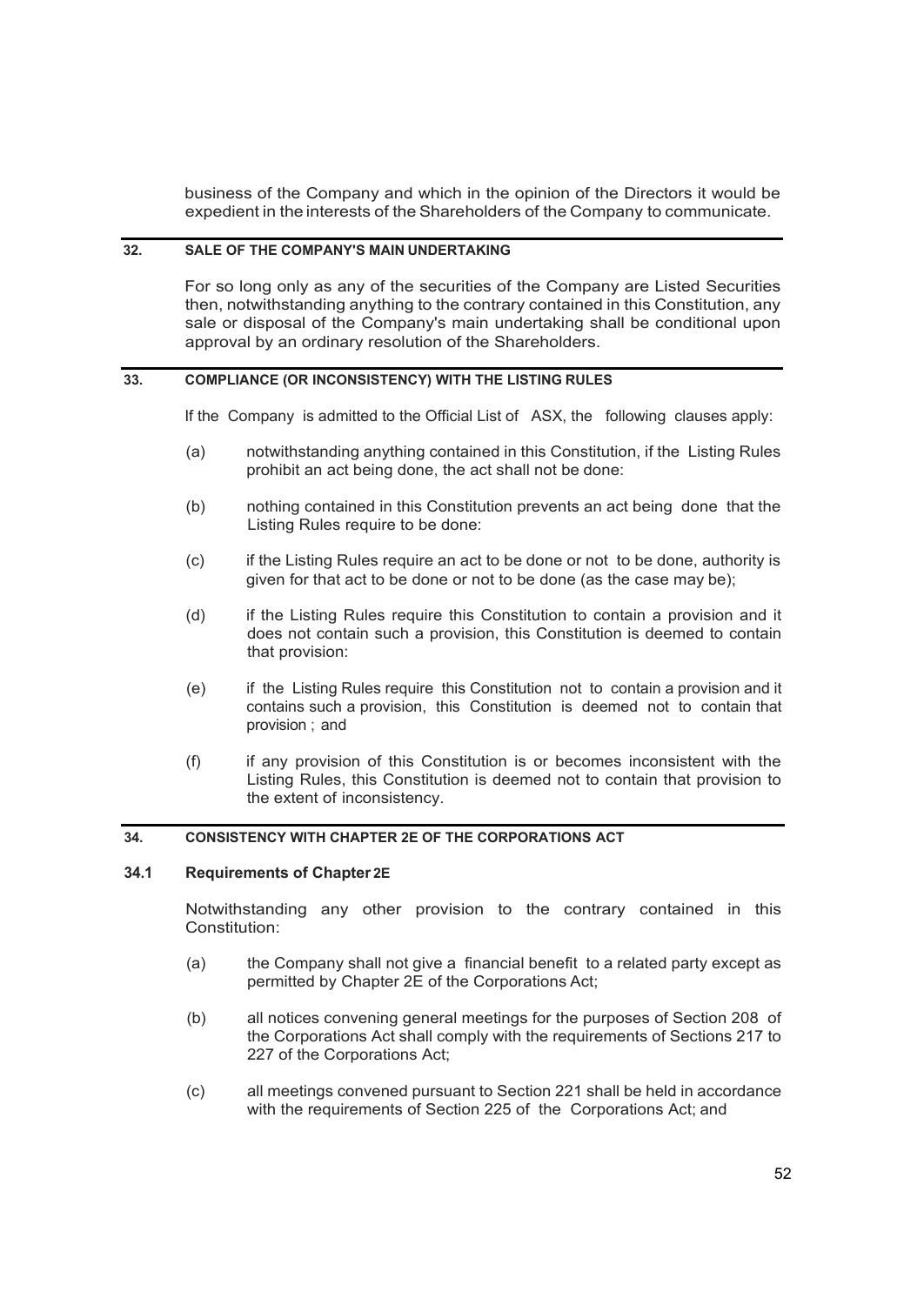(d) no holder of Shares or person on their behalf shall be entitled to vote or vote on a proposed resolution under Part 2E.l of the Corporations Act if that holder of Shares is a related party of the public company to whom the resolution would permit a financial benefit to be given or an associate of such a related party.

#### **34.2 Definitions**·

For the purposes of this clause 34 the terms:

- (a) "financial benefit" and "related party" shall have the meanings given or indicated by Part 2E.l and Part 2E.2 of the Corporations Act"; and
- (b) "associate" shall have the meaning given to it in Division 2 of Part **l** .2 of the Corporations Act.

# **35. INADVERTENT OMISSIONS**

If for some formality required by this Constitution is inadvertently omitted or is not carried out the omission does not invalidate any resolution, act, matter or thing which but for the omission would have been valid unless it is proved to the satisfaction of the Directors that the omission has directly prejudiced any Shareholder financially. The decision of the Directors is final and binding on all Shareholders.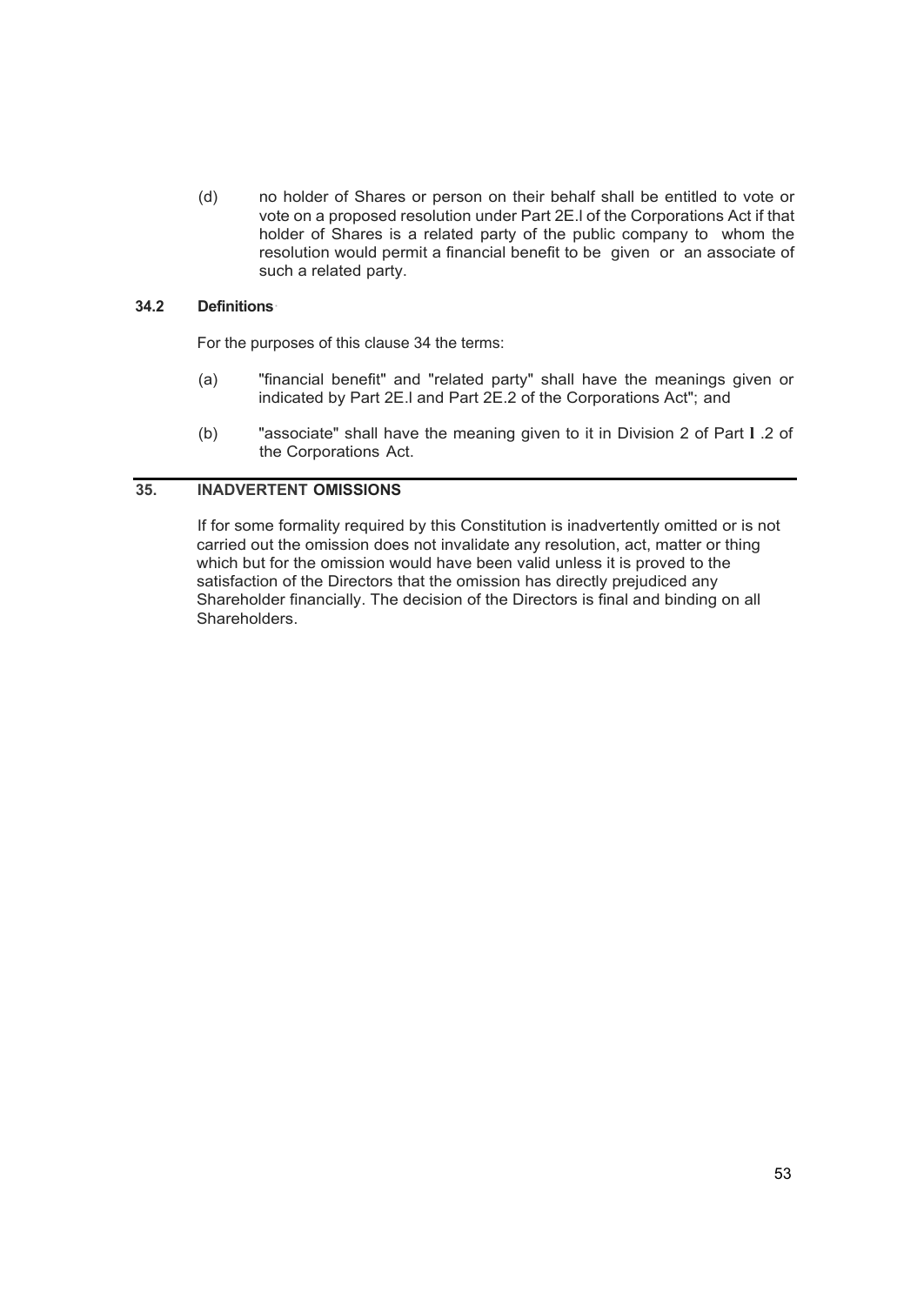# **36. PARTIAL TAKEOVER PLEBISCITES**

# **36.1 Resolution to Approve Proportional Off-Market Bid**

- (a) Where offers have been made under a proportional off-market bid in respect of a class of securities of the Company **("bid class securities"},** the registration of a transfer giving effect to a contract resulting from the acceptance of an offer made under the proportional off-market bid is prohibited unless and until a resolution (in this clause 36 referred to as a **"prescribed resolution")** to approve the proportional off-market bid is passed in accordance with the provisions of this Constitution.
- (b) A person (other than the bidder or a person associated with the bidder) who, as at the end of the day on which the first offer under the proportional off-market bid was made, held bid class securities is entitled to vote on a prescribed resolution and, for the purposes of so voting, is entitled to one vote for each of the bid classsecurities.
- (c) A prescribed resolution is to be voted on at a meeting, convened and conducted by the Company, of the persons entitled to vote on the prescribed resolution.
- (d) A prescribed resolution that has been voted on is to taken to have been passed if the proportion that the number of votes in favour of the prescribed resolution bears to the total number of votes on the prescribed resolution is greater than one half, and otherwise is taken to have been rejected.

# **36.2 Meetings**

- (a) The provisions of this Constitution that apply in relation to a general meeting of the Company apply, with modifications as the circumstances require, in relation to a meeting that is convened pursuant to this clause 36.2 as if the last mentioned meeting was a general meeting of the Company.
- (b) Where takeover offers have been made under a proportional off- market bid, the Directors are to ensure that a prescribed resolution to approve the proportional off-market bid is voted on in accordance with this clause 36 before the 14th day before the last day of the bid period for the proportional off-market bid (the **"resolution deadline"}.**

# **36.3 Notice of Prescribed Resolution**

Where a prescribed resolution to approve a proportional off-market bid is voted on in accordance with this clause 36 before the resolution deadline, the Company is, on or before the resolution deadline:

- (a) to give the bidder; and
- (b) if the Company is listed each relevant financial market (as defined in the Corporations Act} in relation to the Company;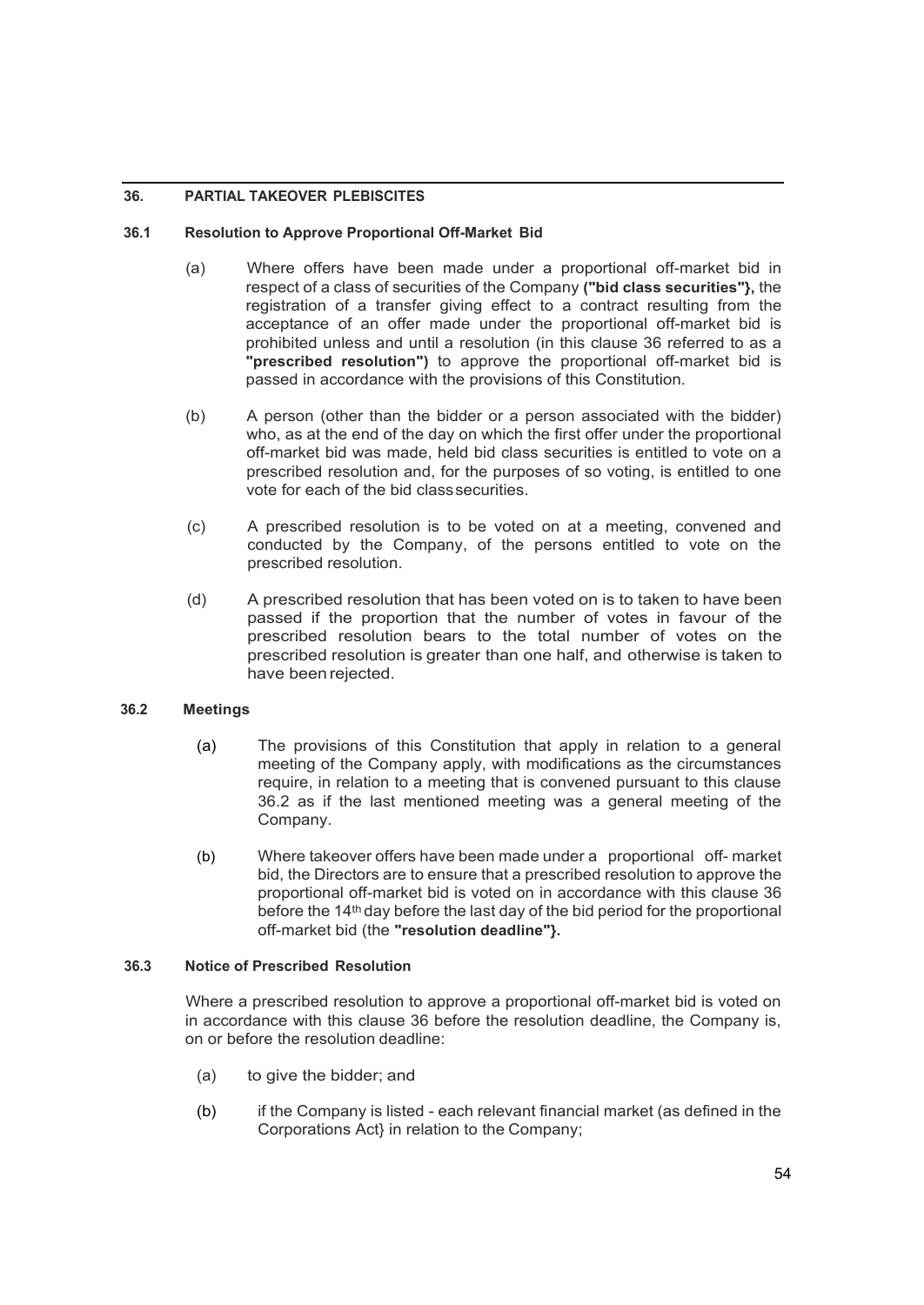a notice in writing stating that a prescribed resolution to approve the proportional off-market bid has been voted on and that the prescribed resolution has been passed, or has been rejected, as the case requires.

#### **36.4 Takeover Resolution Deemed Passed**

Where, at the end of the day before the resolution deadline, no prescribed resolution to approve the proportional off-market bid has been voted on in accordance with this clause 36, a resolution to approve the proportional offmarket bid is to be, for the purposes of this clause 36, deemed to have been passed in accordance with this clause 36.

#### **36.5 Takeover Resolution Rejected**

Where a prescribed resolution to approve a proportional off-market bid under which offers have been made is voted on in accordance with this clause 36 before the resolution deadline, and is rejected, then:

- (a) despite Section 652A of the Corporations Act:
	- (i) all offers under the proportional off-market bid that have not been accepted as at the end of the resolution deadline; and
	- (ii) all offers under the proportional off-market bid that have been accepted and from whose acceptance binding contracts have not resulted as at the end of the resolutiondeadline,

are deemed to be withdrawn at the end of the resolution deadline;

- (b) as soon as practicable after the resolution deadline, the bidder must return to each person who has accepted any of the offers referred to in clause 36.5(a) (ii) any documents that were sent by the person to the bidder with the acceptance of the offer;
- (c) the bidder:
	- (i) is entitled to rescind; and
	- (ii) must rescind as soon as practicable after the resolution deadline,

each binding takeover contract resulting from the acceptance of an offer made under the proportional off-market bid; and

(d) a person who has accepted an offer made under the proportional offmarket bid is entitled to rescind the takeover contract (if any) resulting from the acceptance.

# **36.6 Renewal**

This clause 36 ceases to have effect on the third anniversary of the date of the adoption of the last renewal of this clause 36.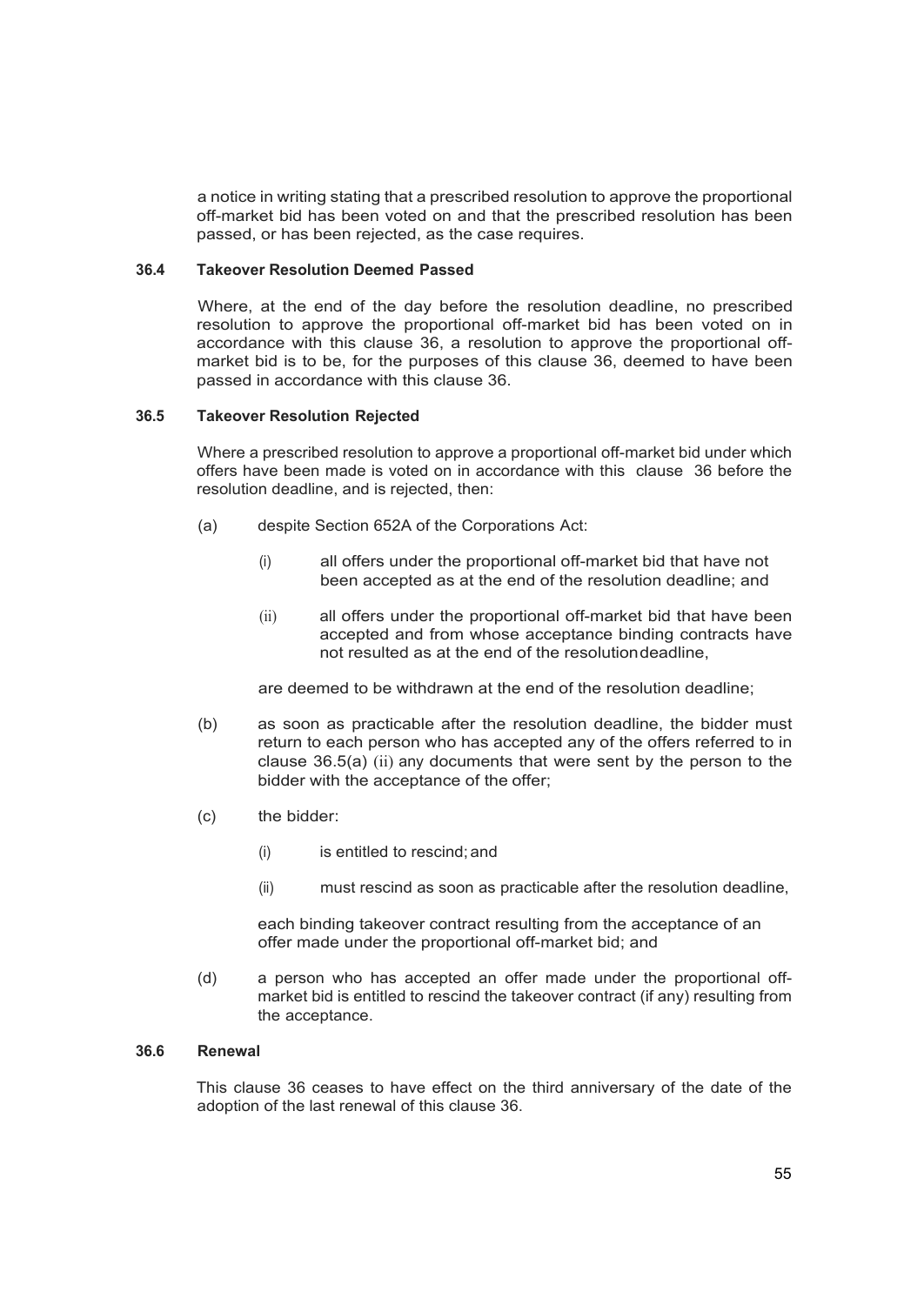# **37. TRANSITIONAL**

# **37.1 Provisions Relating to Official Quotation of Securities**

Subject to clause 37.2 the provisions of this Constitution which relate to the official quotation of the Company's securities on ASX **(Official Quotation),** including but not limited to clauses which refer to ASX, the Listing Rules, the ASTC Settlement Rules, the Home Exchange, CHESS, Restricted Securities or Listed Securities shall not come into effect until such time as the Company is admitted to the official list of entities that ASX has admitted and not removed.

#### **37.2 Severance**

To the extent that any of the provisions of this Constitution referred to in clause 37.1 above can continue to have effect following severance of the matters relating to Official Quotation, then such provisions shall be valid and effectual, notwithstanding clause 37.1, as from the date of adoption of this Constitution by special resolution of the members of the Company.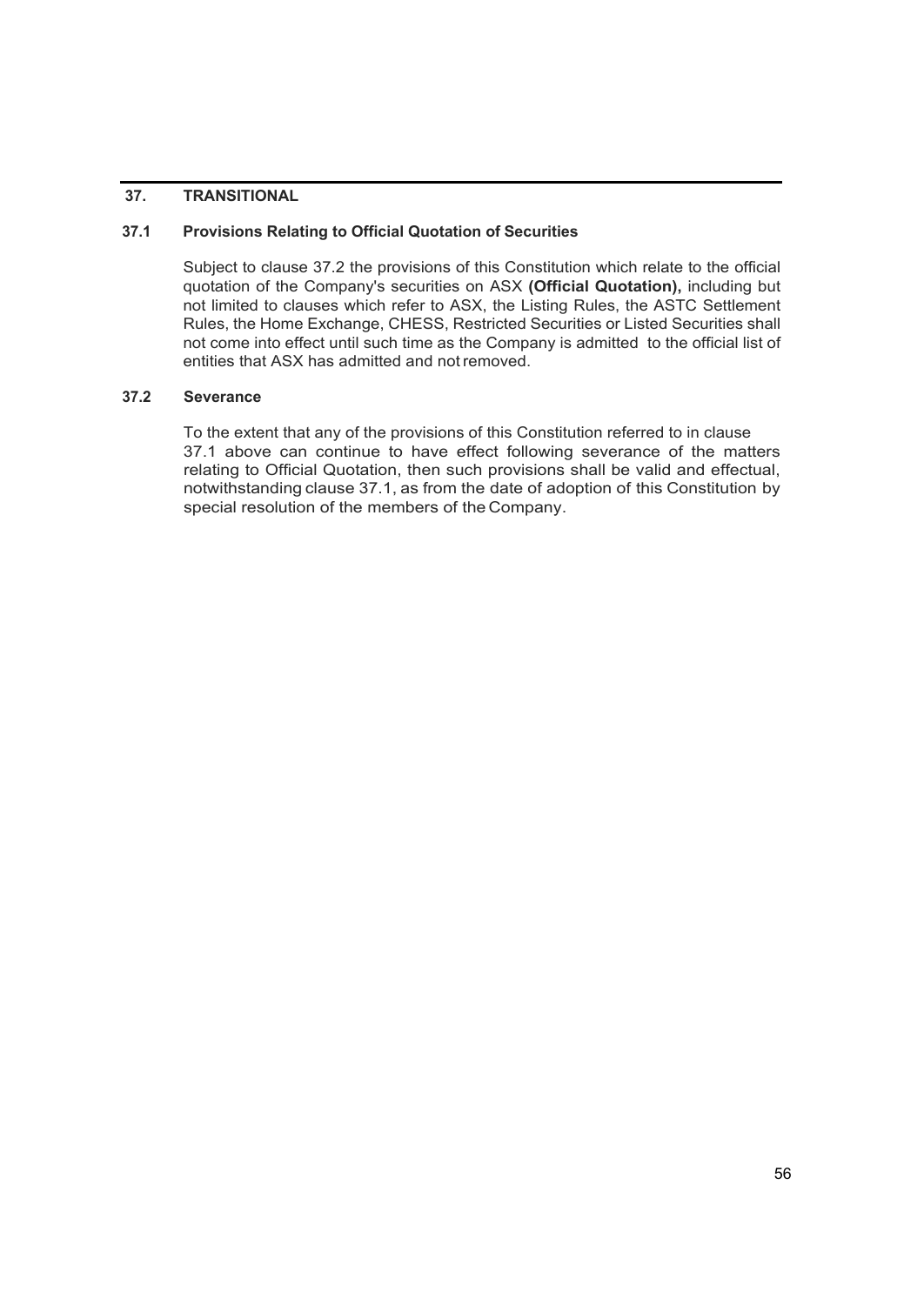# **SCHEDULE 1 - PREFERENCE SHARES (CLAUSE 2.4)**

1. In this schedule, unless the context otherwise requires:

**Dividend Date** means, in relation to a Preference Share, a date specified in the Issue Resolution on which a Dividend in respect of that Preference Share is payable.

**Dividend Rate** means, in relation to a Preference Share, the term specified in the Issue Resolution for the calculation of the amount of Dividend to be paid in respect of that Preference Share on any Dividend Date, which calculation may be wholly or partly established by reference to an algebraic formula.

**Franked Dividend** has the same meaning ascribed to Franked Distribution in Part 3-6 of the Tax Act.

**Issue Resolution** means the resolution specified in clause 4 of this schedule.

**Preference Share** means a preference share issued under clause 2.5.

**Redeemable Preference Share** means a Preference Share which the Issue Resolution specified as being, or being at the option of the Company to be, liable to be redeemed.

**Redemption Amount** means, in relation to a Redeemable Preference Share, the amount specified to be paid on redemption of the Redeemable Preference Share.

**Redemption Date** means, in relation to a Redeemable Preference Share, the date specified in the Issue Resolution for the redemption of that Preference Share.

**Tax Act** means the *Income Tax Assessment* Act 1997.

- 2. Each Preference Share confers upon its holder:
	- (a) the right in a winding up to payment in cash of the capital (including any premium) then paid up on it, and any arrears of Dividend in respect of that Preference Share, in priority to any other class of Shares;
	- (b) the right in priority to any payment of Dividend to any other class of Shares to a cumulative preferential Dividend payable on each Dividend Date in relation to that Preference Share calculated in accordance with the Dividend Rate in relation to that Preference Share; and
	- (c) no right to participate beyond the extent elsewhere specified in clause 2 of this schedule in surplus assets or profits of the Company, whether in a winding up or otherwise.
- 3. Each Preference Share also confers upon its holder the same rights as the holders of ordinary Shares to receive notices, reports, audited accounts and balance sheets of the Company and to attend general meetings and confers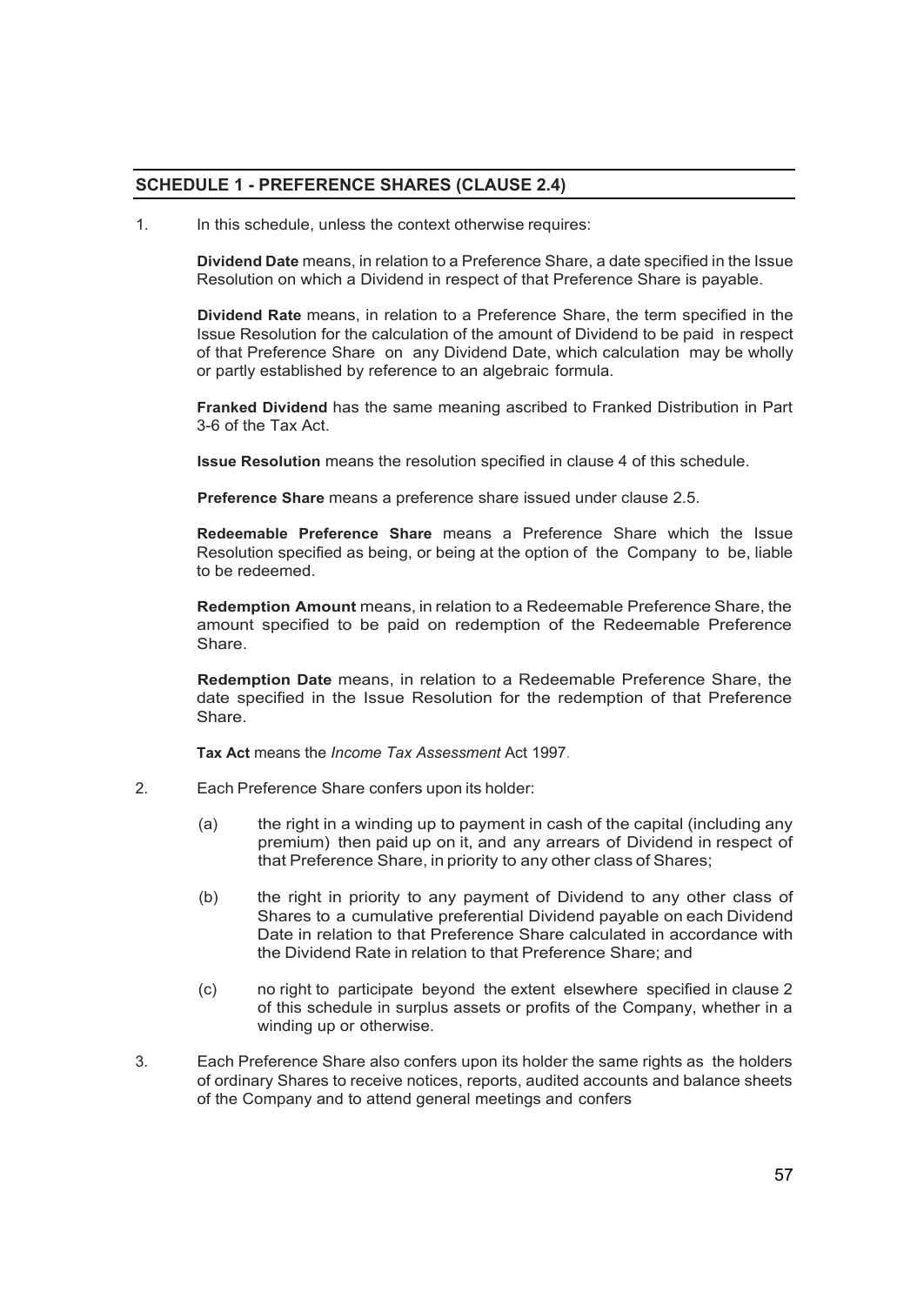upon its holder the right to vote at any general meeting of the Company in each of the following circumstances and in no others:

- (a) during a period during which a dividend (or part of a dividend) in respect of the Preference Share is in arrears;
- (b) on a proposal to reduce the Company's share capital;
- (c) on a resolution to approve the terms of a buy-back agreement;
- (d) on a proposal that affects rights attached to thePreference Share;
- (e) on a proposal to wind up the Company;
- (f) on a proposal for the disposal of the whole of the Company's property, business and undertaking; and
- (g) during the winding up of the Company.
- 4. The Board may only allot a Preference Share where by resolution it specifies the Dividend Date, the Dividend Rate, and whether the Preference Share is or is not, or at the option of the Company is to be, liable to be redeemed, and, if the Preference Share is a Redeemable Preference Share, the Redemption Amount and Redemption Date for that Redeemable Preference Share and any other terms and conditions to apply to that Preference Share.
- 5. The Issue Resolution in establishing the Dividend Rate for a Preference Share may specify that the Dividend is to be one of:
	- (a) fixed;
	- (b) variable depending upon any variation of the respective values of any factors in an algebraic formula specified in the Issue Resolution; or
	- (c) variable depending upon such other factors as the Board may specify in the Issue Resolution,

and may also specify that the Dividend is to be a Franked Dividend or not a Franked Dividend.

- 6. Where the Issue Resolution specifies that the Dividend to be paid in respect of the Preference Share is to be a Franked Dividend the Issue Resolution may also speci fy:
	- (a) the extent to which such Dividend is to be franked (within the meaning of.the Tax Act); and
	- (b) the consequences of any Dividend paid not being so franked, which may include a provision for an increase in the amount of the Dividend to such an extent or by reference to such factors as may be specified in the Issue Resolution.